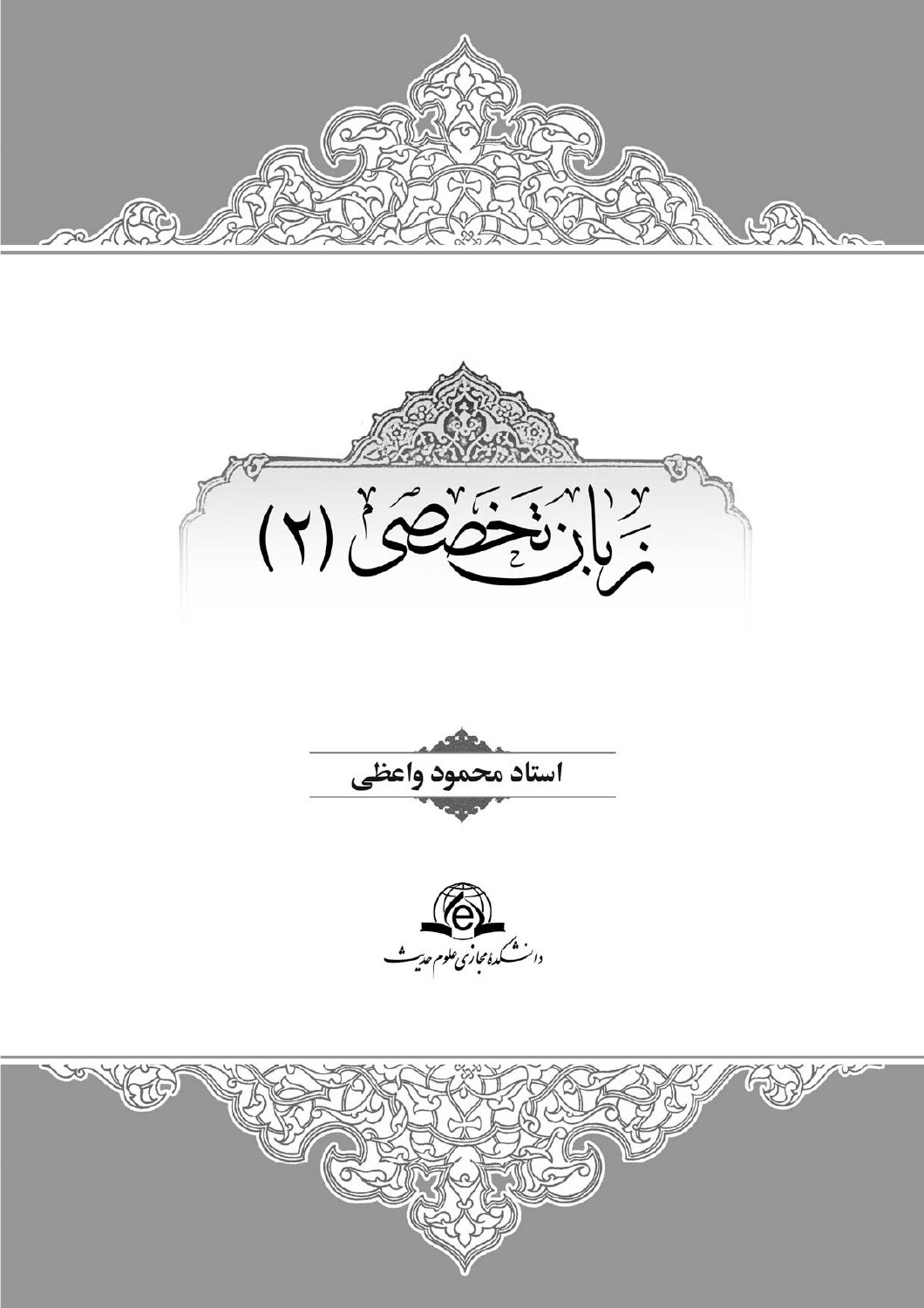

| زبان تخصصی (۱)                 |                           |
|--------------------------------|---------------------------|
|                                | <b>مدرس</b> : محمود واعظی |
|                                | ارزيابي:                  |
|                                | تدوين:                    |
|                                | ويرايش:                   |
|                                | حروفچینی و صفحهأرایی:     |
| نیم سال دوم سال تحصیلی ۸۸ ـ ۸۷ |                           |
| ويراست دوم، اسفند ٨٧           |                           |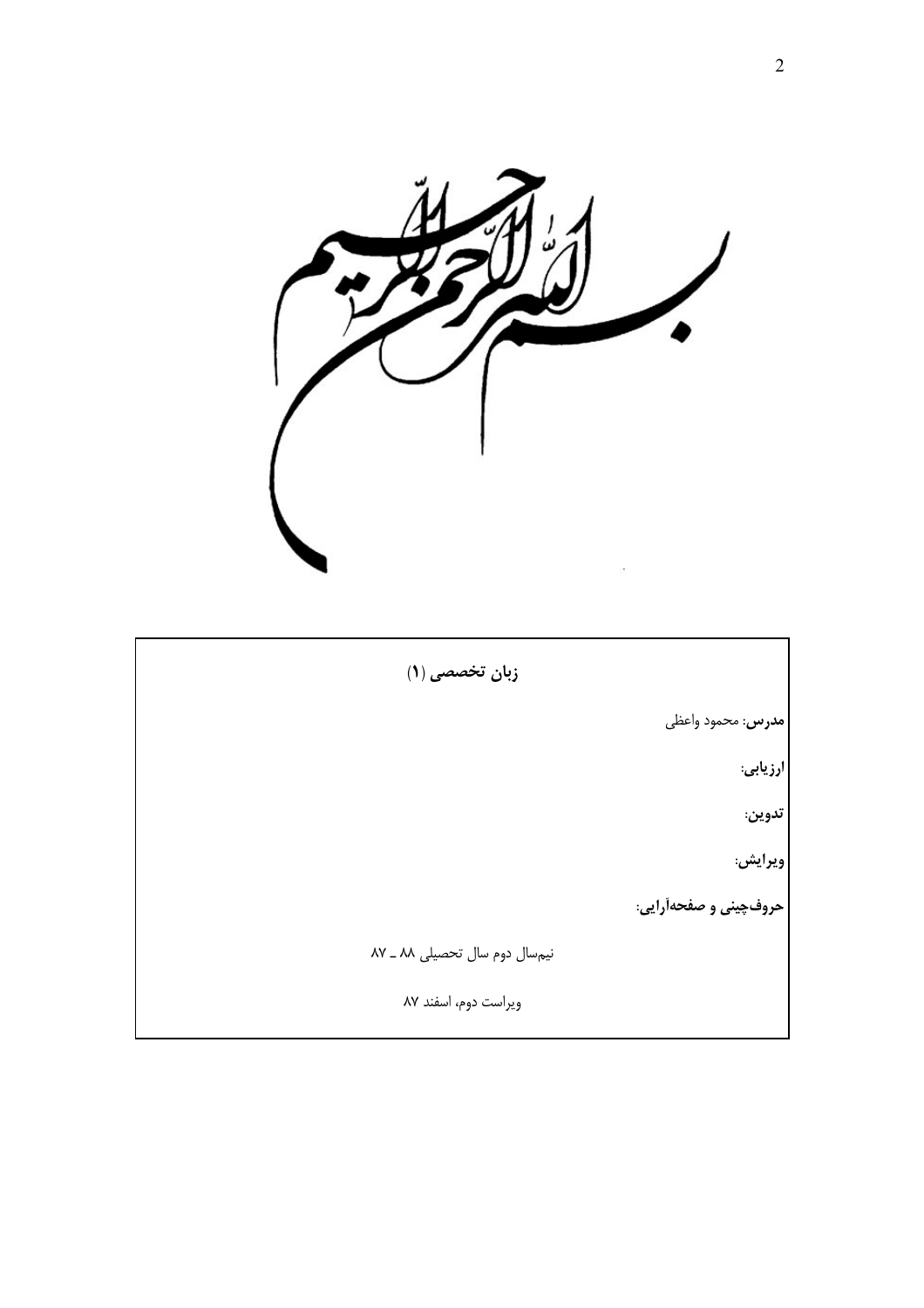#### **Index**

| <b>Lesson One</b>                                                |  |
|------------------------------------------------------------------|--|
|                                                                  |  |
|                                                                  |  |
|                                                                  |  |
|                                                                  |  |
|                                                                  |  |
| <b>Lesson Two</b>                                                |  |
|                                                                  |  |
|                                                                  |  |
|                                                                  |  |
|                                                                  |  |
|                                                                  |  |
|                                                                  |  |
|                                                                  |  |
| <b>Lesson Three</b>                                              |  |
| Islam, the Nobel Quran and Hadith and the Meaning of Religion 12 |  |
|                                                                  |  |
|                                                                  |  |
|                                                                  |  |
|                                                                  |  |
|                                                                  |  |
|                                                                  |  |
|                                                                  |  |
|                                                                  |  |
| <b>Lesson Four</b>                                               |  |
|                                                                  |  |
|                                                                  |  |
|                                                                  |  |
|                                                                  |  |
|                                                                  |  |
|                                                                  |  |
|                                                                  |  |
|                                                                  |  |
| <b>Lesson Five</b>                                               |  |
| Islam, the Nobel Quran and Hadith and the meaning of Religion 24 |  |
|                                                                  |  |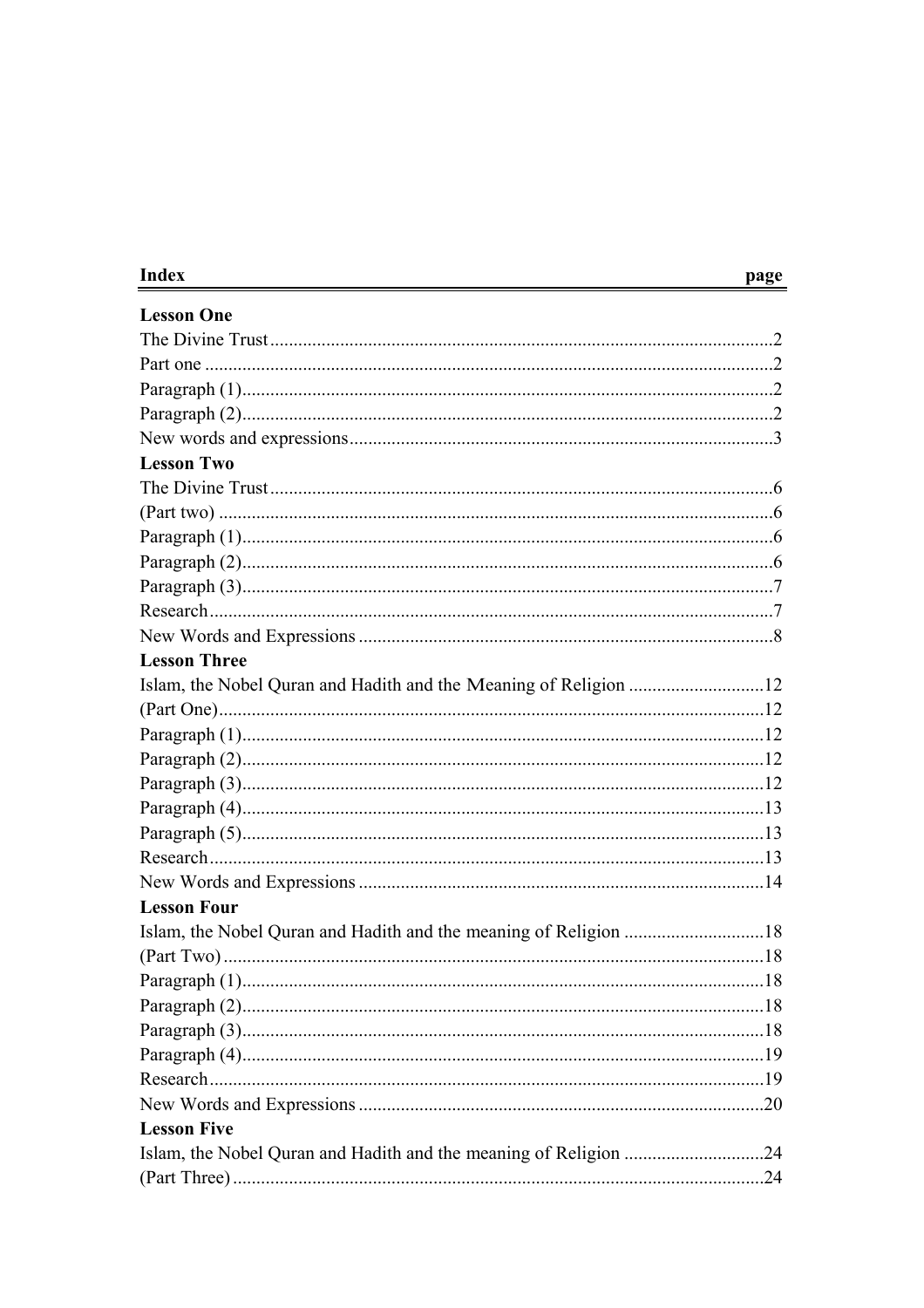|                     | .24 |
|---------------------|-----|
|                     |     |
|                     |     |
|                     |     |
|                     |     |
|                     |     |
| <b>Lesson Six</b>   |     |
|                     |     |
|                     |     |
|                     |     |
|                     |     |
|                     |     |
|                     |     |
|                     |     |
| <b>Lesson Seven</b> |     |
|                     |     |
|                     |     |
|                     |     |
|                     |     |
|                     |     |
|                     |     |
|                     |     |
|                     |     |
| <b>Lesson Eight</b> |     |
|                     |     |
|                     |     |
|                     |     |
|                     |     |
|                     |     |
|                     |     |
|                     |     |
|                     |     |
| <b>Lesson Nine</b>  |     |
|                     |     |
|                     |     |
|                     |     |
|                     |     |
|                     |     |
|                     |     |
|                     |     |
|                     |     |
|                     |     |
|                     |     |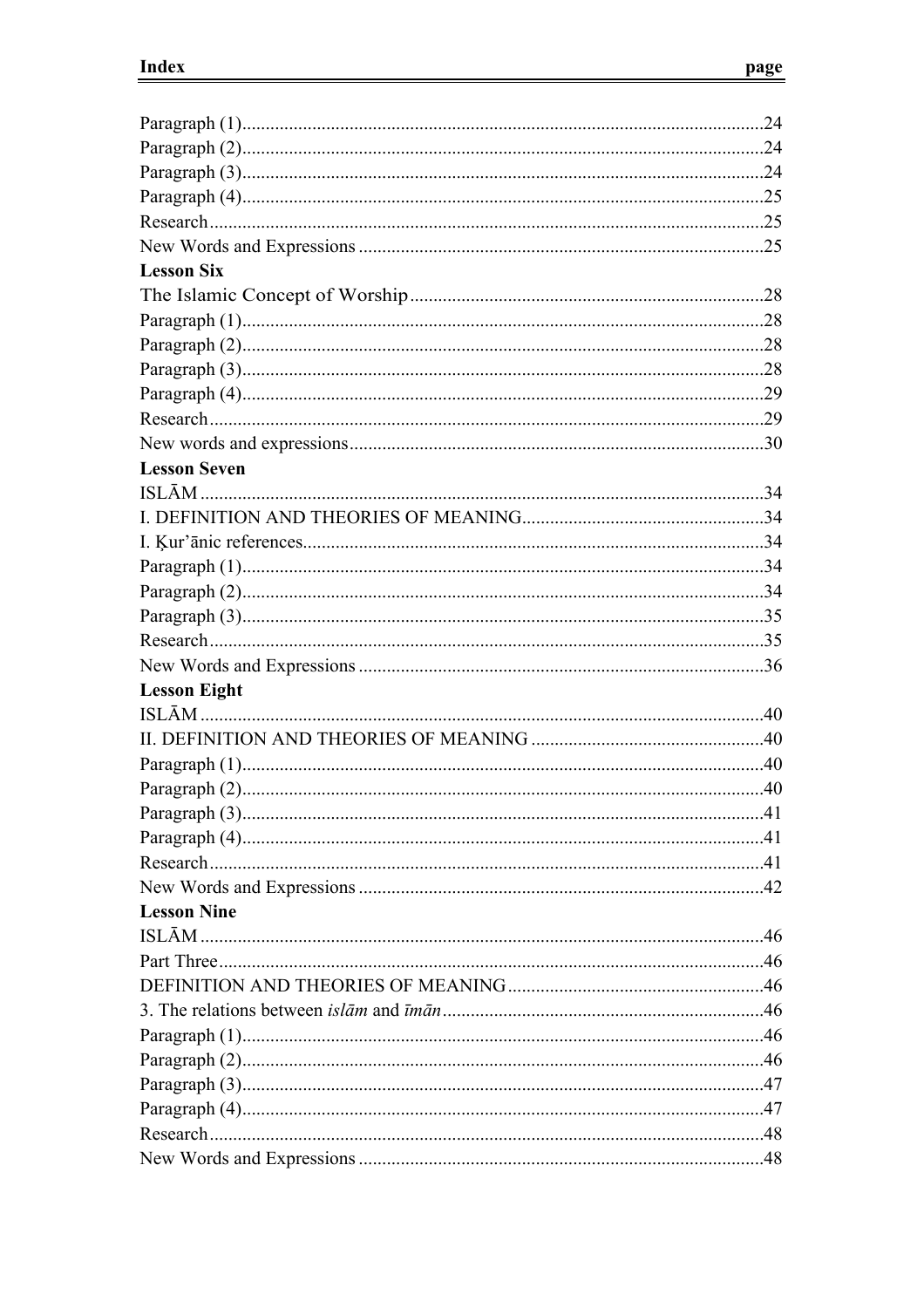| <b>Lesson Ten</b>      |  |
|------------------------|--|
|                        |  |
|                        |  |
|                        |  |
|                        |  |
|                        |  |
|                        |  |
|                        |  |
|                        |  |
|                        |  |
|                        |  |
| <b>Lesson Eleven</b>   |  |
|                        |  |
|                        |  |
|                        |  |
|                        |  |
|                        |  |
|                        |  |
|                        |  |
|                        |  |
| <b>Lesson Twelve</b>   |  |
|                        |  |
|                        |  |
|                        |  |
|                        |  |
|                        |  |
|                        |  |
|                        |  |
|                        |  |
|                        |  |
| <b>Lesson Thirteen</b> |  |
|                        |  |
|                        |  |
|                        |  |
|                        |  |
|                        |  |
|                        |  |
| <b>Lesson Fourteen</b> |  |
|                        |  |
|                        |  |
|                        |  |
|                        |  |
|                        |  |
|                        |  |
|                        |  |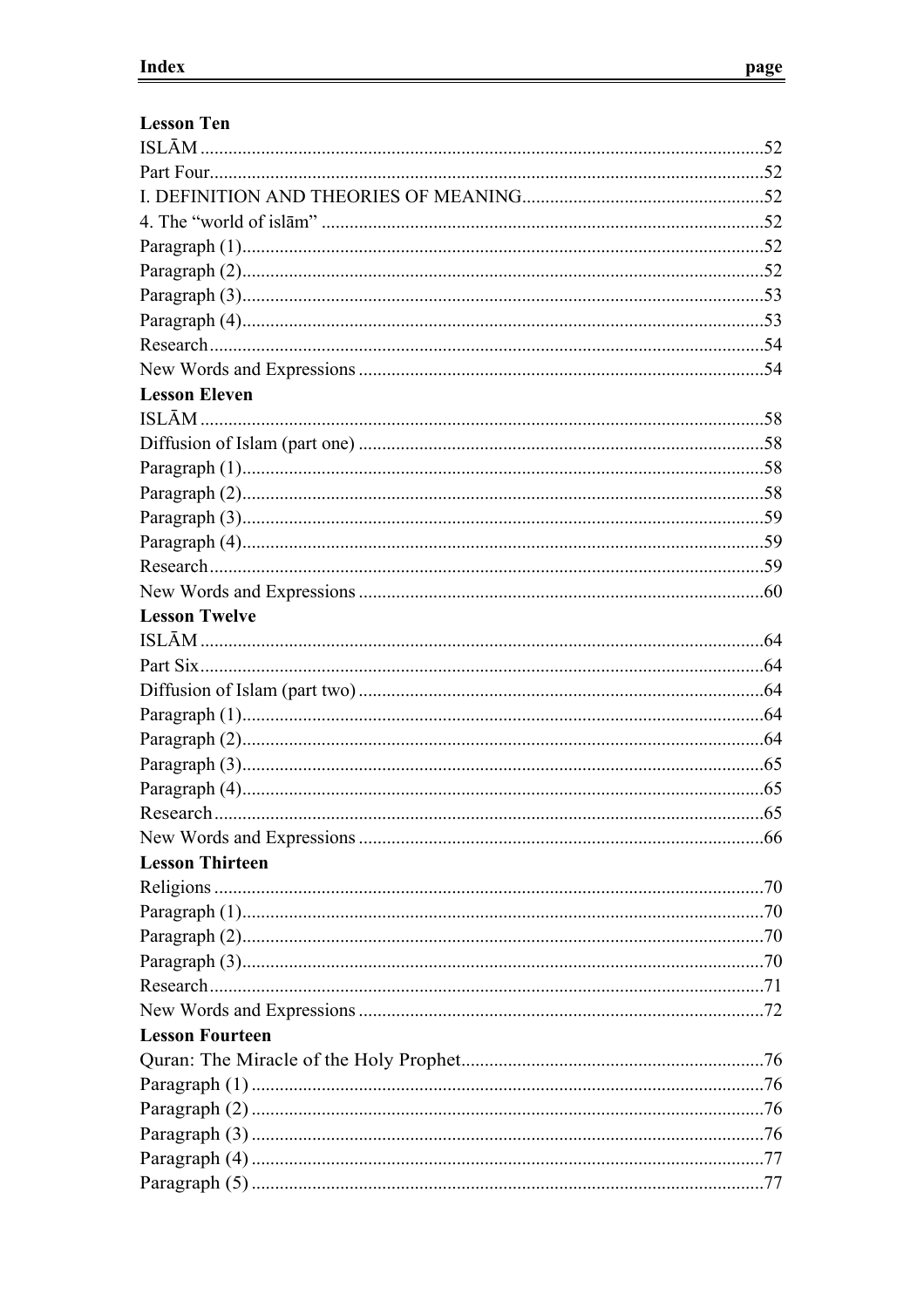| <b>Lesson Fifteen</b> |    |
|-----------------------|----|
|                       |    |
|                       |    |
| Chapter 107           | 83 |
|                       |    |
|                       |    |
|                       |    |
| <b>Lesson Sixteen</b> |    |
|                       |    |
|                       |    |
|                       |    |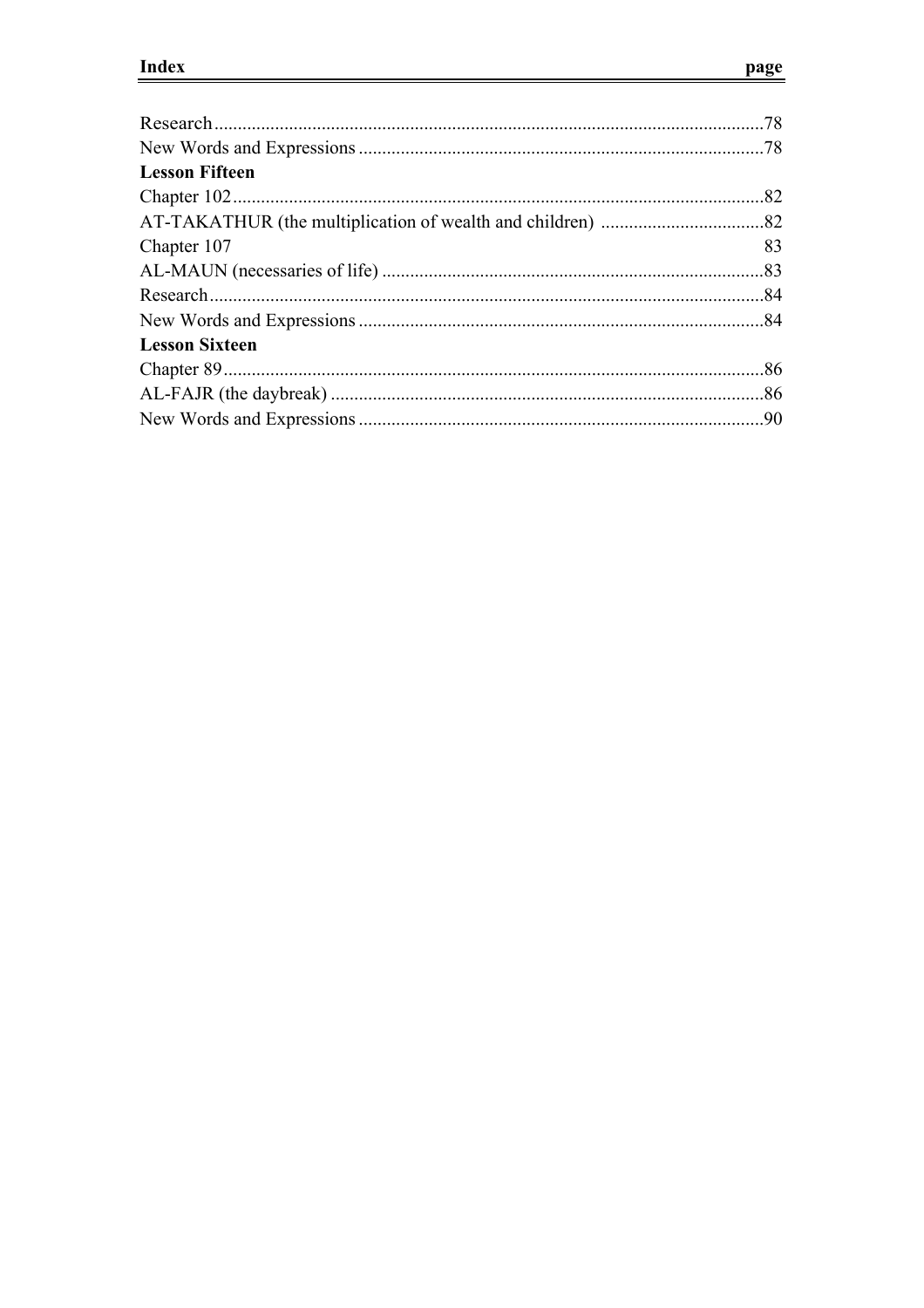# **Lesson One**

# **The Divine Trust** Part one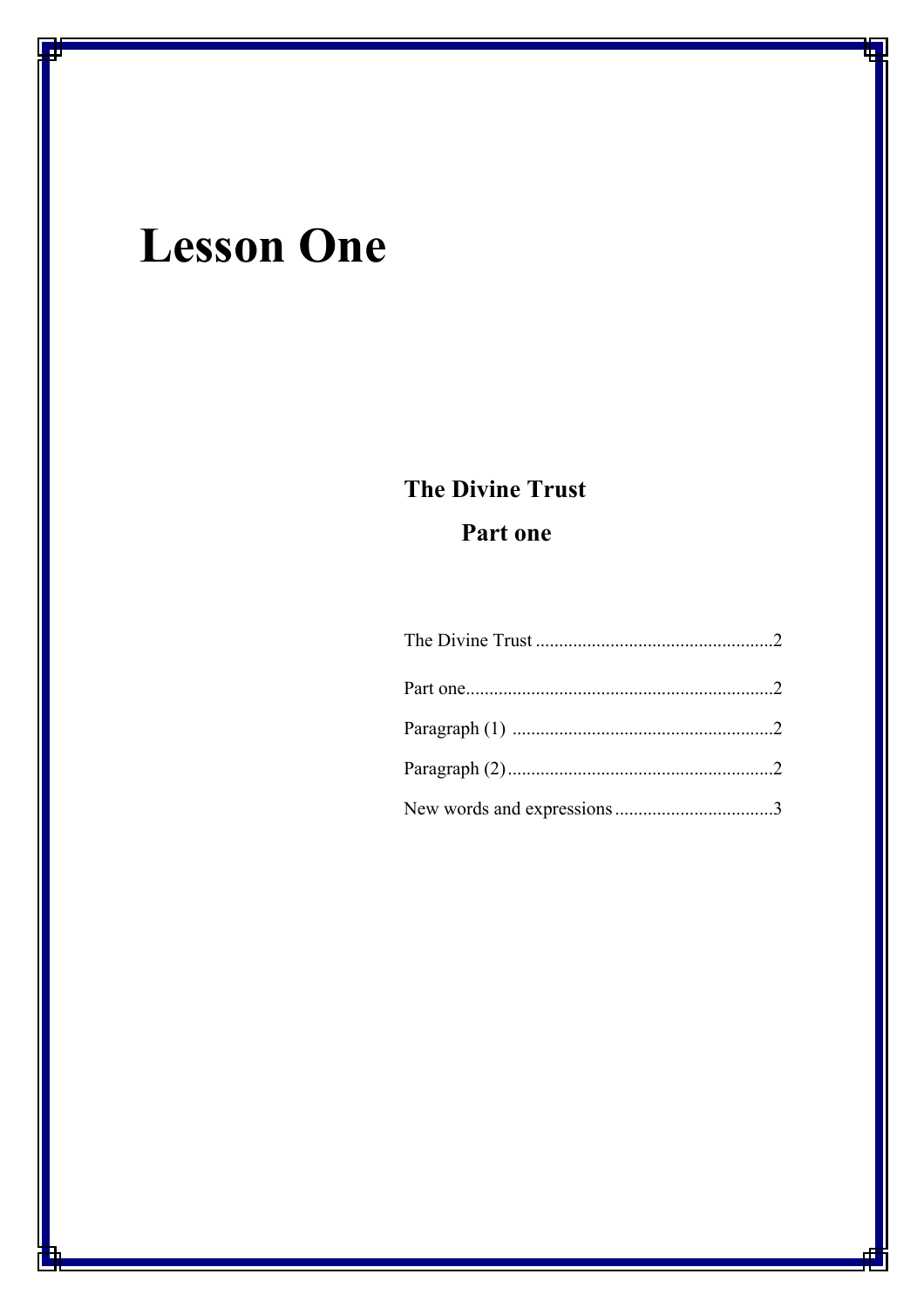### **The Divine Trust**

#### **Part one**

#### **Paragraph (1)**

Some one said: Here is something I have forgotten.

The Master said: There is one thing in this world which must never be forgotten. If you were to forget everything else, but did not forget that, then there would be no cause to worry; whereas if you performed and remembered and did not forget every single thing, but forgot that one thing, then you would have done nothing whatsoever.

#### **Question (1)**

1. In the sentence "If you were to forget everything else, then you would have done nothing whatsoever." "were to forget" means:

$$
a) \; \text{g} \; \text{g} \; \text{h}
$$

 $b$ فراموش کردی  $b$ 

فرאموش کردهאی (c

$$
d) \,\, \text{in} \,\, \text{in}
$$

2. In the sentence "whereas if you performed and remembered and did not forget every single thing, but forgot that one thing, then you would have done nothing whatsoever." "performed" means:

a) did

b) perfected

c) had

d) remembered

#### **Paragraph (2)**

It is just as if a king had sent you to the country to carry out a specified-task. You go and perform a hundred other tasks; but if you have not performed that particular task on account of which you had gone to the country, it is as though you have performed nothing at all. So man has come into this world for a particular task, and that is his purpose; if he does not perform it, then he will have done nothing:

> "We offered the trust to the heavens and the earth and the mountains, but they refused to carry it and were afraid of it; and man carried it. Surely he is sinful, very foolish".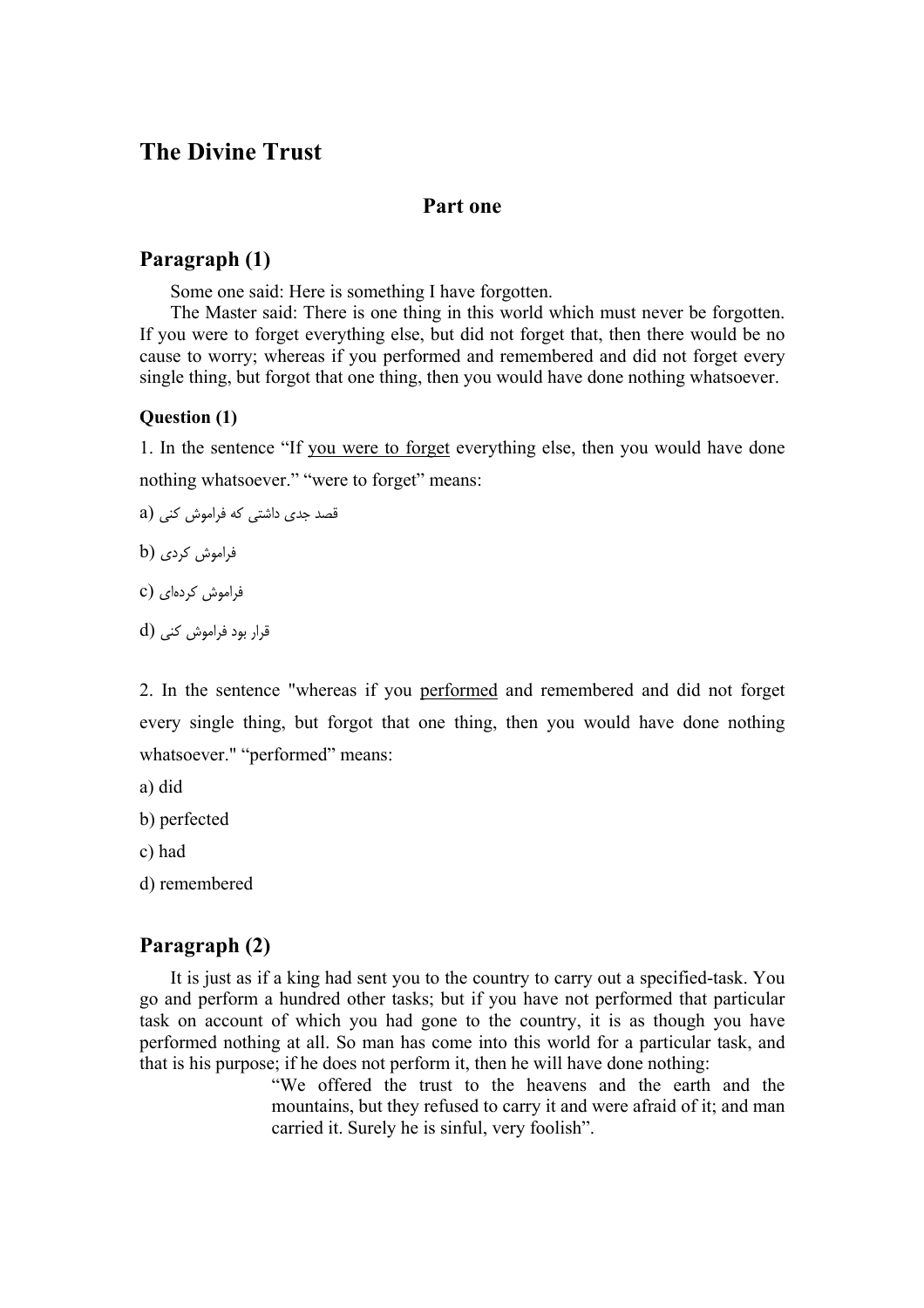#### **Question (2)**

1. In the sentence "It is just as if a king had sent you to the country to carry out a specified-task." "as if" means:

- a) because of
- b) so as
- c) as though
- d) therefore
- 2. Which one is the best choice for "*Aradnā*" (عَرَضْنَا)?
- a) we carried
- b) we offered
- c) we perfected
- d) we sent

### **New words and expressions**

#### **\*\* Parts of speech:**

- n. (noun) a word used to refer to a person, a place, an object or a condition
- v. (verb) an action word
- adj. (adjective) a describing word
- adv. (adverb) a describing word
- pre. (preposition) a word used to show a relation
- pro. (pronoun) a word used in place of a noun
- conj. (conjunction) a joining word

| Word           | Meaning              | <b>Synonym / Antonym</b> |
|----------------|----------------------|--------------------------|
| Divine (adj)   | خدای <i>ی</i> ، الہی | of God                   |
| trust(n)       | امانت، سپرده         |                          |
| Master $(n)$   | صاحب، مالک (خداوند)  | Possessor, Ruler         |
| cause $(n)$    | دليل، سبب            | reason                   |
| whereas (conj) | در حالی که           | while                    |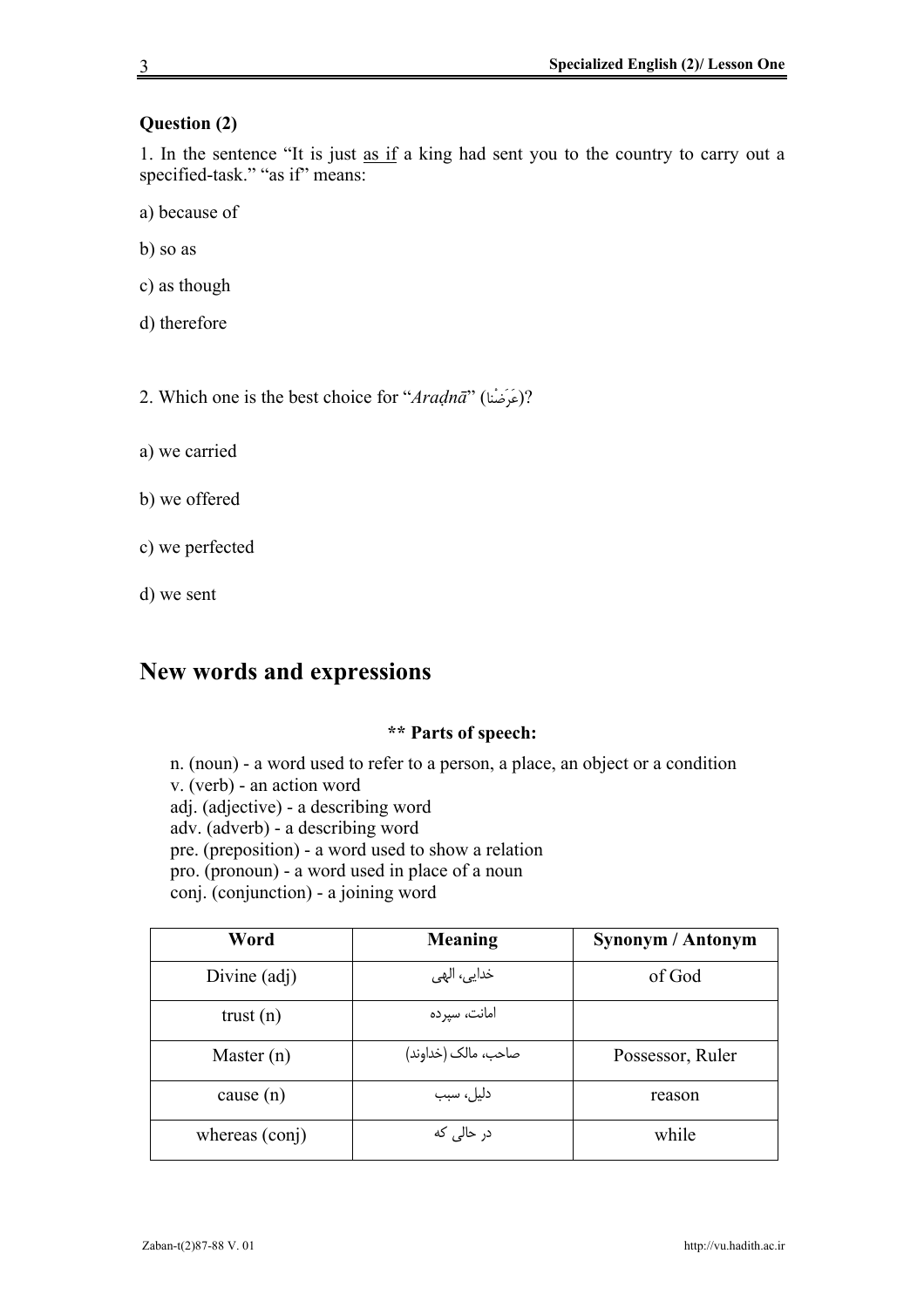

| to perform $(v)$     | انجام دادن، اجرا كردن، به جا آوردن | to do                                 |
|----------------------|------------------------------------|---------------------------------------|
| whatsoever (pro)     | هرچه که، هر آنچه که                | whatever                              |
| as if $(conj)$       | گويى، مثل اين كه                   | as though                             |
| to carry out $(v)$   | محقق كردن، انجام دادن              | to do, to perform                     |
| specified (adj)      | مشخص _ معين                        | certain                               |
| task(n)              | وظيفه                              | duty, function                        |
| on account of (prep) | به واسطهٔ، به سبب                  | because of, due to, as a<br>result of |
| as though (conj)     | گوپی، مثل این که                   | as if                                 |
| at all (adv)         | اصلاً، ابداً                       | never                                 |
| purpose (n)          | هدف                                | goal, end, aim                        |
| to offer $(v)$       | عرضه كردن                          | to present, to give                   |
| heavens (n)          | آسما <sub>ن</sub> ها               | other space                           |
| to refuse $(v)$      | رد كردن، نيذيرفتن                  | to reject $\neq$ to accept            |
| to carry $(v)$       | حمل کردن                           | to transport, to bear                 |
| to be afraid $(v)$   | ترسيدن                             | to fear                               |
| surely (adv)         | يقيناً، در حقيقت                   | truly, in fact, indeed                |
| sinful (adj)         | عاصي، گنهکار                       | sinner $\neq$ sinless, innocent       |
| foolish (adj)        | نابخرد، احمق                       | stupid, silly $\neq$ wise             |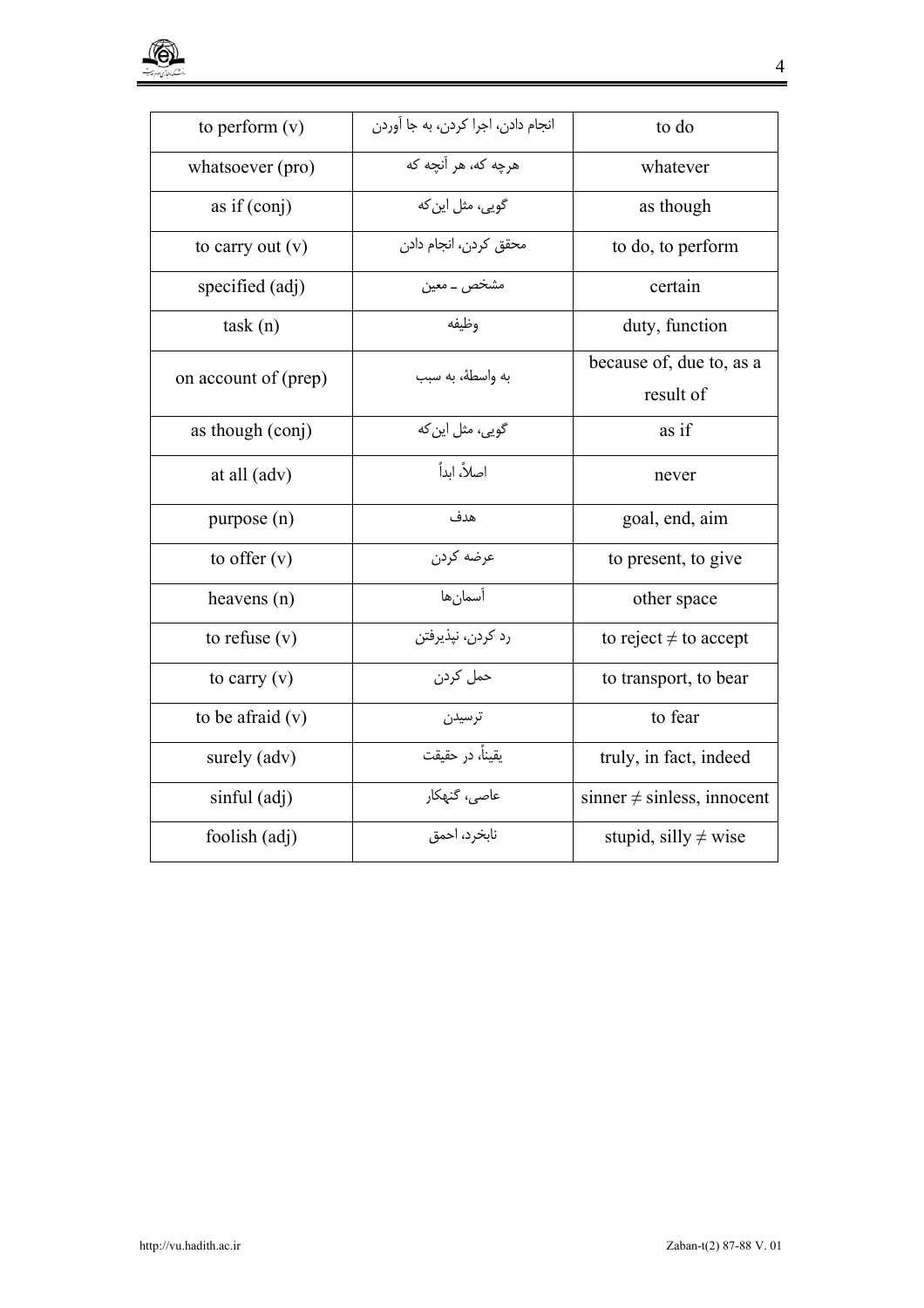# **Lesson Two**

# **The Divine Trust** Part two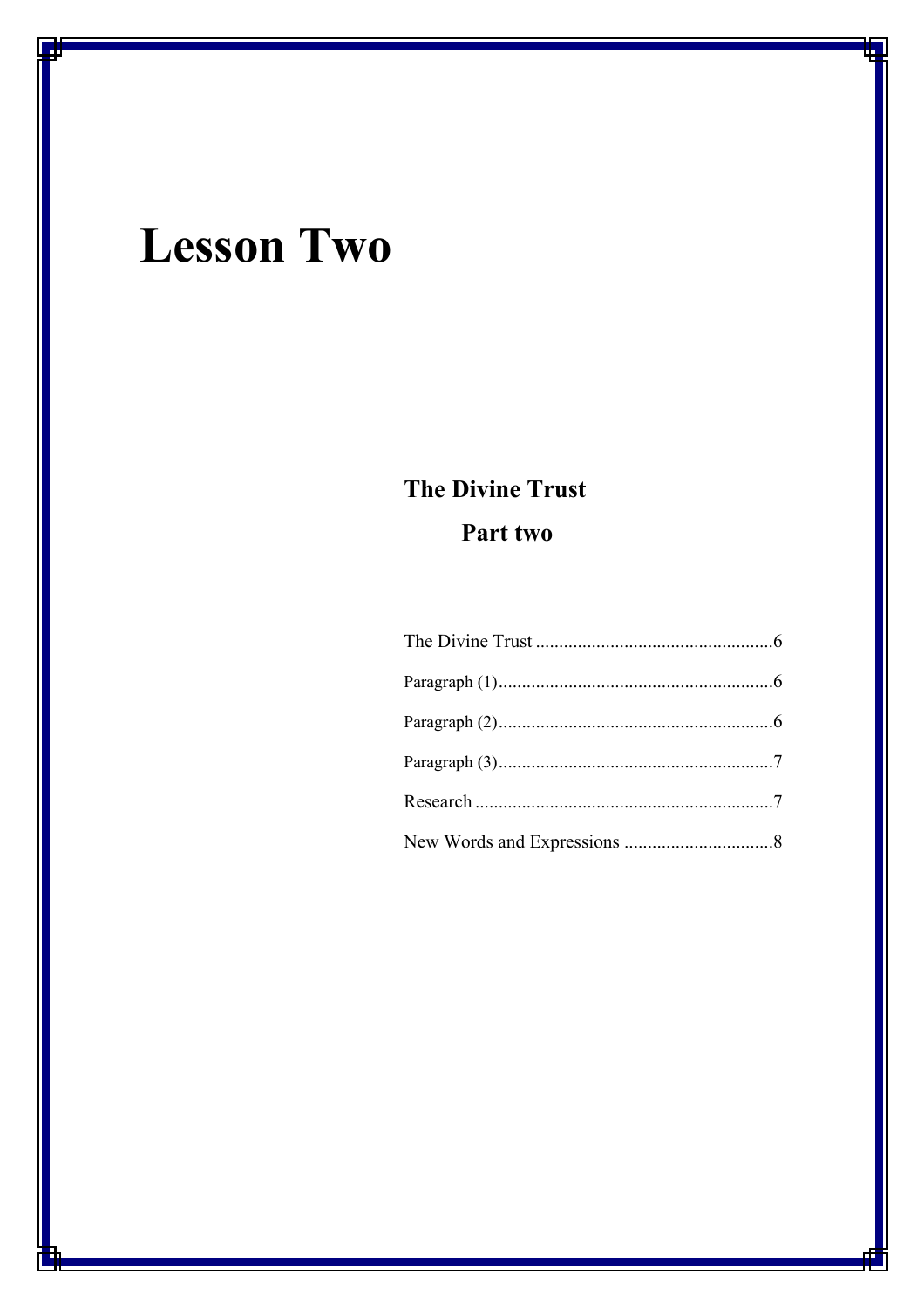### **The Divine Trust**

#### **(Part two)**

#### **Paragraph (1)**

'We offered that Trust to the heavens, but they were unable to accept it.' Consider how many tasks are performed by the heavens, whereas the human reason is bewildered. The heavens convert common stones into rubies and carnelians; they make mountains into mines of gold and silver; they cause the herbs of the earth to germinate and spring into life, making a veritable Garden of Eden.

#### **Question (1)**

Fill in the blank: "The ……….. convert common stones into rubies and carnelians."

| a) Mountains      | c) Earth   |
|-------------------|------------|
| b) Garden of Eden | d) Heavens |

#### **Paragraph (2)**

The earth, too, receives the seeds and bears fruit; it covers up blemishes; it accepts and reveals one hundred thousand marvels such as can never be told in full. The mountains, too, give forth all those multifarious mines. All these things they do, yet that one thing is not performed by them; that task is performed by man.

#### *And We honored the Children of Adam.*

God did not say, 'And We honored heaven and earth.' So that task which is not performed by the heavens and the earth and the mountains is performed by man. When he performs that task, 'sinfulness' and 'folly' are banished from him.

#### **Question (2)**

1. In the sentence: "The earth, too, receives the seeds and bears fruit; it covers up blemishes." "blemishes" means:

| a) Kindnesses | c) Problems    |
|---------------|----------------|
| b) Faults     | d) Perfections |

2. In the sentence: "When he performs that task, 'sinfulness' and 'folly' are banished from him." "sinfulness" means:

- a) گنهکاری (a) گنهکاری
- فریبکاری (d حماقت (b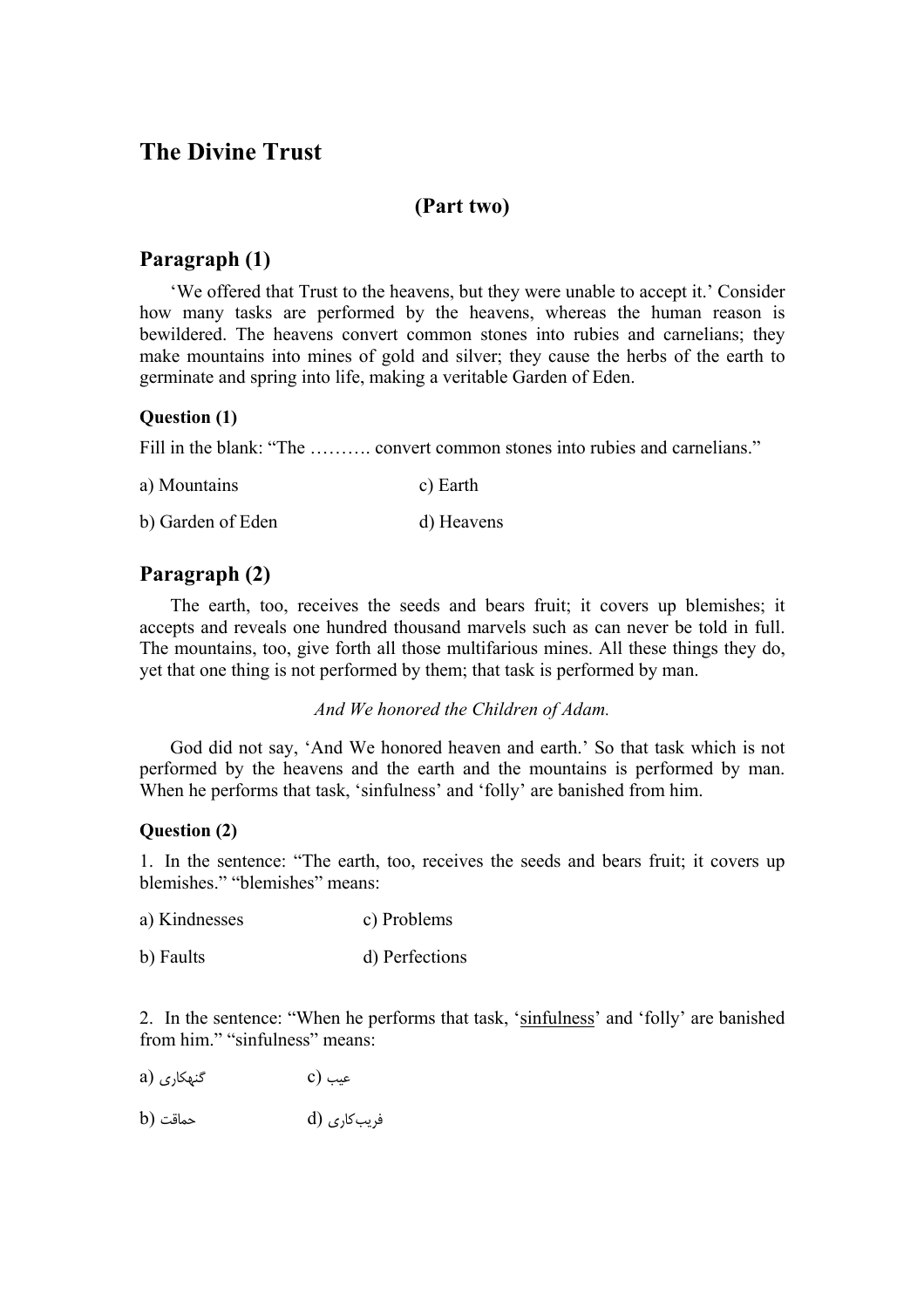#### **Paragraph (3)**

If you say, 'Even if I do not perform that task, yet so many tasks are performed by me,' you were not created for those other tasks. It is as though you were to procure a sword of priceless Indian steel such as is to be found only in the treasuries of kings and were to convert it into a butcher's knife for cutting up putrid meat, saying, 'I am not letting this sword stand idle, I am putting it to so many useful purposes.'

#### **Question (3)**

Fill in the blank:

"If you say, 'Even if I do not perform that task, yet so many ………. are performed by me,' you were not created for those other tasks."

| a) Sayings | c) Stones |
|------------|-----------|
|            |           |

| b) Tasks | d) Sins |
|----------|---------|
|----------|---------|

#### **Research**

الف) پاراگراف زیر با به فارسی روان ترجمه کنید. ب) در پاراگراف زیر نوع واژههایی را که زیر آنها خط کشیده شده، از نظر اینکه کدام بخش از سخن هستند (conj or ,pro ,pre ,adv ,adj ,v ,n (مشخص کرده و مطابق نمونه در جدول علامت بزنید.

Or it is as though you were to take a golden bowl and cook turnips in it, whereas for a single grain of that gold you could procure a hundred pots. Or it is as though you were to take a dagger of the finest temper and make of it a nail for a broken gourd, saying, 'I am making good use of it. I am hanging the gourd on it. I am not letting this dagger stand idle.' How lamentable and ridiculous that would be! When the gourd can be perfectly well served by means of a wooden or an iron nail whose value is a mere farthing, how does it make sense to employ for the task a dagger valued at a hundred pounds?

God most High has set a great price on you, for He says:

*God has bought from the believers their selves and their possessions against the gift of* 

*Paradise.* 

| word    | N.      | V. | Adj.    | Adv. | Prep. | Pro. | Conj. |
|---------|---------|----|---------|------|-------|------|-------|
| golden  |         |    | $\star$ |      |       |      |       |
| bowl    | $\star$ |    |         |      |       |      |       |
| whereas |         |    |         |      |       |      |       |

Tr. By: *A. J. Arberry*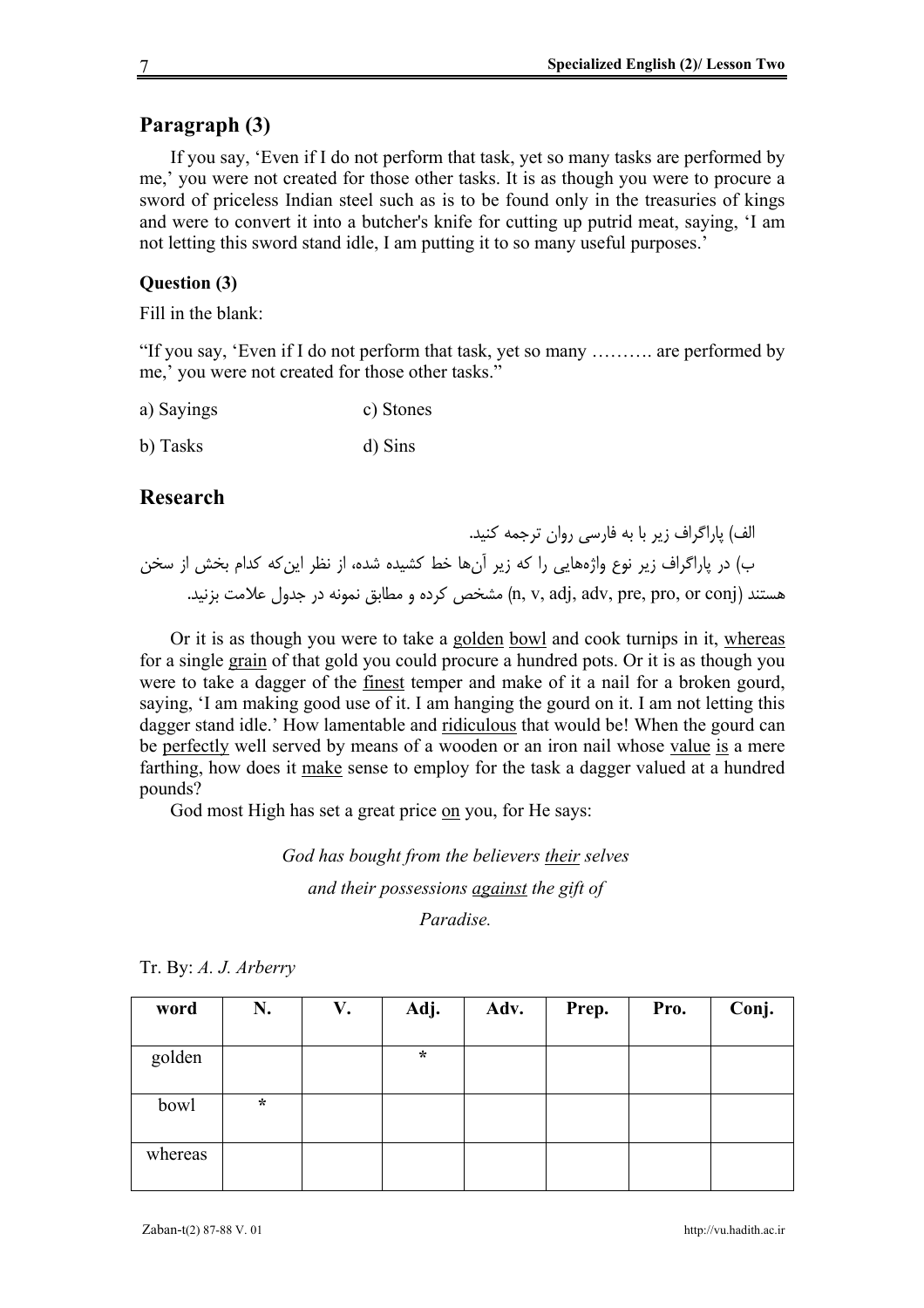

| grain                  |  |  |  |  |
|------------------------|--|--|--|--|
| finest                 |  |  |  |  |
| ridiculous             |  |  |  |  |
| perfectly              |  |  |  |  |
| value                  |  |  |  |  |
| $\mathbf{I}\mathbf{s}$ |  |  |  |  |
| make                   |  |  |  |  |
| on                     |  |  |  |  |
| their                  |  |  |  |  |
| against                |  |  |  |  |

## **New Words and Expressions**

| Word                      | Meaning                | <b>Synonyms / Antonyms</b>                  |
|---------------------------|------------------------|---------------------------------------------|
| human reason (n)          | عقل بشرى               | human intelligence                          |
| bewildered (adj)          | سر گردان، متحیر        | confused                                    |
| to convert $(v)$          | تبديل كردن، تغيير دادن | to change                                   |
| ruby $(n)$                | لعل                    | precious stone                              |
| cornelian (n)             | سنگ يمين، ياقوت        | precious stone                              |
| to cause $(v)$            | سبب شدن                | to make happen, to lead to,<br>to result in |
| herb $(n)$                | گیاه دارویی            | a soft-stemmed plant                        |
| to germinate $(v)$        | جوانه زدن، روييدن      | to grow, to bud                             |
| to spring into life $(v)$ | جوانه زدن              | to bud                                      |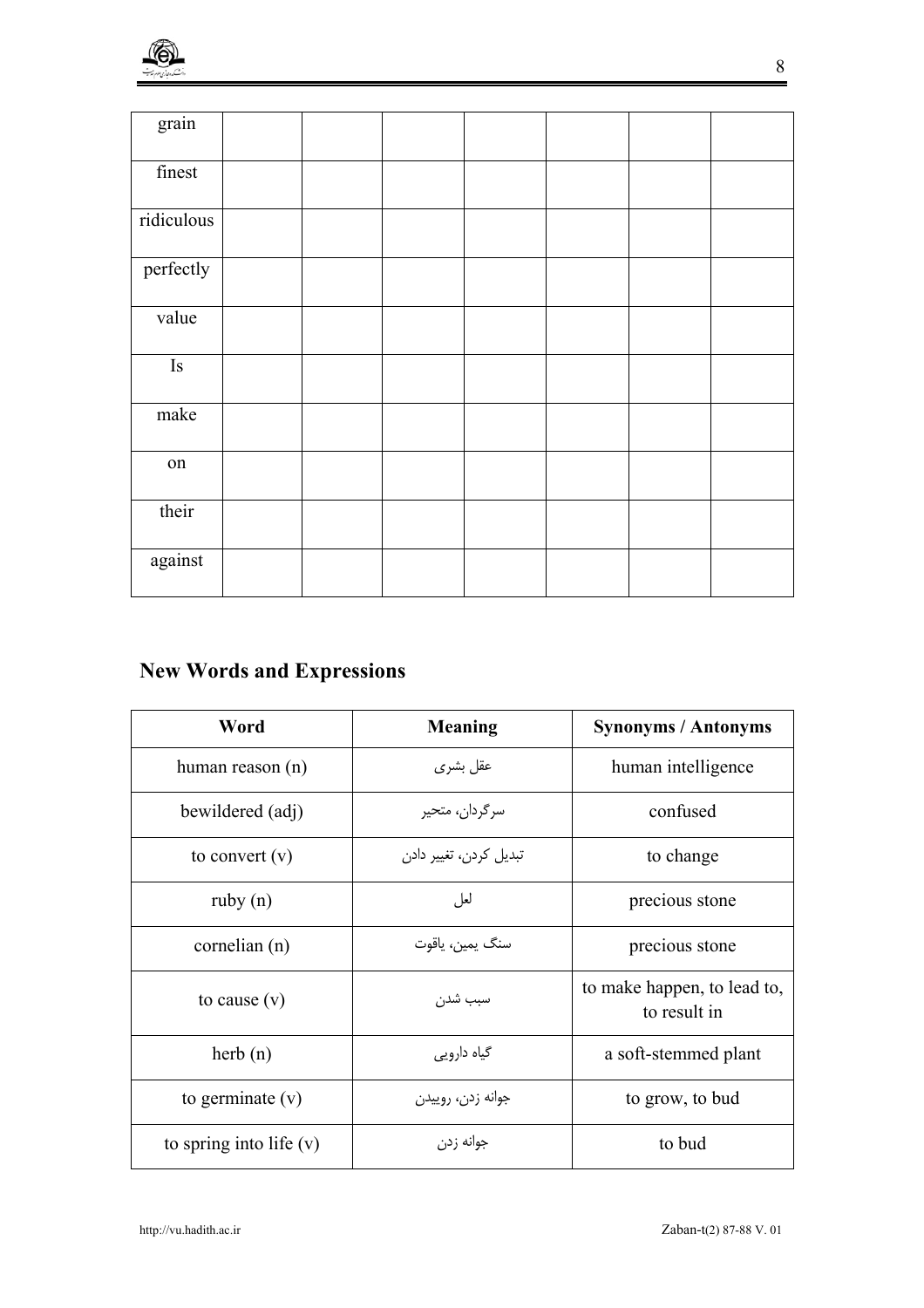| veritable (adj)     | واقعى                                      | real, actual                                                 |
|---------------------|--------------------------------------------|--------------------------------------------------------------|
| Garden of Eden (n)  | باغ بهشت، عَدن                             | Paradise, Heaven                                             |
| to bear fruit $(v)$ | ميوه دادن                                  | to produce fruit                                             |
| to cover up $(v)$   | نهان کردن، افشا نکردن                      | to hide $\neq$ to discover, to<br>reveal                     |
| blemish (n)         | خدشه، عيب، نقص                             | fault, defect                                                |
| to reveal $(v)$     | افشا كردن، آشكار كردن                      | to show, to display, to<br>discover $\neq$ to cover          |
| marvel $(n)$        | چيز شگفت، شگفتے ,                          | wonder, amazement                                            |
| multifarious (adj)  | متنوع، چندبخشی، چندسویه                    | different, various                                           |
| to honor $(v)$      | گرامی داشتن، تجلیل کردن، افتخار<br>کردن به | to respect                                                   |
| sinfulness (n)      | گناهکاری                                   | guilt, fault                                                 |
| folly $(n)$         | حماقت، نابخر دي                            | Stupidity, foolishness                                       |
| to banish $(v)$     | دور کردن، کنار گذاشتن                      | to put aside, to dismiss                                     |
| to procure $(v)$    | فراهم كردن                                 | to provide                                                   |
| priceless (adj)     | بي بها، بسيار پرقيمت                       | invaluable, very expensive                                   |
| steel $(n)$         | پولاد                                      | hard and strong metal alloy<br>made up of iron and<br>carbon |
| treasury $(n)$      | خزانه گنج، گنجينه                          | coffer                                                       |
| putrid (adj)        | يوسيده، گنديده، فاسد                       | spoiled, rotten                                              |
| idle (adj)          | بیهوده، بی استفاده، عاطل و باطل            | Useless                                                      |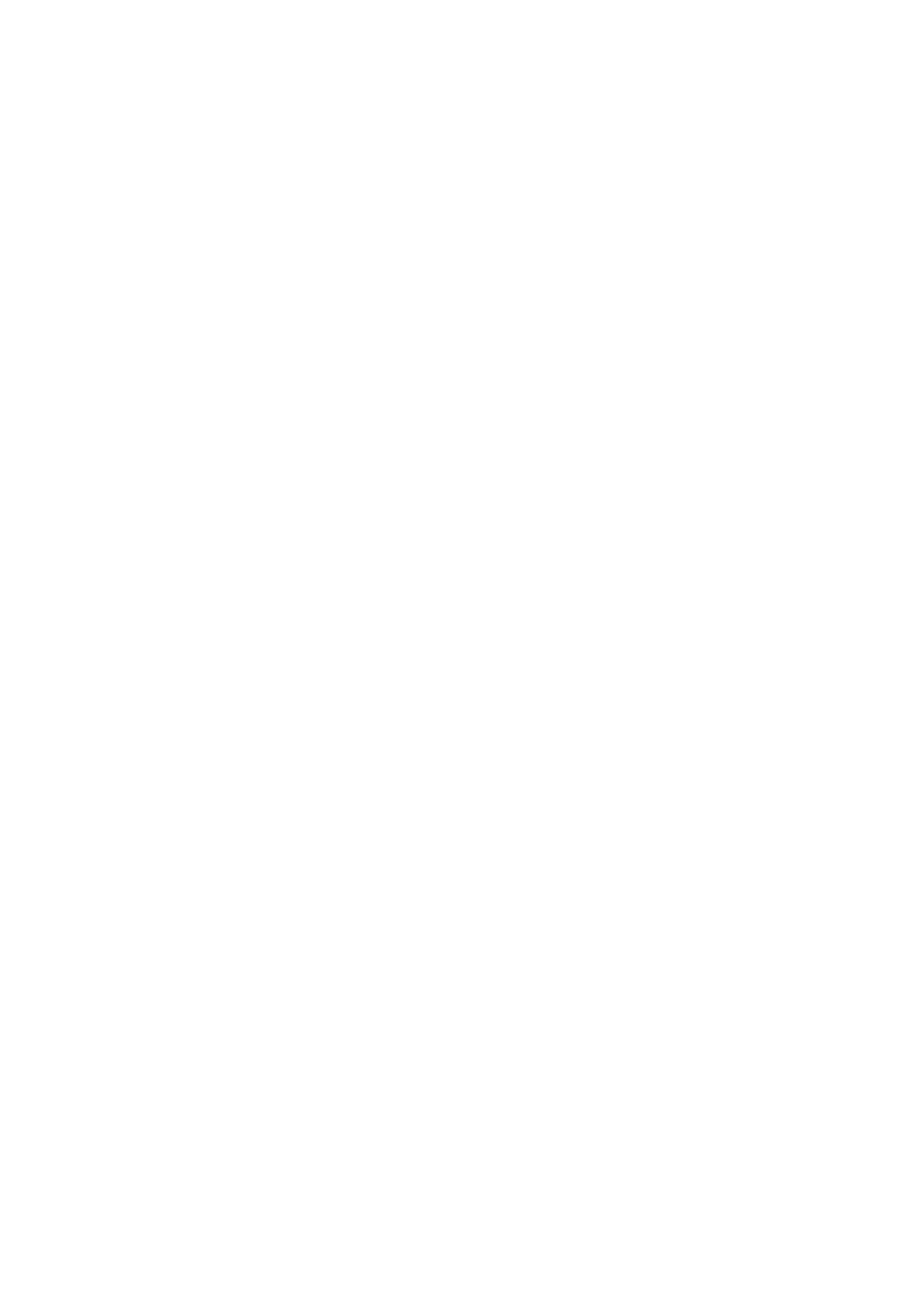# **Lesson Three**

# **Islam, the Nobel Quran and Hadith and the Meaning of Religion Part one**

| Islam, the Nobel Quran and Hadith and the |  |
|-------------------------------------------|--|
|                                           |  |
|                                           |  |
|                                           |  |
|                                           |  |
|                                           |  |
|                                           |  |
| New Words and Expressions 14              |  |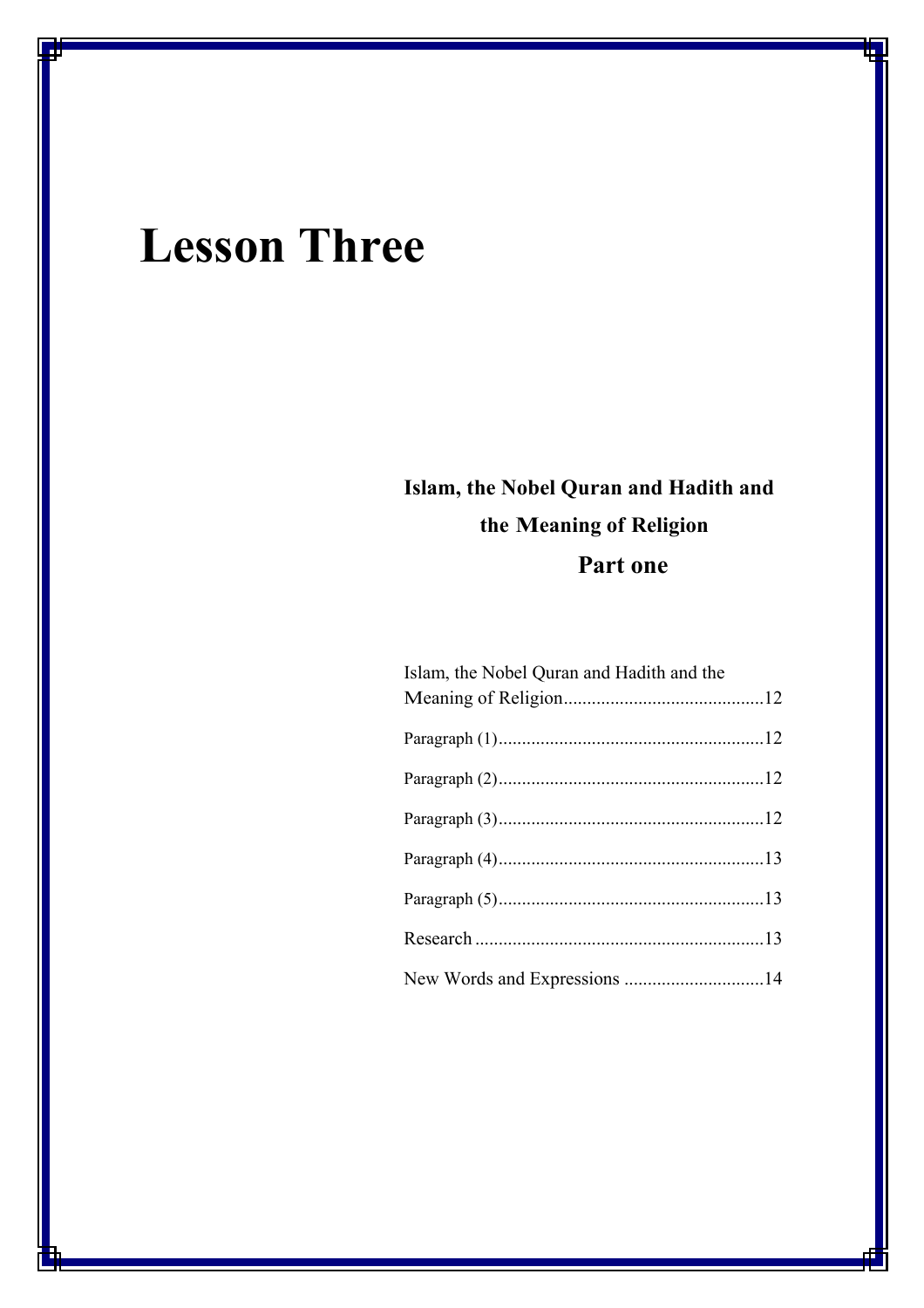#### **Islam, the Nobel Quran and Hadith and the Meaning of Religion**

#### **(Part One)**

#### **Paragraph (1)**

Islam is a religion based upon surrender (*taslim*) to the Will of the One God or Allah and upon knowledge of His Unity. It is religion of subservience to Allah, the Supreme Reality, from whom all orders of reality issue forth, and to whom everything returns, for Allah is the Origin, Creator, Ruler, Sustainer and End of the universe.

#### **Paragraph (2)**

Islam is also gaining peace (*salam*) by virtue of this very act of surrender or *taslim*. Islam is nothing other than living according to the Will of Allah in order to gain peace in this world and felicity in the world to come.

#### **Question (1)**

Fill in the blank:

Islam is a religion based upon ……… (*taslim*) to the Will of the One God or Allah and upon knowledge of His Unity.

| a) Peace  | c) Surrender |
|-----------|--------------|
| b) Belief | d) Knowledge |

#### **Paragraph (3)**

Islam envisages religion as not just a part of life but as the whole of it. In fact, al-Islam or *al-din* as Islam sees itself, is life itself and it incorporates what we do, what we make, what we think and what we feel as well as addresses the question of where we come from and where we are going. That is why the Islamic religion always uses the term *al-din* as embracing all the facets of human life, leaving nothing outside its dominion. In the traditional Islamic perspective there is nothing secular, nothing outside the realm that is governed by the religion ordained by Allah.

#### **Question (2)**

In the sentence: "That is why the Islamic religion always uses the term *al-din* as embracing all the facets of human life." "That is why" means:

| a) That is therefore | c) That is however |
|----------------------|--------------------|
|                      |                    |

| b) That is because | d) That is so |
|--------------------|---------------|
|--------------------|---------------|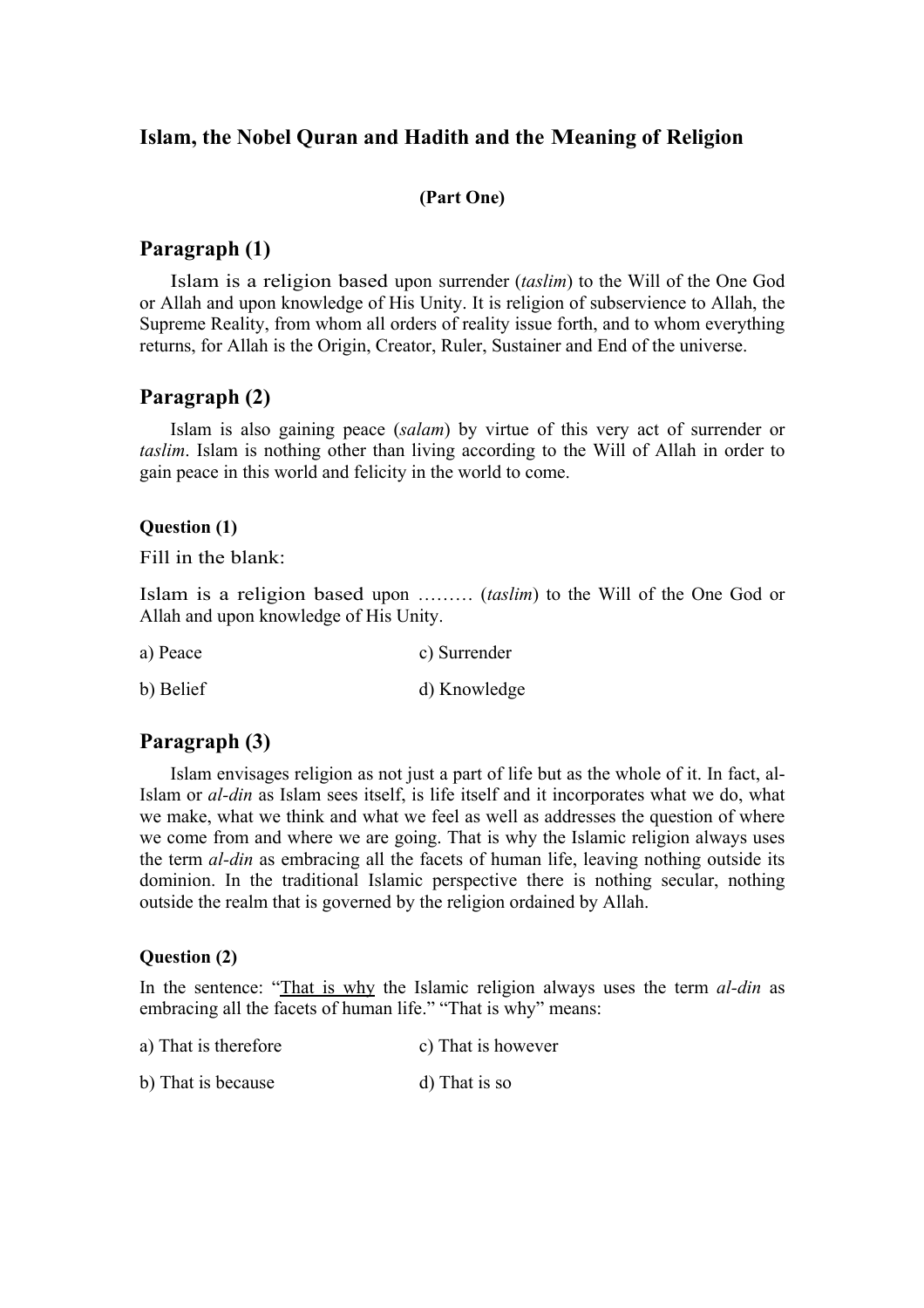#### **Paragraph (4)**

At the same time Islam places extreme emphasis upon the one eternal truth which had been there from the very beginning, that is the truth of *tawhid* or unity. According to the Quran, man testified to the unity of Allah and His Lordship even before the creation of the world.

#### **Paragraph (5)**

Therefore, Islam is not based upon a transient message or particular aspect of the reality or Allah Who is the Absolute God, but upon that Absolute Reality Itself, that Reality which is characterized more than anything else by its uniqueness and oneness. Islam emphasizes the fact that Allah is *al-Ahad*, the One, that He neither begets nor is begotten according to the text of the Quran, and that he is transcendent vis-a-vis everything.

#### **Question (3)**

3. In the sentence: "According to the Quran, man testified to the unity of Allah and His Lordship even before the creation of the world." "testified" means:

| a) Clamed   | c) Acknowledged |
|-------------|-----------------|
| b) Believed | b) Obeyed       |

#### 4. Fill in the blank:

"Islam emphasizes the fact that Allah is *al-Ahad* that He neither begets ……… is begotten."

| a) Or | c) Nor |
|-------|--------|
|       |        |

b) And d) That

#### **Research**

الف) پاراگراف زیر را به فارسی روان ترجمه کنید. ب) در پاراگراف زیر «اسمها» را مشخص کنید. (مطابق نمونه)

That is why the central **truth** of Islam is contained in the *shahadah* or testimony of Islam, *La ilaha' illa Llah*, which among many other things means that there is only one Allah; there cannot be a like or partner unto Him. This doctrine is so central to Islam that it is said that Allah will forgive all sins except the sin of shirk, or of taking a partner unto Him.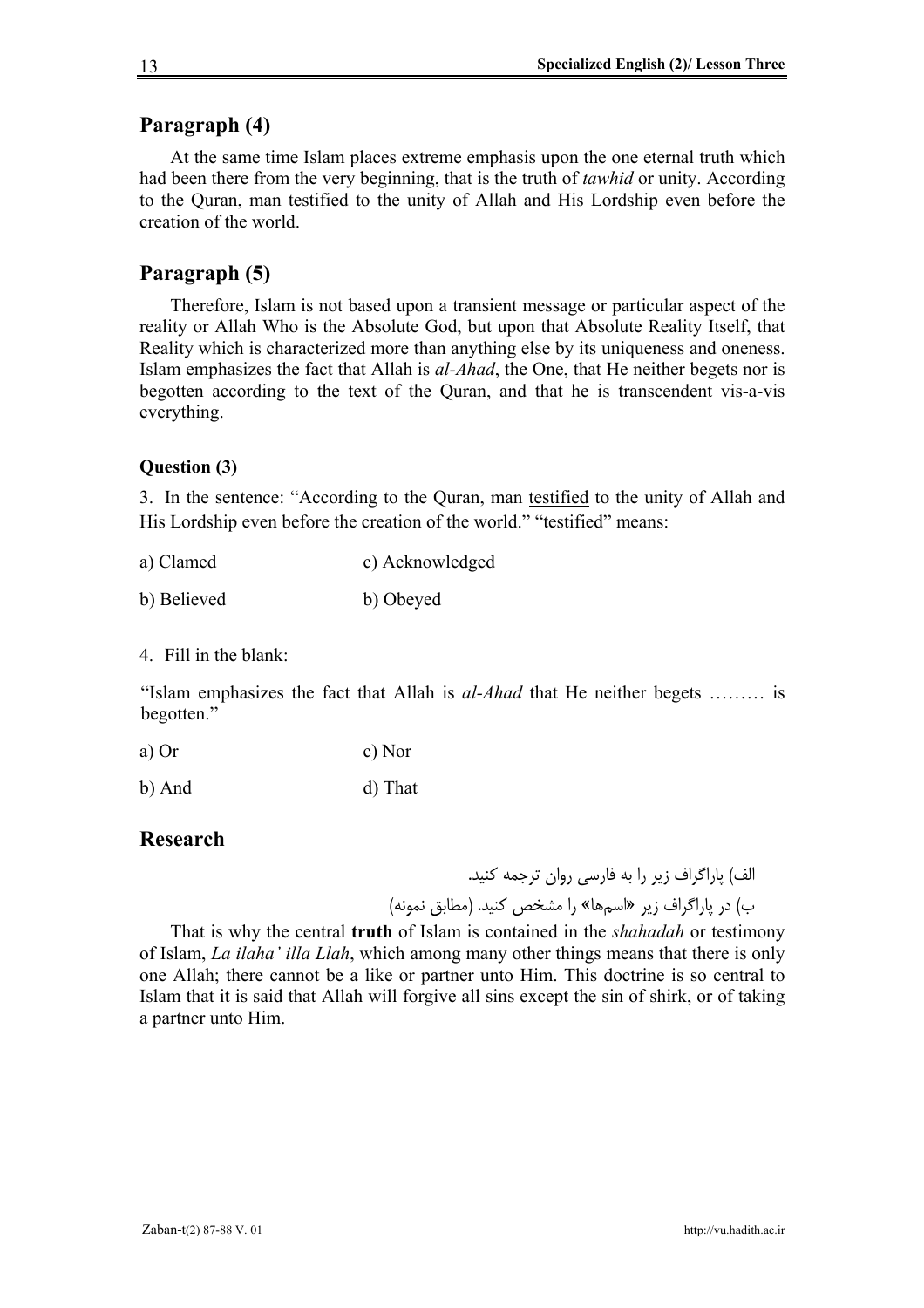## **New Words and Expressions**

| Word                 | <b>Meaning</b>                         | Synonyms/ antonyms        |
|----------------------|----------------------------------------|---------------------------|
| noble (adj)          | شريف، ارجمند                           | honored, respectable      |
| surrender (n)        | تسليم                                  | submission                |
| Will $(n)$           | اراده، مشيت (خداوند)                   | want                      |
| Unity $(n)$          | وحدانيت، يگانگي (خداوند)               | Oneness                   |
| subservience (n)     | خضوع، اطاعت                            | obedience                 |
| the Supreme Reality  | حقيقت متعال (خداوند)، وجود برتر        | very high                 |
| to issue forth $(v)$ | ناشی شدن، بیرون آمدن، صادر شدن         | to come                   |
| origin(n)            | منشأ، اصل (خداوند)                     | beginning, source         |
| Creator $(n)$        | خالق (خداوند)                          | inventor, producer, maker |
| Ruler $(n)$          | حاكم، فرمانروا (خداوند)                | king, governor            |
| Sustainer (n)        | نگهدارنده، برپا دارنده، رزّاق (خداوند) | provider, supplier        |
| peace(n)             | سلام، أرامش                            | calm, regards             |
| by virtue of (prep)  | به واسطهٔ                              | by, through               |
| other than           | فراتر، مگر                             | except                    |
| felicity $(n)$       | خوشبختی، سعادت                         | happiness, prosperity     |
| to envisage (v)      | تصور کردن، مجسم کردن                   | to imagine                |
| to incorporate $(v)$ | متحد کردن، یکپارچه کردن                | to make unite             |
| as well as           | به علاوه                               | in addition               |
| to address           | مورد خطاب قرار دادن، خطاب کردن         | to speak to, to call      |
| term (n)             | واژه، لغت                              | word, expression          |
| to embrace $(v)$     | شامل بودن، احاطه کردن                  | to contain, to have       |
| facet $(n)$          | جنبه، وجه                              | aspect                    |
| domination (n)       | قلمرو، حدود، گستره                     | realm, limits             |
| traditional (adj)    | سنتي، روايي                            | customary                 |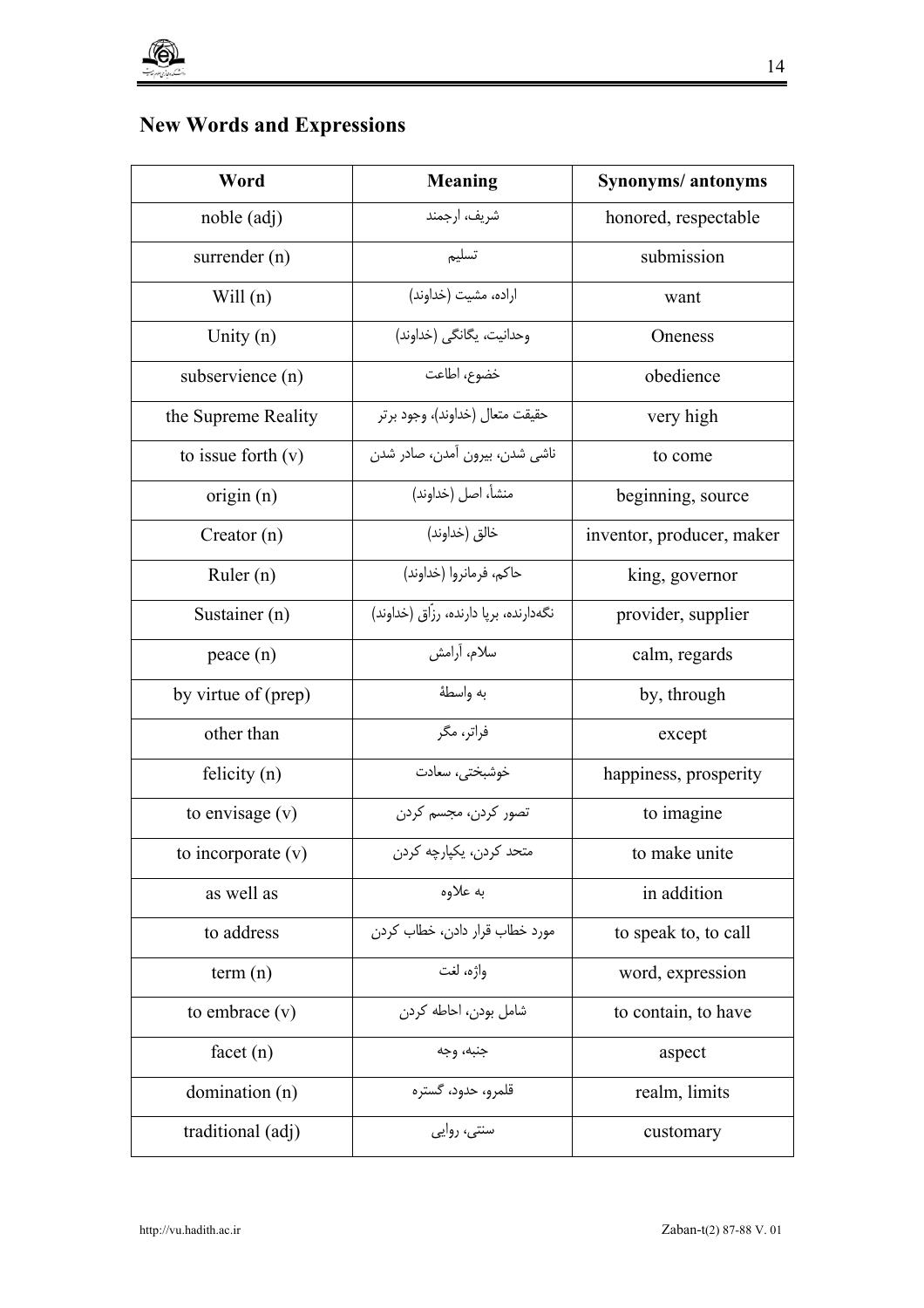| perspective (n)     | منظره، نما                          | viewpoint, view           |
|---------------------|-------------------------------------|---------------------------|
| secular (adj)       | غیر دینی، دنیوی، غیر مذهبی          | non-religious, worldly    |
| realm $(n)$         | قلمرو، گسترده، محدوده               | domination, limits        |
| to govern $(v)$     | حکومت کردن، فرمانروایی کردن         | to rule, to control       |
| to ordain $(v)$     | مقرر كردن، وضع كردن                 | to dictate                |
| extreme (adj)       | شدیدترین، بیش ترین، حد نمایی،       | more than the usual,      |
|                     | فوق العاده                          | greatest                  |
| emphasis (n)        | تأكيد، يافشاري                      | affirmation, persistence, |
|                     |                                     | insistence                |
|                     | ابدی، همیشگی، جاودان                | forever, immortal $\neq$  |
| eternal (adj)       |                                     | transient                 |
| to testify $(v)$    | اقرار كردن، شهادت دادن، اذعان كردن  | to acknowledge            |
| lordship $(n)$      | خداوندگاری، پروردگاری               | goodness                  |
|                     | زودگذر، ناپايدار                    | temporary, impermanent    |
| transient (adj)     |                                     | by $\neq$ eternal         |
| Absolute (adj)      | مطلق (خداوند)                       | complete                  |
| to be characterized | ویژگی/ خصیصه (چیزی) شدن             | to be qualified           |
| Uniqueness (n)      | یکتایی، وحدانیت، بی مانندی (خداوند) | Oneness                   |
| Oneness (n)         | یکتایی، یگانگی (خداوند)             | Uniqueness                |
| to beget $(v)$      | زاييدن، بچه آوردن                   | to produce (a child), to  |
|                     | bear                                |                           |
| Transcendent (n)    | متعال                               | Exalted, Almighty         |
| vis-à-vis (prep)    | در برابر، رویاروی                   | opposite                  |
| To contain $(v)$    | در بر داشتن، شامل بودن              | $=$ to have $=$ to bear   |
| Doctrine(n)         | آموزه، عقیده، اصل اعتقادی           | belief                    |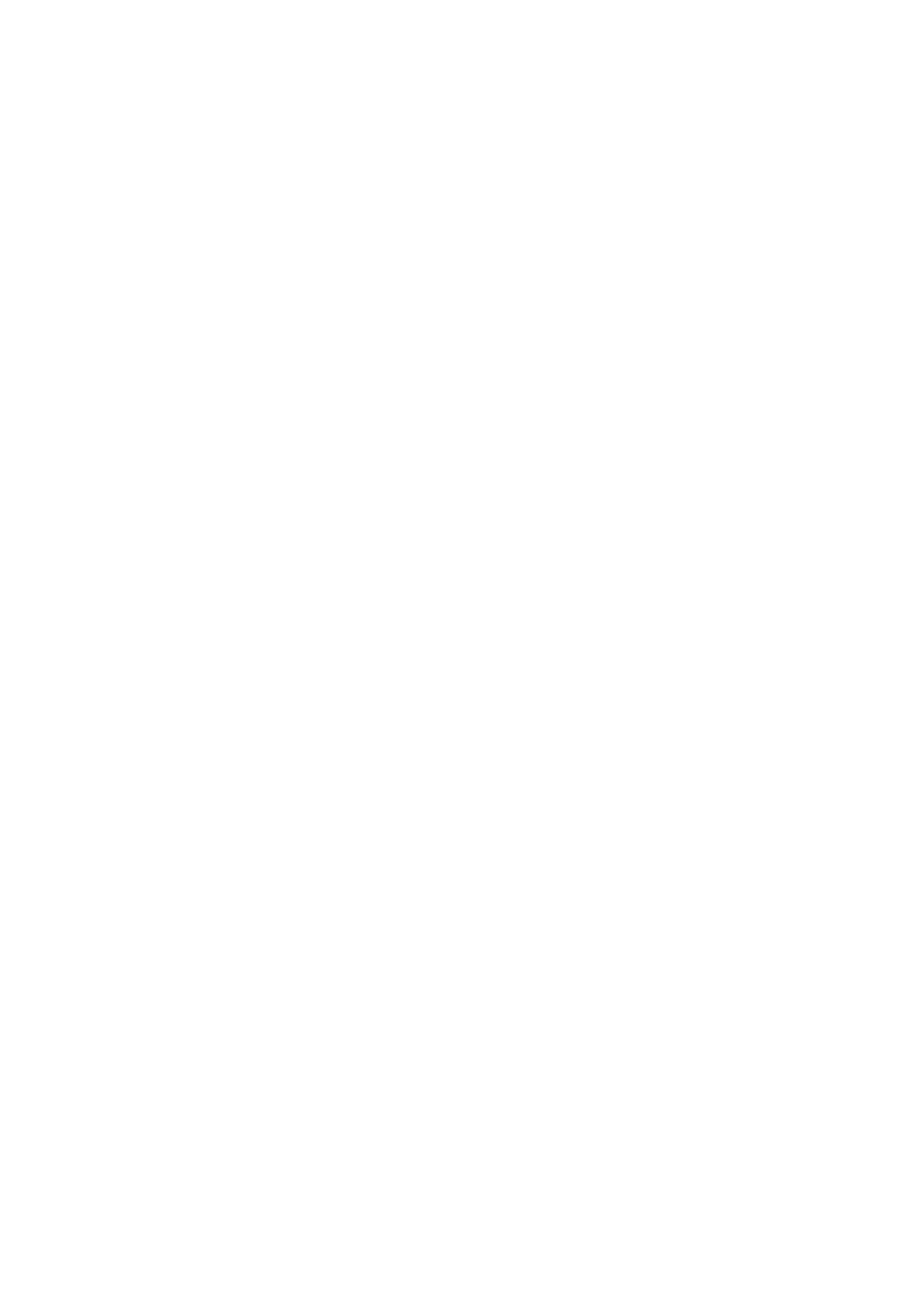# **Lesson Four**

# **Islam, the Nobel Quran and Hadith and the Meaning of Religion Part two**

| Islam, the Nobel Quran and Hadith and the |  |
|-------------------------------------------|--|
|                                           |  |
|                                           |  |
|                                           |  |
|                                           |  |
|                                           |  |
|                                           |  |
|                                           |  |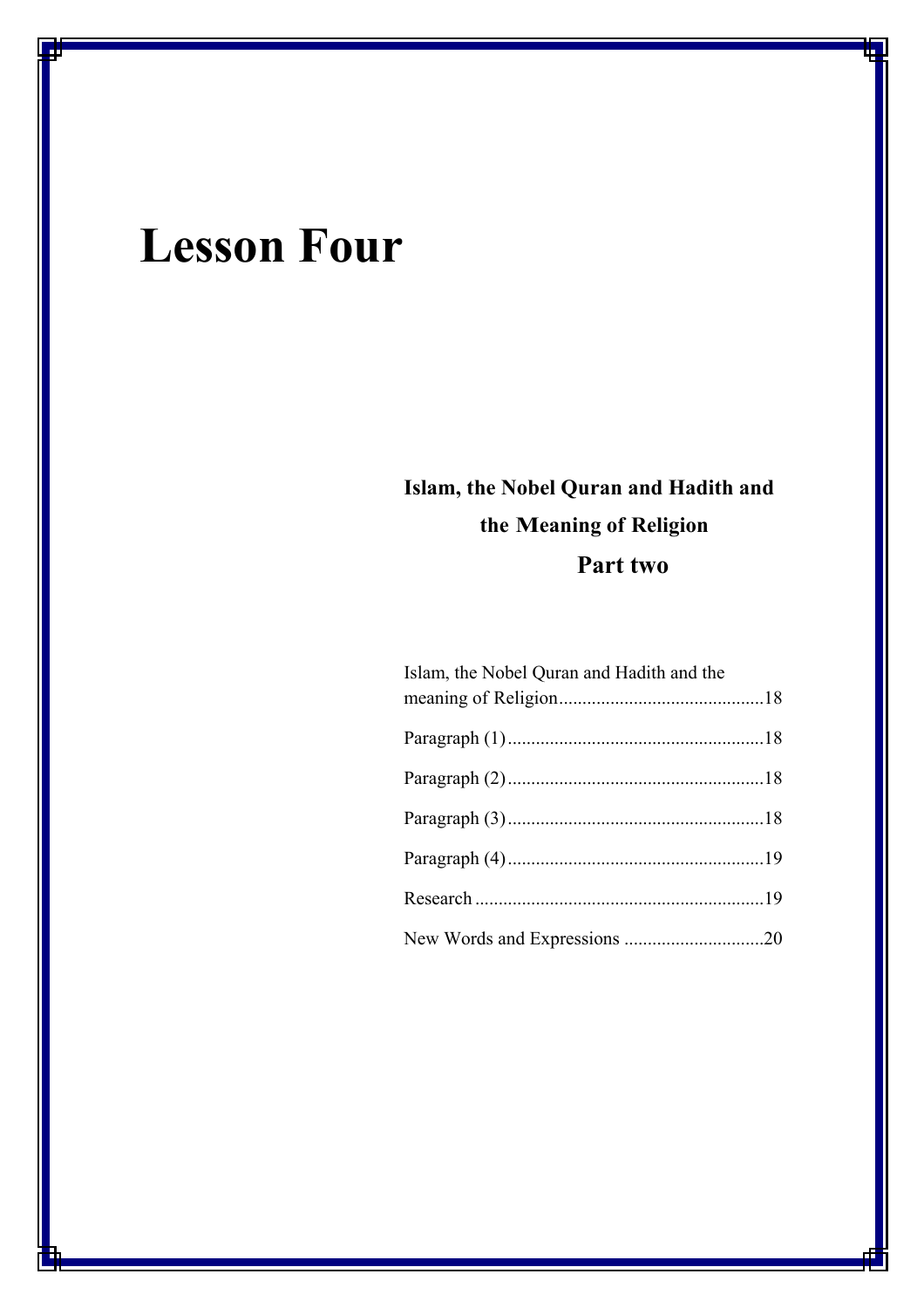#### **Islam, the Nobel Quran and Hadith and the meaning of Religion**

#### **(Part Two)**

#### **Paragraph (1)**

This unitary conception of the religious message as presented by Islam entails also the whole history of humanity. In a sense Islam was there from the beginning. Adam was a Muslim by the fact that he was the first prophet and that he testified to the oneness of Allah. This oneness was gradually forgotten as it is in the nature of man to forget. But always Allah sent other messengers to renew the message of unity, to bring man back to the awareness of the One.

#### **Paragraph (2)**

Hence we have a series of prophets who, although they established religions by different names, were in the profoundest sense Muslim. That is why the Quran refers to Abraham as *musliman hanifan*, that is, Muslim and follower of the primordial religion, although he lived millennia before the Prophet of Islam and the advent of the Quranic revelation.

#### **Question (1)**

5. In the sentence: "This oneness was gradually forgotten as it is in the nature of man to forget." "gradually" means:

| a) Usually | c) Step by step |
|------------|-----------------|
|------------|-----------------|

- b) Naturally d) Immediately
- 6. Which one is the best translation of the following sentence?

"Although they established religions by different names, were in the profoundest sense Muslim<sup>"</sup>

אلف) آنها אدیانی با نامهای مختلف بنا نهادند و به معنای عالی مسلمان بودند. ب) אگرچه آنها אدیانی با نامهای مختلف بنا نهادند، אما در عمیقترین معنا مسلمان بودند. ج) אگر چه آنها بنیانگذאر אدیان مختلف بودند، אما אین אدیان همگی مفهوم אسلام رא دאشت. د) آنها אدیانی با نامهای گوناگون بنا نهادند و مسلمانان در عمیقترین مفهوم در آن אدیان حضور دאشتند.

#### **Paragraph (3)**

He is called Muslim by the Quran itself to affirm that the idea of a religion based upon unity is not new but is synonymous with the religious history of mankind. There has never been a time when the religion of God which calls man to the One has not existed in some place or other. But we have a multiplicity of religions precisely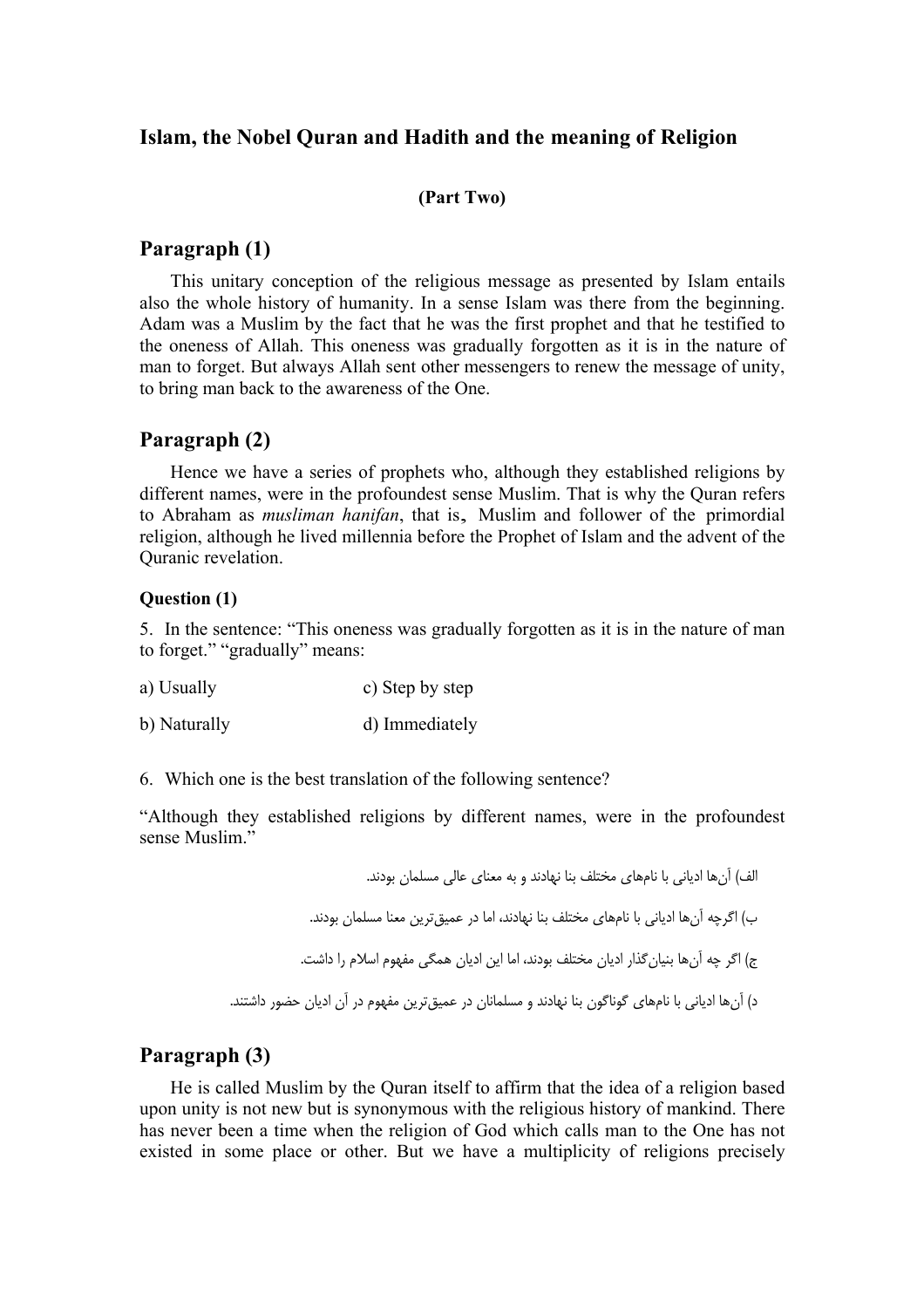because of the gradual loss or this message and the necessity for its being reconfirmed again and again by successive revelations.

#### **Paragraph (4)**

In a sense, therefore, Islam is the religion which came to bring nothing new but to reassert the truth of *tawhid* which always was. It is a universal religion, a primordial religion. It is a return to the basic and primordial pact or *mithaq* made between man and Allah through which man has been given not only the function of being Allah's servant, *al'abd*, but also His vicegerent on earth, *khalifat* Allah *fi'l-ard*, bestowed with many gifts and blessings for which he must always remain thankful. One does this by being aware of Allah's Oneness, by bearing testimony to that oneness, and by drawing all the consequences of that Oneness.

#### **Question (2)**

1. In the sentence: "He is called Muslim by the Quran itself to affirm that the idea of a religion based upon unity is not new." Which one is an antonym for "affirm"?

| a) Confirm | c) Deny |
|------------|---------|
|            |         |

b) Emphasize d) Hate

2. In the sentence: "In a sense Islam is the religion which came to bring nothing new but to reassert the truth." "reassert" means:

| a) represent | c) renew |
|--------------|----------|
|              |          |

b) reappear d) a & b

#### **Research**

الف) پاراگراف زیر را به فارسی روان ترجمه کنید. ب) در پاراگراف زیر افعال و فاعلها را مشخص کرده و در جدولی وارد کنید.

From another point of view, Islam is the final religion. The Prophet of Islam is the *khatam al-anbiya*, the seal of prophets, and fourteen centuries of human history have proven the validity of Islam's claim to this finality. Since the death of the Prophet, no major religion has appeared upon the surface of the earth, nothing to compare to the religions which preceded Islam such as Christianity, Judaism or Zoroastrianism and the like.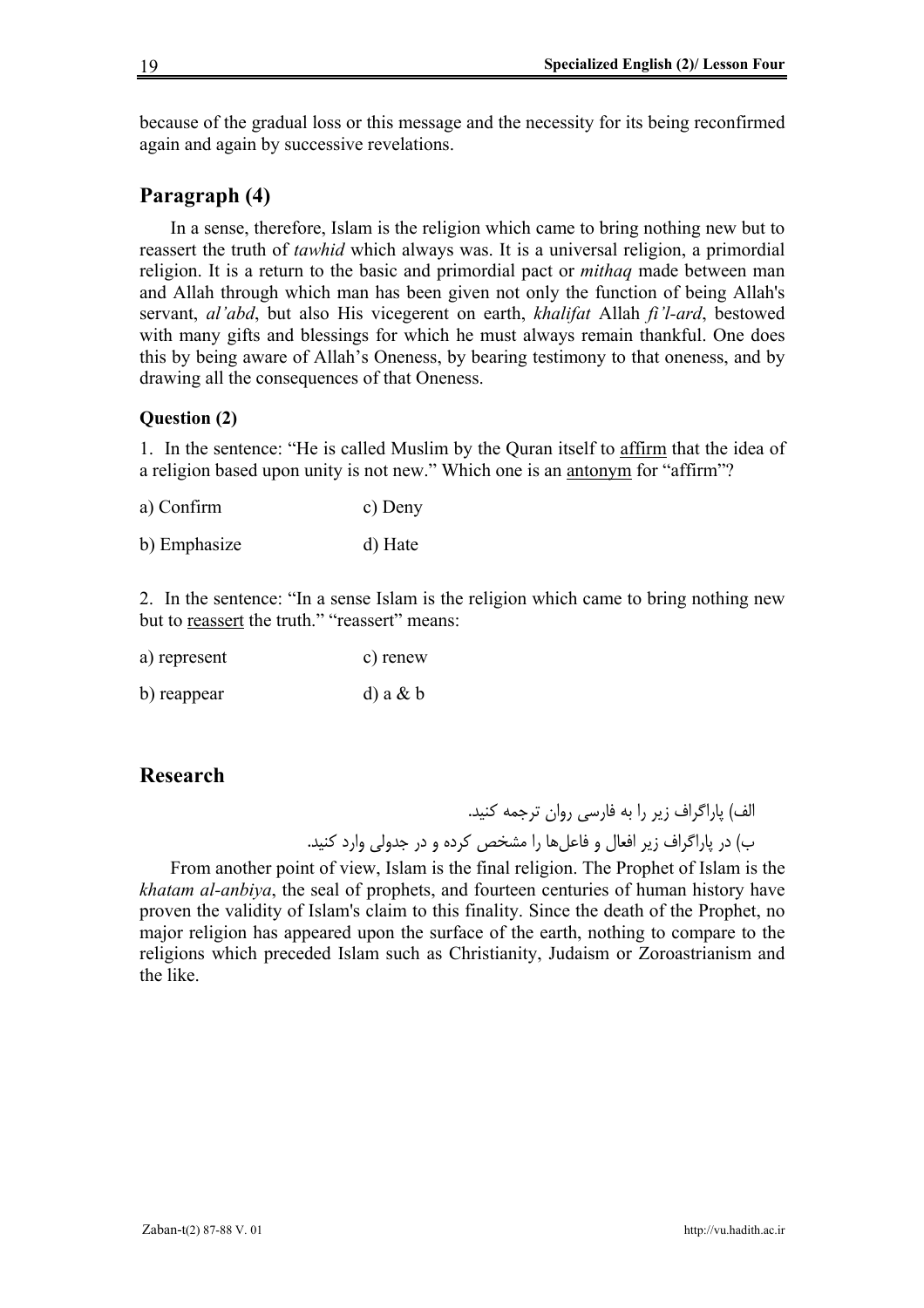

### **New Words and Expressions**

| Word              | <b>Meaning</b>                        | Synonyms/ antonyms              |
|-------------------|---------------------------------------|---------------------------------|
| unitary (adj)     | وحدت طلبانه، يگانگي                   | undivided, one                  |
| to entail $(v)$   | مستلزم بودن، در بر داشتن              | to need, to necessitate         |
| in a sense        | به عبارتی، از یک نظر                  | in a way                        |
| gradually (adv)   | به تدریج، به مرور زمان                | step by step, progressively     |
| to renew $(v)$    | تجدید کردن، احیا کردن                 | to restart, to restore          |
| awareness (n)     | آگاهی                                 | knowingness,<br>consciousness   |
| profound (adj)    | (بسیار) عمیق، پرژرفا، بنیادی، اساسی   | very deep, doctrinal            |
| primordial (adj)  | اوليه، أغازين، اصلي                   | early, original                 |
| millennia (n)     | هزار سال                              | thousand years                  |
| advent(n)         | ظهور، پيدايش                          | appearance, presentation        |
| revelation (n)    | وحي                                   | inspiration                     |
| to affirm $(v)$   | اذعان كردن، تصريح كردن، تأكيد<br>کردن | to confirm $\neq$ to deny       |
| synonymous (adj)  | مترادف، هممعنا                        | equivalent $\neq$ antonymous    |
| multiplicity (n)  | تعدّد، كثرت، چندتايي                  | numerousness, plurality         |
| precisely (adv)   | دقيقاً، مو به مو، درست                | exactly, correctly              |
| to confirm $(v)$  | تأييد كردن، تصديق كردن                | to affirm, to accept            |
| again and again   | بارها، مکرراً، پی در پی               | repeatedly, more and more       |
| successive (adj)  | پست سر هم، پی در پی، متوالی           | continuous                      |
| to reassert $(v)$ | مجدد اعلام كردن، دوباره تصريح كردن    | to claim again, to<br>reconfirm |
| pact(n)           | معاهده، پیمان                         | contract, treaty                |
| function (n)      | عمل (وظيفه)                           | work, action                    |
| servant $(n)$     | خدمتكار، عبد                          | worshiper, obedient             |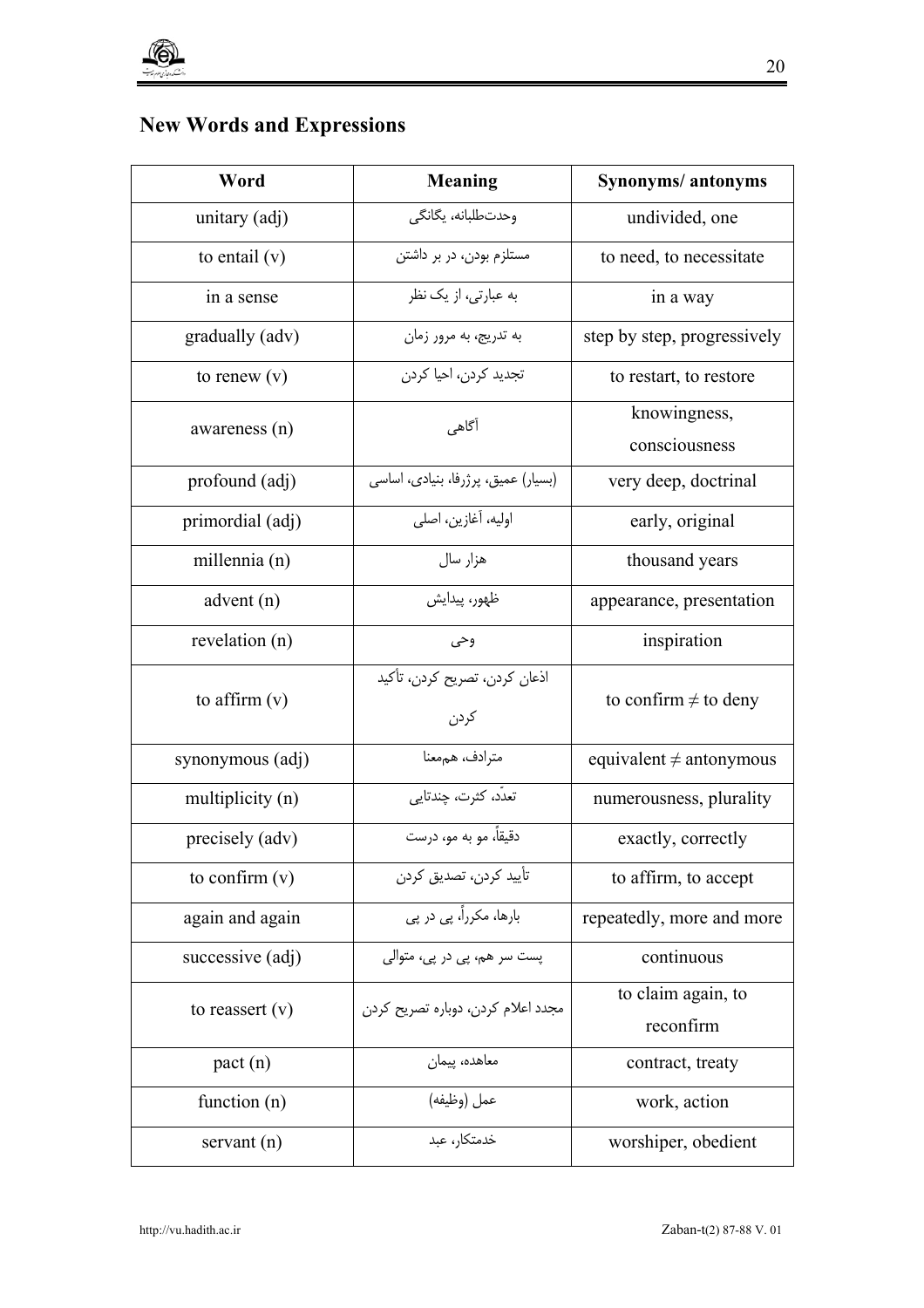| vicegerent (n)     | قائم مقام، خليفه، جانشين   | successor, replacement            |
|--------------------|----------------------------|-----------------------------------|
| to bestow $(v)$    | هدیه دادن، ارزانی داشتن    | to gift, to present               |
| to bear $(v)$      | در بر داشتن، حاوی بودن     | to contain, to conclude           |
| to draw $(v)$      | كشيدن، رسم كردن (موجب شدن) | to cause                          |
| consequence (n)    | نتيجه، پيامد               | result, end                       |
| seal $(n)$         | مُهر، خاتم                 | stamp                             |
| to prove $(v)$     | ثابت کردن                  | to give reason                    |
| validity (n)       | اعتبار، صحّت               | correctness, soundness            |
| claim (n)          | ادعا                       | demand                            |
| finality $(n)$     | قطعيت                      | conclusiveness                    |
| to compare $(v)$   | مقايسه كردن                | to parallel, to collate           |
| to precede $(v)$   | مقدم بودن، جلوتر واقع شدن  | to be before                      |
| Christianity (n)   | مسيحيت                     | Christian religion                |
| Judaism (n)        | يهوديت                     | Jewish religion                   |
| Zoroastrianism (n) | (آیین) زرتشتی              | Zoroastrian religion,<br>Mazdaism |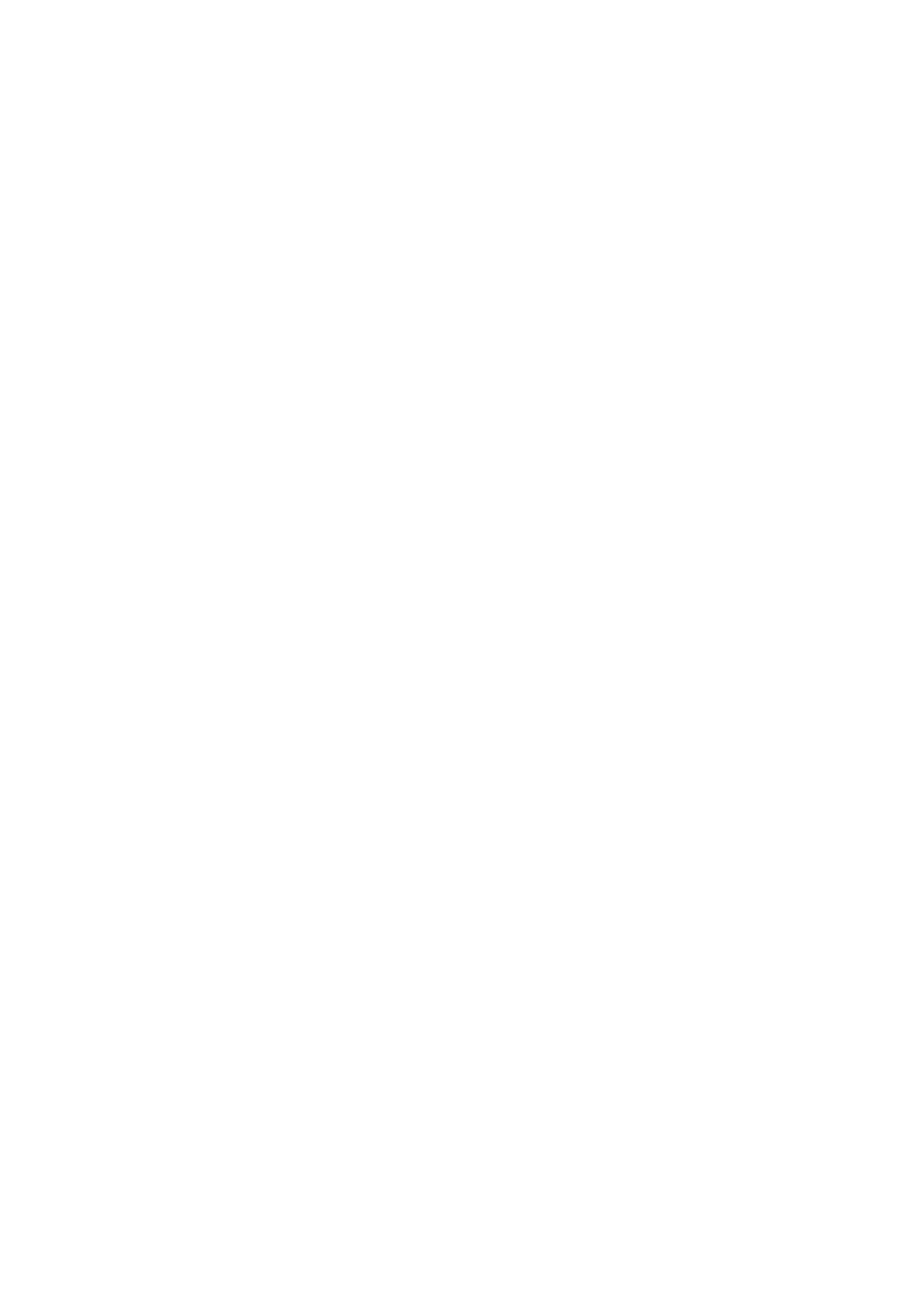# **Lesson Five**

# **Islam, the Nobel Quran and Hadith and the Meaning of Religion Part three**

| Islam, the Nobel Quran and Hadith and the |  |
|-------------------------------------------|--|
|                                           |  |
|                                           |  |
|                                           |  |
|                                           |  |
|                                           |  |
|                                           |  |
|                                           |  |
| New Words and Expressions 25              |  |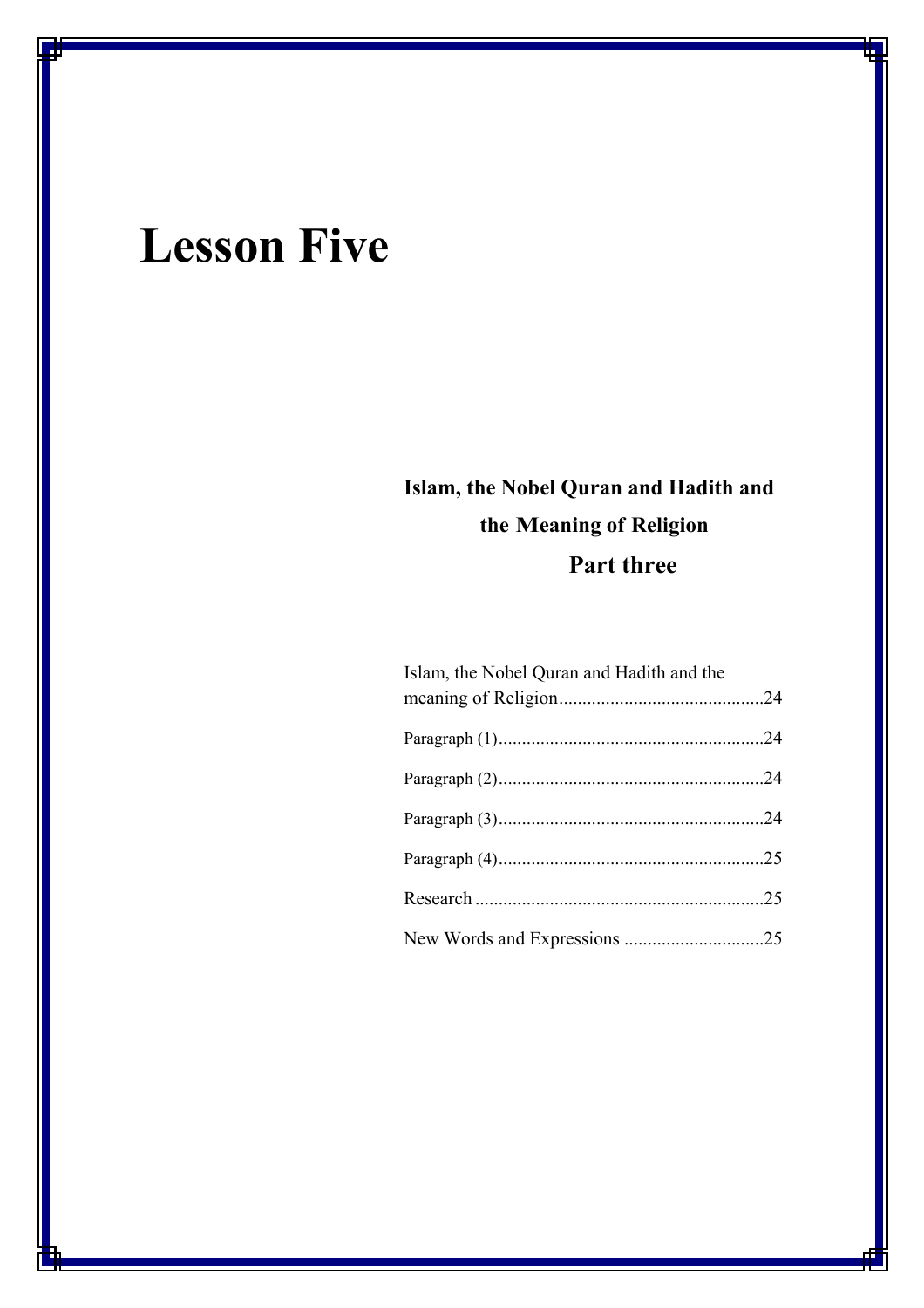## **Islam, the Nobel Quran and Hadith and the meaning of Religion**

#### **(Part Three)**

#### **Paragraph (1)**

Therefore, Islam is on the one hand the primordial religion, the religion that always is, the religion that is in the nature of things, the religion of unity which all prophets came to assert throughout history and on the other hand it is the final religion, the final seal and link of this long prophetic chain, of what is traditionally said to be the chain of 124,000 prophets all of whom came to bear testimony to the oneness of God.

#### **Paragraph (2)**

This conception of religion in Islam is extremely important for the understanding of the Islamic religion itself both in itself and in its historical unfolding because most other religions base themselves upon the founder, the messenger, a particular historical event as in Christianity or a particular historic people as in Judaism, whereas Islam bases itself neither on a particular event nor even on a particular messenger nor on a particular people.

#### **Question (1)**

7. Which one is the best choice for "مؤسس?"

a) founder c) founding

- b) foundation d) founded
- 8. According to the passage:

a) Islam bases itself either on a particular event or even on a particular messenger.

b) Islam bases itself on a particular event and even on a particular messenger.

c) Islam bases itself on a particular event and on a particular people.

d) Islam bases itself neither on a particular event nor even on a particular messenger nor on a particular people.

#### **Paragraph (3)**

It bases itself upon the Oneness of the Absolute, Allah, the Absolute Reality, and the primordial nature of man, of all humanity and not a particular people such as the Arabs or Persians or Turks, nor upon a particular event. The basis of Islam is the nature of reality and Islam appeals to what is in the nature of things. It just happens that Allah Willed that the last assertion of the truth concerning the nature of reality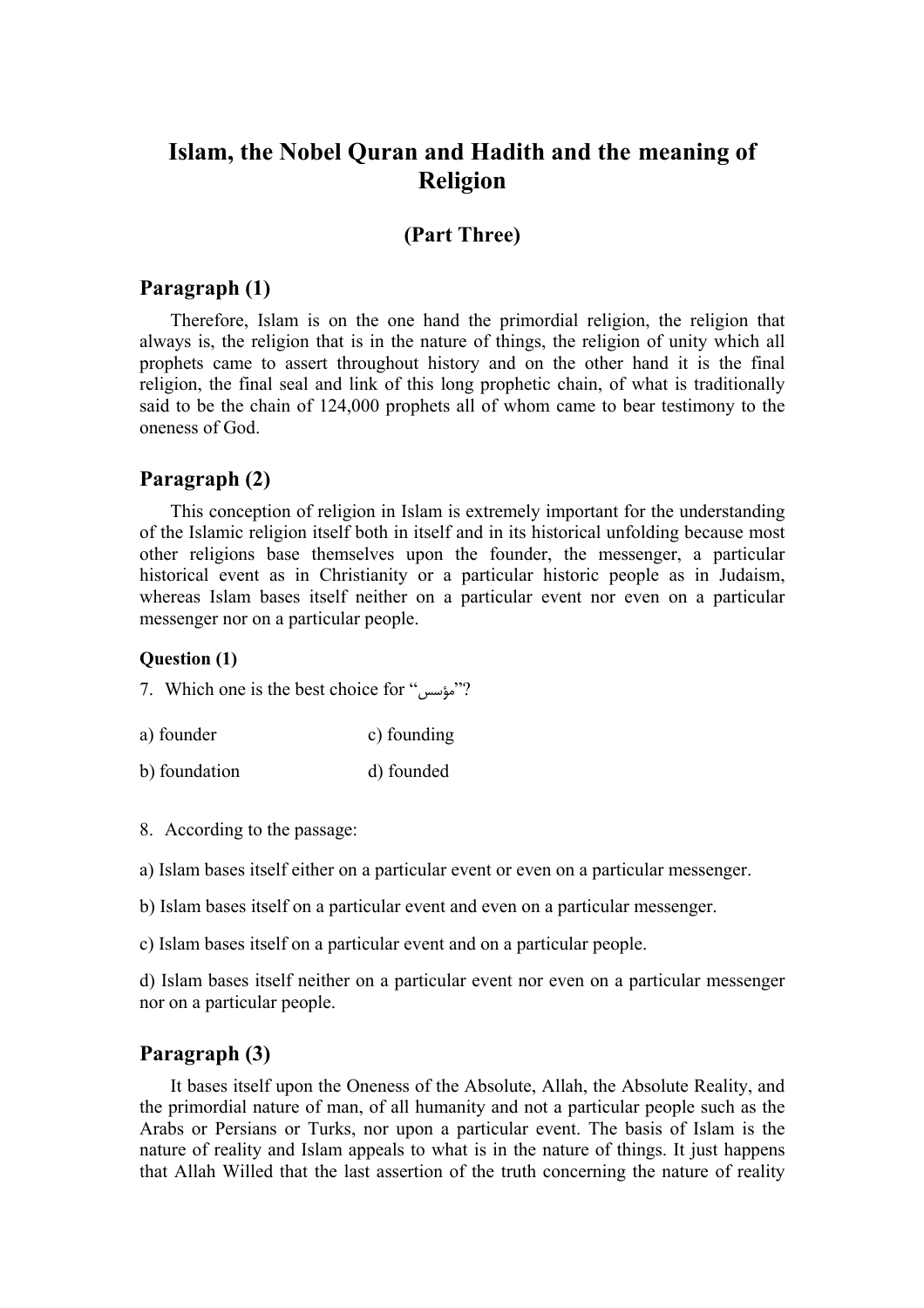should come with the advent of the Quran. But there had been other affirmations of the unity of Allah before.

### **Paragraph (4)**

The supreme reality of Islam contained in the *shahadah, La ilaha illa 'Llah* was not invented as a result of the Quranic revelation which descended upon the Prophet in Arabia in the first/seventh century, rather it is an assertion of the truth which has always been, is and will be.

#### **Question (2)**

In the sentence: "The basis of Islam is the nature of reality and Islam appeals to what is in the nature of things." "appeals" means:

| a) contains | c) sends |
|-------------|----------|
|-------------|----------|

| b) speaks | d) requests |
|-----------|-------------|
|-----------|-------------|

#### **Research**

الف) پاراگراف زیر با به فارسی روان ترجمه کنید. ب) در پاراگراف زیر «افعال» و «حروف اضافه» را مشخص کرده و در جدولی وارد کنید.

That is why Muslims have a kind of non-historical perspective upon the reality of religion. The religion does not depend upon a historical event such as, for example, the life of Christ as seen in Christianity. It does not depend upon a particular fact, be it historical or otherwise, but upon a reality which is what it is and which is inscribed upon the heart of man as Allah's vicegerent, as a creature created to reflect Allah's Names and Qualities. Man is brought into this world to affirm Allah as the Absolute, the One whom man is in fact brought into this world to obey.

#### **New Words and Expressions**

| Word                | <b>Meaning</b>       | <b>Synonyms / Antonyms</b> |
|---------------------|----------------------|----------------------------|
| traditionally (adv) | سنّتى، طبق سنّت      | customary                  |
| extremely (adv)     | شدىداً               | very much, firmly          |
| unfolding $(n)$     | شکوفایی              | flowering, advent          |
| founder $(n)$       | بنيان گذار، مؤسس     | establisher                |
| to appeal $(v)$     | رجوع كردن، متوسل شدن | to request, to refer       |
| assertion $(n)$     | تصريح، اعلام (مؤكد)  | firm announcement          |
| affirmation (n)     | اذعان، تأييد، تصديق  | confirmation               |
| supreme (adj)       | عالی، برتر           | great, high                |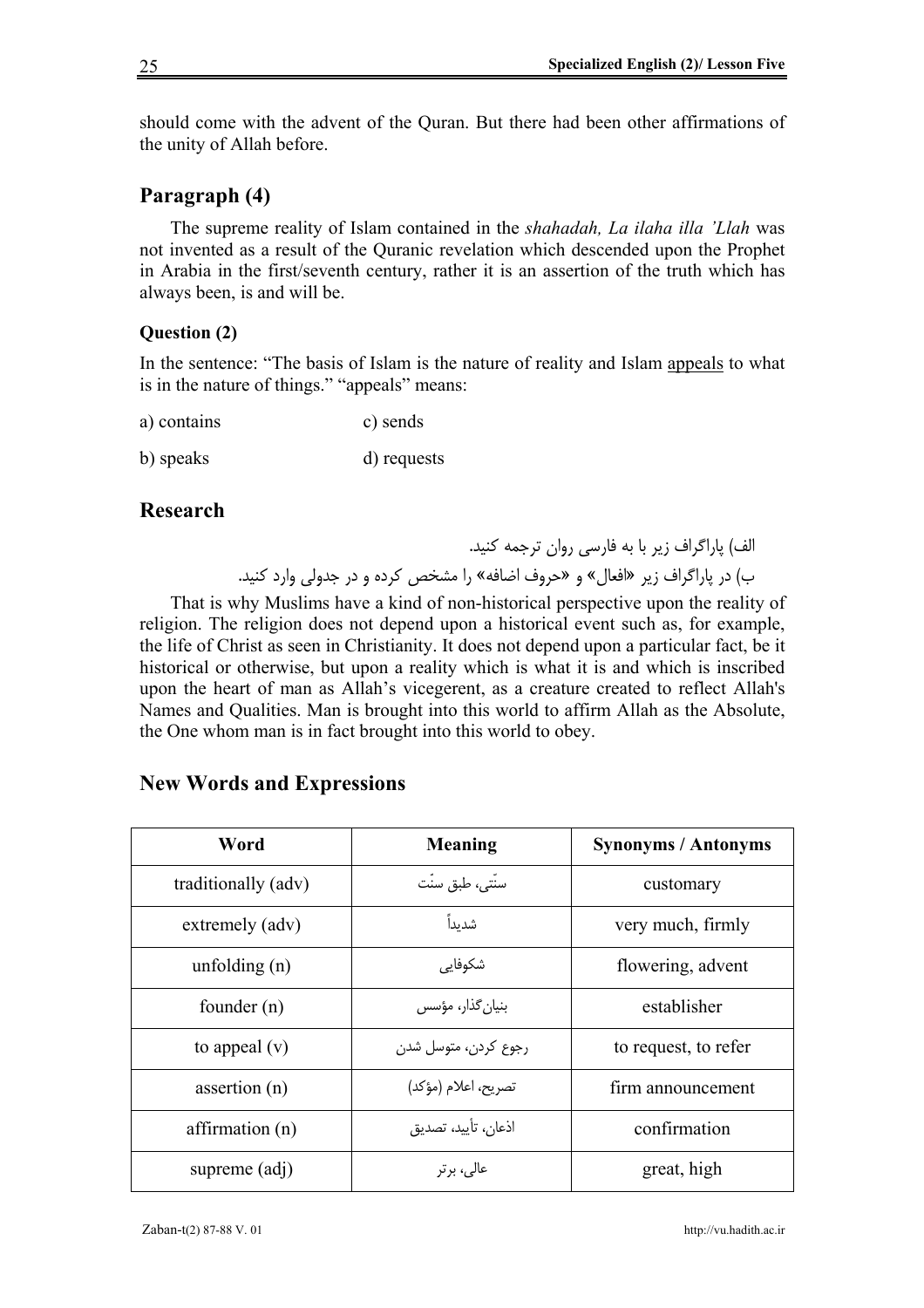

| as a result of    | در نتیجهٔ، در پی          | because of, due to                  |
|-------------------|---------------------------|-------------------------------------|
| to descend $(v)$  | نازل شدن، فرود آمدن       | to be sent down, to go<br>down      |
| otherwise (adv)   | غير از اين، جز اين        | else, differently                   |
| to inscribe $(v)$ | حک کردن، ثبت کردن بر چیزی | to record, to write on a<br>surface |
| to reflect $(v)$  | منعكس كردن، بازتاباندن    | to reverse, to invert, to<br>mirror |
| quality $(n)$     | صفت                       | attribute, property,<br>description |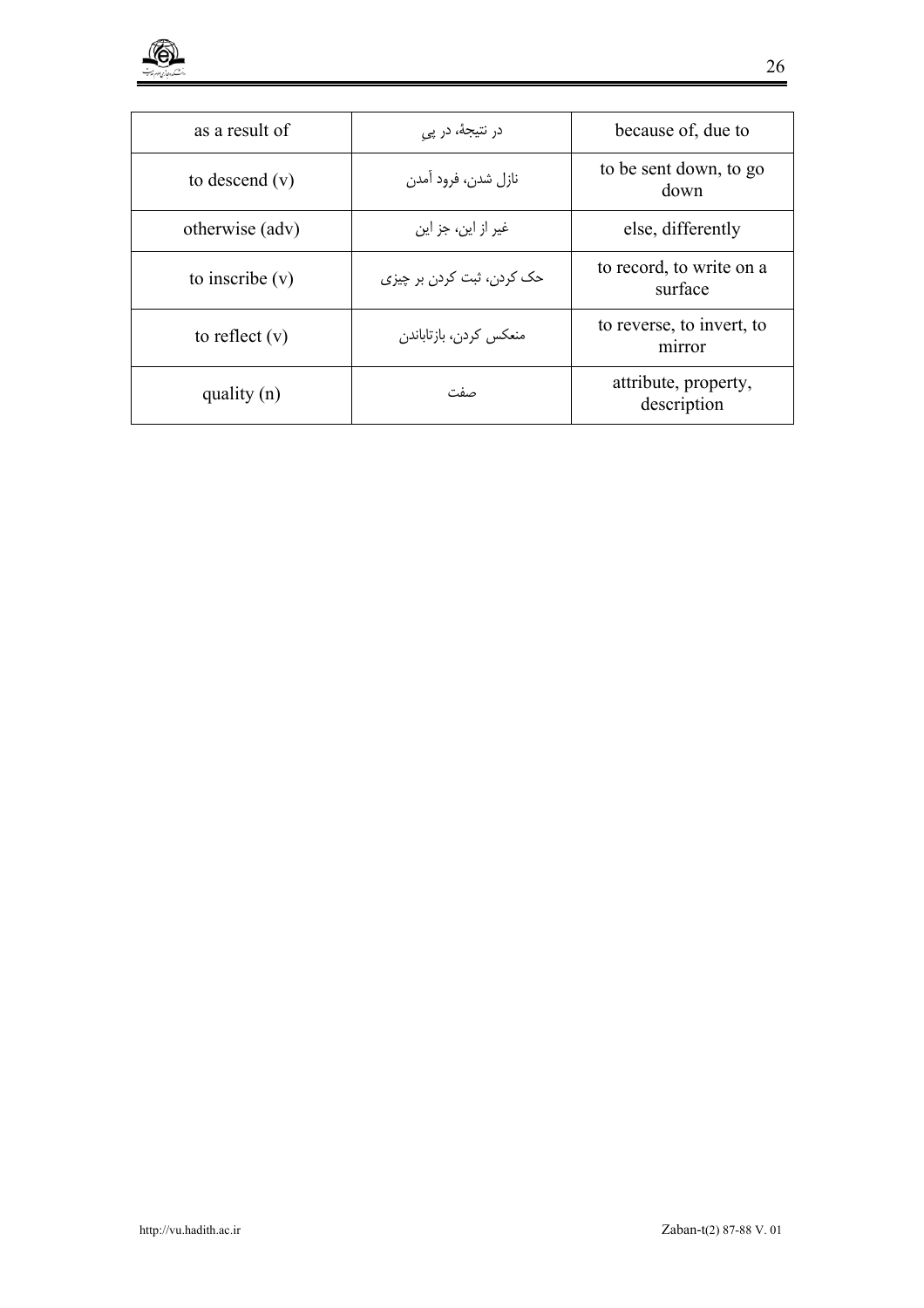# **Lesson Six**

## The Islamic Concept of Worship

| The Islamic Concept of Worship 28 |  |
|-----------------------------------|--|
|                                   |  |
|                                   |  |
|                                   |  |
|                                   |  |
|                                   |  |
|                                   |  |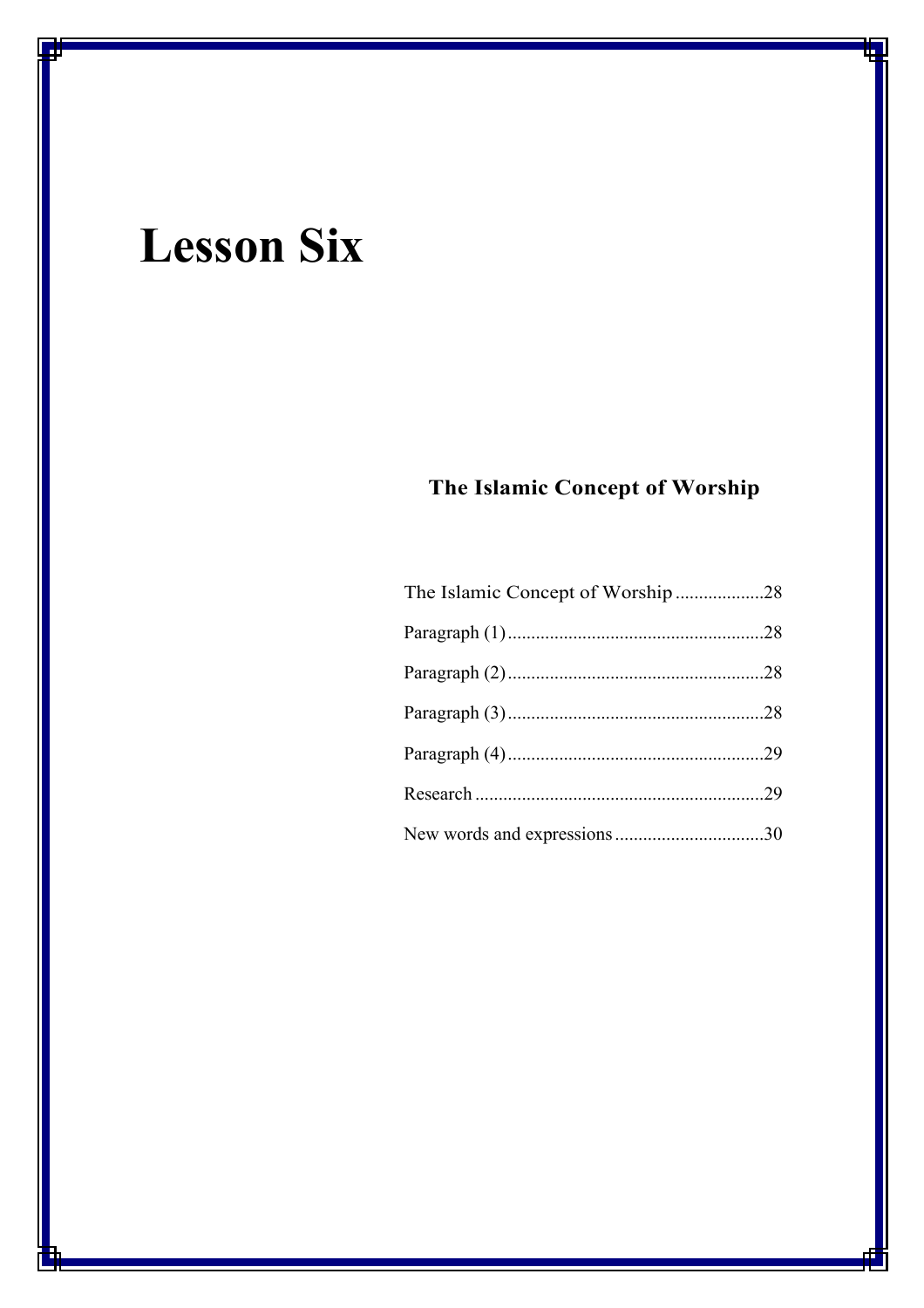### **The Islamic Concept of Worship**

#### **Paragraph (1)**

Worship, according to Islam, is a means for the purification of man's soul and his practical life. The basis of worship is the fact that human beings are creatures and thus bond servants of God, their Creator and their Lord, to Whom they are destined to return. Thus man's turning towards God, in intimate communion, reverence, and in the spite of devotion and humble submission, is termed *'ibādah*.

#### **Question (1)**

1. In the sentence: "Thus man's turning towards God, in intimate communion, reverence, and in the spirit of devotion and humble submission, is termed *'ibādah*." "intimate communion" means:

| a) continues relation | c) excellent worship |
|-----------------------|----------------------|
| b) eternal connection | d) close sympathy    |

#### **Paragraph (2)**

Worship has been an indispensable part of all religions, since the beginning of history. It is motivated, however, in each religion by different objectives, and it has different forms and is performed under a different set of rules.

#### **Question (2)**

1. In the sentence: "Worship has been an indispensable part of all religions, since the beginning of history." "an indispensable part" means:

- a) a complete part
- b) an absolutely necessary part
- c) an incomplete part
- d) a simple part

#### **Paragraph (3)**

In some religions worship is a means to develop in man the attitude of asceticism and isolation from life. In these religions it seeks to develop a mentality which anathematizes the enjoyment of the pleasures of this world. Then, there are other religions which consecrate certain places for the sake of worship and prohibit its performance at any other place.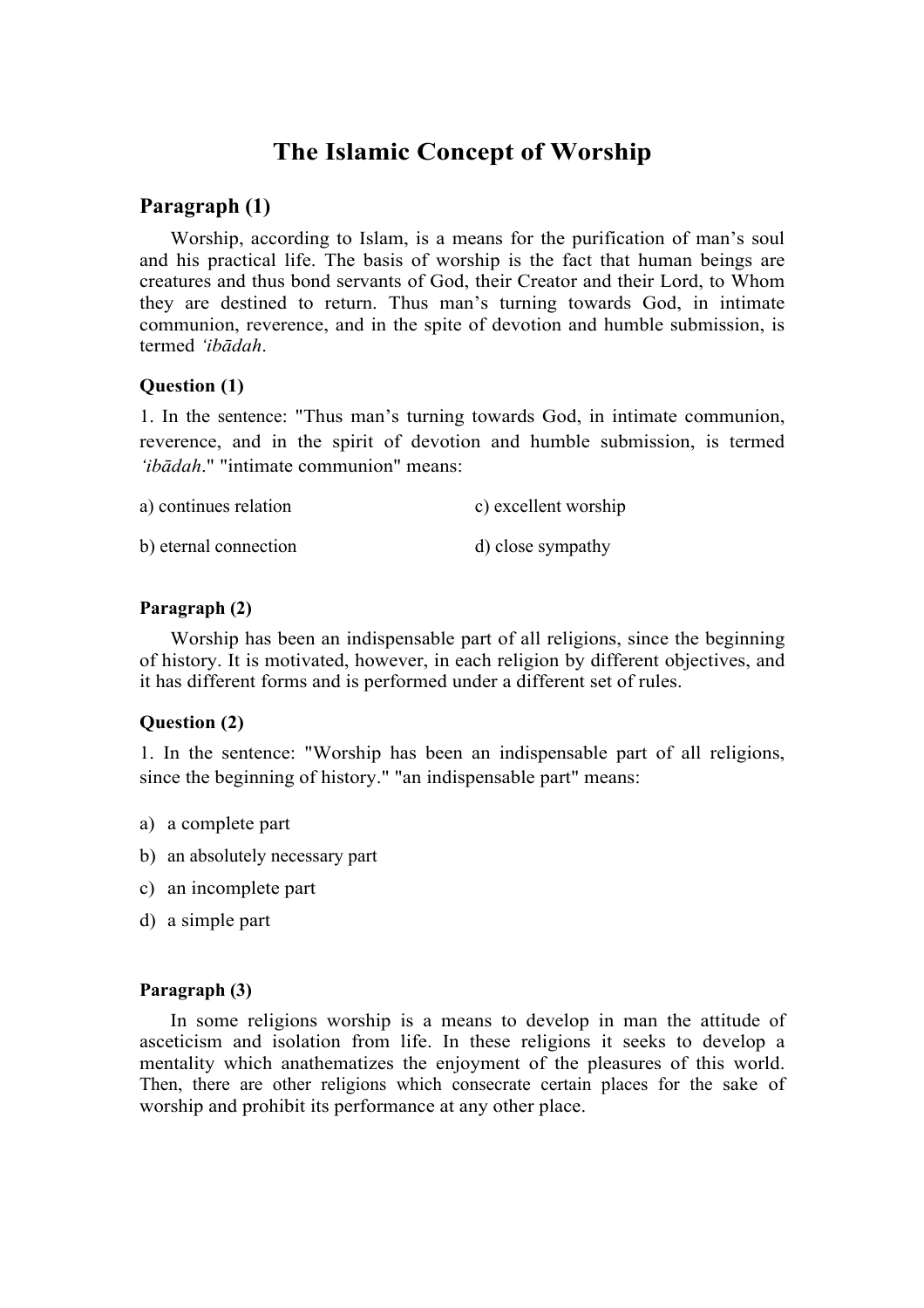#### **Question (3)**

According to the passage, "asceticism" means:

- a) wisdom
- b) worship
- c) piety
- d) isolation from life

#### **Paragraph (4)**

There are also religions which are of the view that worship can be performed only under the leadership of a particular class of people the ordained priests. People may, therefore, perform worship under the leadership of priests and only at the places consecrated for it. Thus the nature as well as the forms of worship differ from one religion to the other.

#### **Question (4)**

According to the paragraph, which choice is true?

- a) The nature as well as the forms of worship in all religions are the same.
- b) The nature of worship differs from one religion to the other but the forms of worship are the same.
- c) The forms of worship differ from one religion to the other but the nature of worship is the same.
- d) The nature as well as the forms of worship differ from one religion to the other.

#### **Research**

## الف) پاراگراف زیر را به فارسی روان ترجمه کنید. ب) در سه جملۀ زیر، فعل و فاعل اصلی و جملات پایه و پیرو را به تفکیک مشخص کنید.

As for Islam, its conception of worship is related to its fundamental view that the true foundations of a good life are soundness of belief and thinking, purity of soul, and righteousness of action. Through belief in the unity of God, Who is invested with all the attributes of perfection, Islam seeks to purge human intellect of the filth of idolatry and superstitious fancies. In fact, polytheism and idolatry which are opposed by Islam degrade man to a level which is incompatible with his dignity.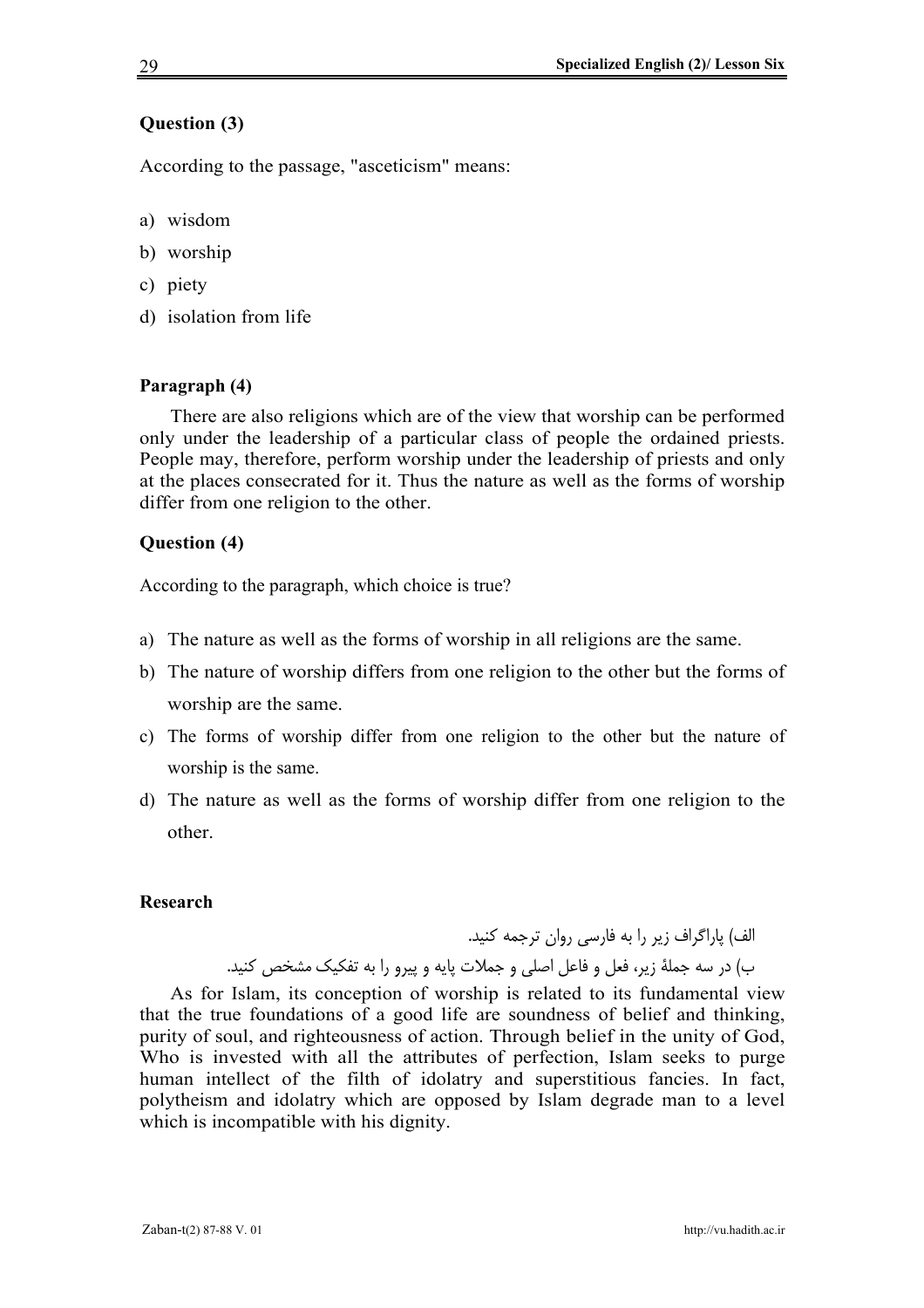| Word               | <b>Meaning</b>                 | Synonym / Antonym                       |
|--------------------|--------------------------------|-----------------------------------------|
| concept(n)         | مفهوم                          | imagination, idea                       |
| worship (n)        | عبادت                          | adoration, praise                       |
| purification (n)   | تطهير                          | clarification                           |
| soul $(n)$         | روح، روان                      | spirit                                  |
| <b>Basis</b>       | پایه                           | foundation, base,                       |
| bond servant       | غلام، بنده                     | slave                                   |
| to destine $(v)$   | سرنوشت معین کردن، مقرر کردن    | to fate                                 |
| intimate (adj)     | صمیمی، دوستانه و نزدیک         | friendly, close                         |
| communion (n)      | مشارکت، صمیمیت و همدلی، همدردی | sympathy, participation,<br>association |
| reverence (n)      | تكريم، تقديس                   | great respect                           |
| devotion (n)       | وقف                            | dedication                              |
| humble (adj)       | متواضع                         | modest                                  |
| submission (n)     | تسليم                          | surrender                               |
| indispensable part | جزء لاینفک و ضروری             | part that is absolutely necessary       |
| to motivate (v)    | به حرکت درآوردن، تحریک کردن    | to arouse                               |
| objective (n)      | هدف                            | goal                                    |
| attitude (n)       | ایده، سیاست                    | idea, policy                            |

Π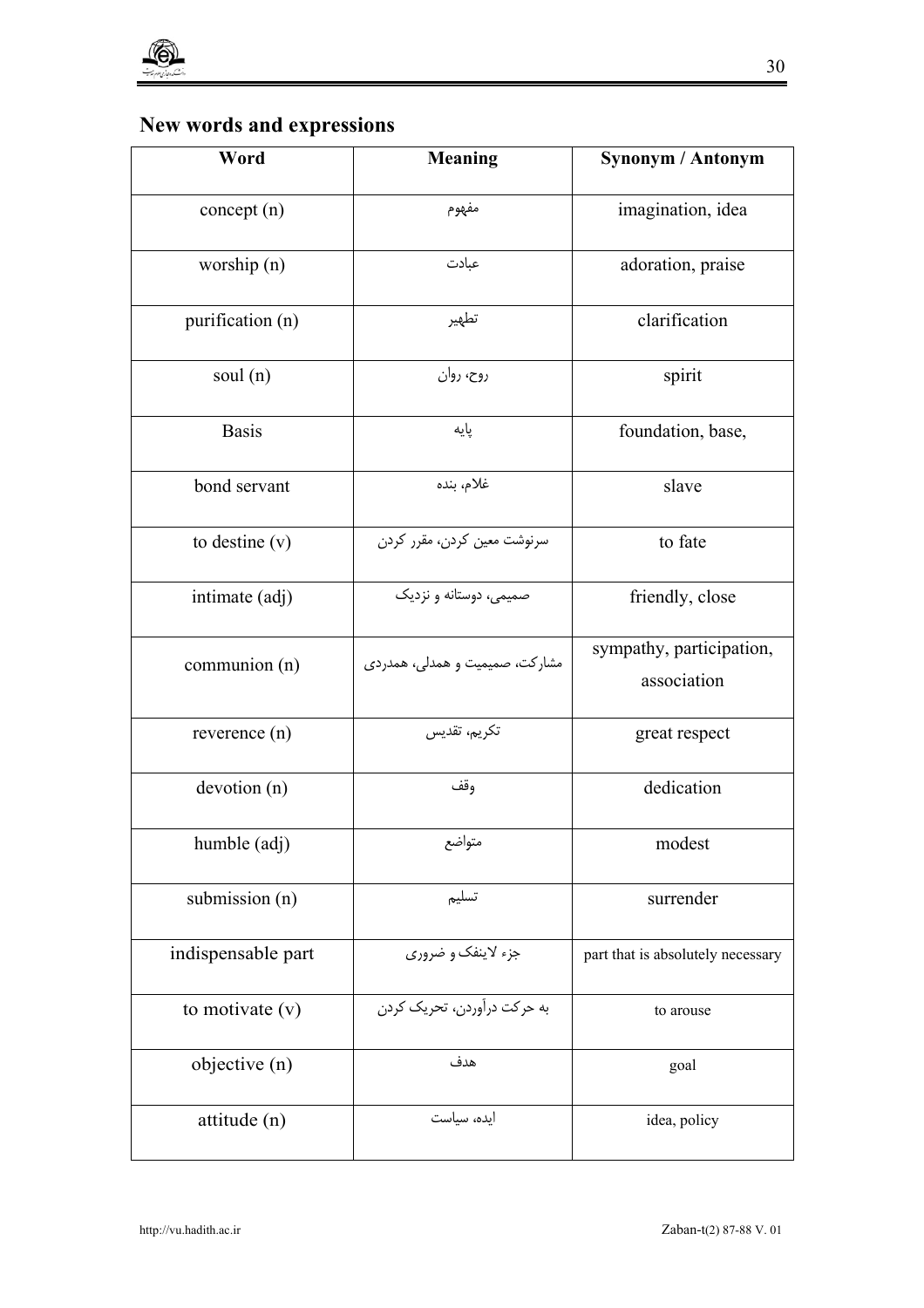| asceticism (n)         | زهد، رهبانیت، کنارهگیری و<br>عزلتنشينى | isolation, separateness                   |
|------------------------|----------------------------------------|-------------------------------------------|
| to seek $(v)$          | جستجو كردن                             | to search                                 |
| mentality (n)          | ذهن                                    | mental capacity                           |
| to anathematize $(v)$  | بیزاری جستن، متنفر بودن، مانع شدن      | to dislike, to hate, to ban               |
| enjoyment (n)          | خوشی، لذت، برخورداری                   | pleasure                                  |
| to consecrate $(v)$    | مقدس شمردن، اختصاص دادن                | to make sacred, to sanctify, to<br>devote |
| for the sake of (prep) | برای، به خاطر                          | for, in order that                        |
| to prohibit $(v)$      | غدغن كردن، ممنوع كردن                  | to ban, to forbid                         |
| ordained (adj)         | معين، انتخاب شده                       | destined, accepted                        |
| priest $(n)$           | روحانی، کشیش                           | clergyman                                 |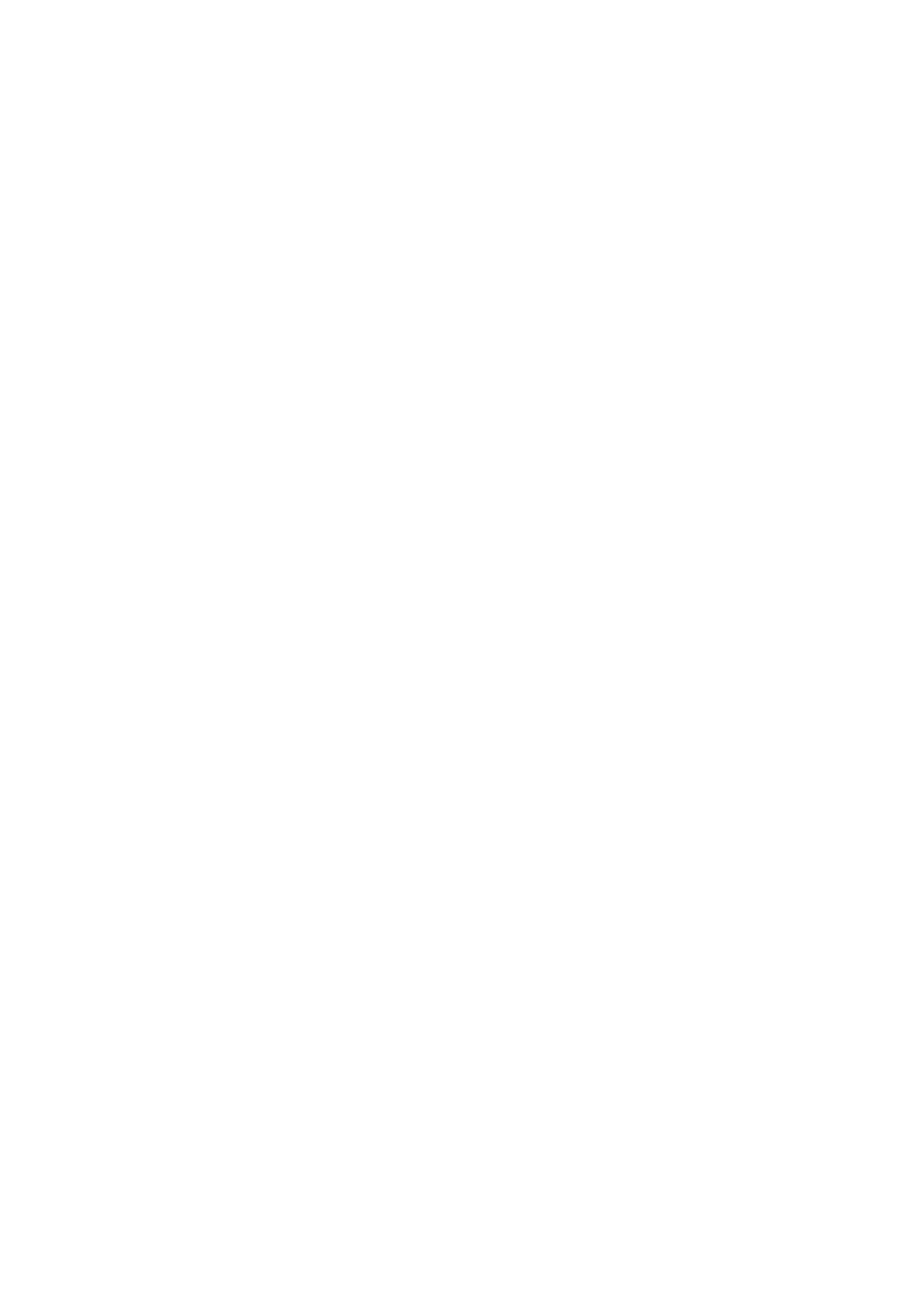# **Lesson Seven**

## **ISLĀM**

## Part One

| I. DEFINITION AND THEORIES OF |    |
|-------------------------------|----|
|                               |    |
|                               |    |
|                               |    |
|                               |    |
|                               |    |
| New Words and Expressions     | 36 |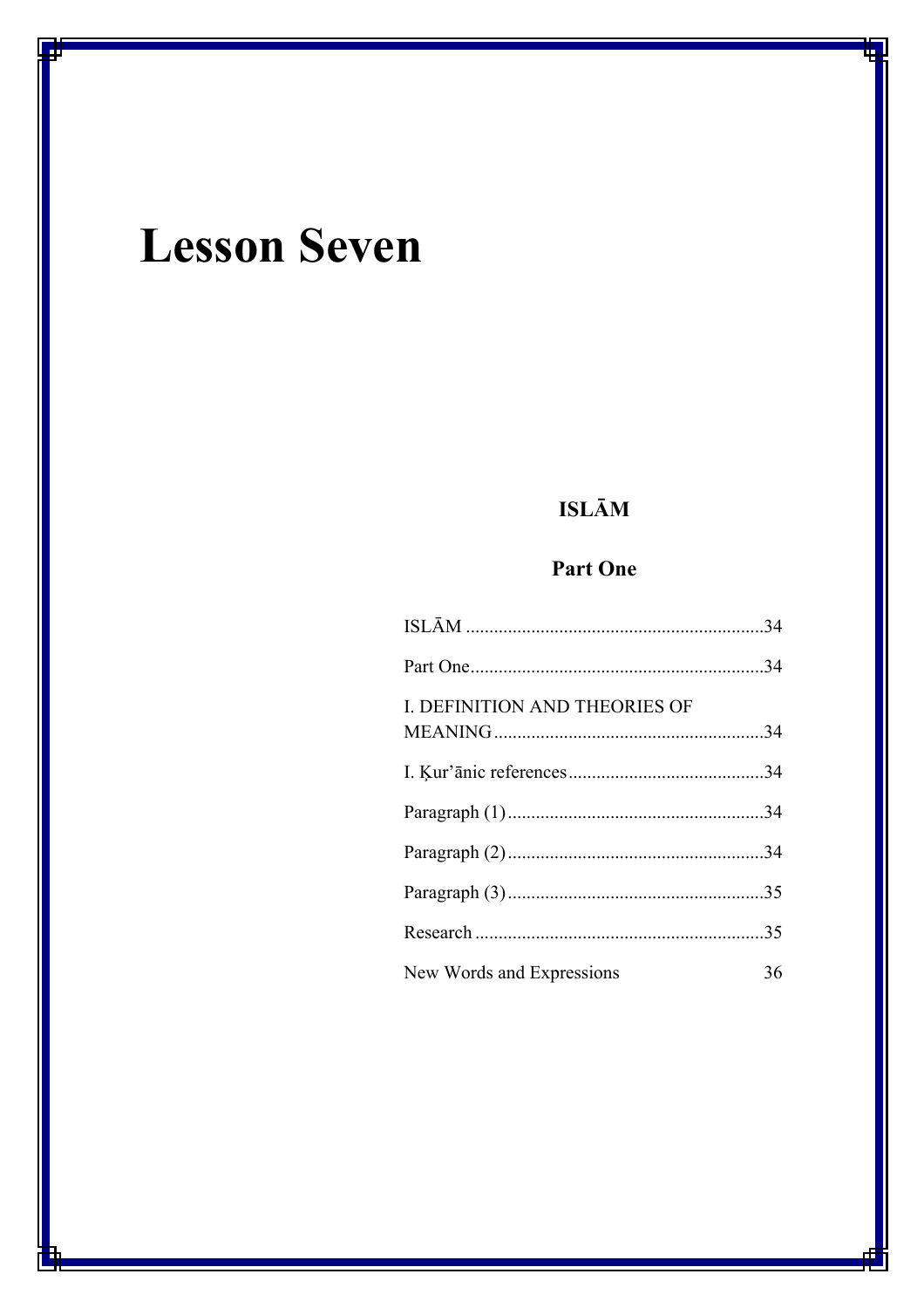## **Part One**

**ISLĀM**, submission, total surrender (to God) - *maşdar* of the IVth form of the root S L M .

## **I. DEFINITION AND THEORIES OF MEANING**

## **I. Ķur'ānic references**

## **Paragraph (1)**

The "one who submits to God" is the Muslim, of which the plural *Muslimūn* occurs very often throughout the sūras. *Islām*, on the other hand, occurs only eight times there; but the word must be considered in conjunction with the fairly common use of the verb *aslama* in the two meanings which merge into one another, "surrender to God" (an inner action) and "profession of *Islām*", that is to say adherence to the message of the Prophet. The eight occurrences of *Islām* are as follows:

## **Question (1)**

According to the passage, "adherence" means:

- باطنی (a
- تمسک (b
- شهادت (c
- اقرار (d

## **Paragraph (2)**

a) Three verses stress its quality of interiority:

"Whomsoever God desires to guide, He expands his breast to Islam" (VI, 125); *Islām* is a "call" from God, which must prohibit falsehood (LXI, 7) and which places whoever receives it "in a light from his Lord" (XXXIX, 22).

## **Question (2)**

Which one is synonymous with "interiority"?

a) being inner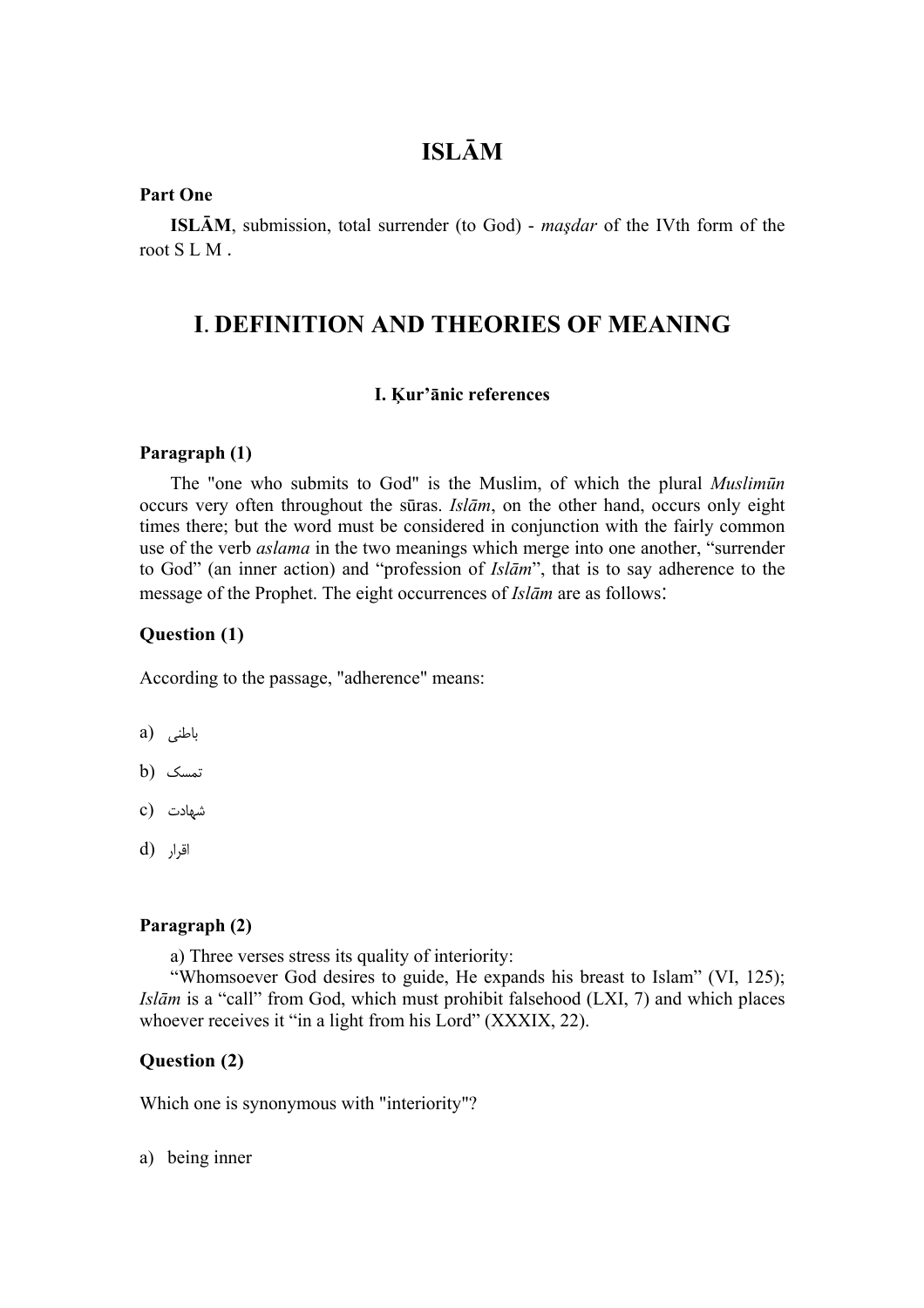- b) being esoteric
- c) being outside
- d) a & b

b) Three other texts, constantly quoted through the centuries, stress the connection between *islām* and *dīn* [q.v.]. It is certainly appropriate in this context to translate *dīn* as "religion", though without forgetting the idea of debt owed to God which it connotes. "Today, I have perfected your religion (*dīn*) for you; I have completed My blessing upon you; I have approved *islām* for your religion" (V, 3), and "the religion, in the eyes of God, is *islām*" (III, 19). The surrender of the whole Self to God can alone render to Him the worship which is His due; whosoever should seek for another religion, his search would not be approved (cf. III, 85).

## **Question (3)**

Fill in the blank:

In the sentence: "The surrender of the whole Self to God can alone render to Him the worship which is His due", "render" means:

- a) refuse
- b) have
- c) declare
- d) present

#### **Research**

אلف) پارאگرאف ذیل رא به فارسی روאن ترجمه کنید. ب) زیر جملات معترضه موجود در متن خط بکشید. ج) در مورد سور و آیاتی که در متن ذیل به آنها אشاره شده אست، نام و شماره سورهها و آیات رא بنویسید.

c) The action which operates *islām* supposes a "return" to God, *tawba*, a conversion. The Ķur'ān speaks of "conversion to *islām*"--- to condemn the unbelief (*kuƒr*) of those who had nevertheless made a profession of faith (IX, 74). Similarly it condemns the complacency of the Bedouins who boast of their *islām* "as if it were a favour on their part" (X LI X, 17). In addition: "Say: 'Do not count your *islām* as a favour to me; nay, but rather God confers a favour upon you, in that He has guided you to belief, if it be that you are truthful" (*ibid*.).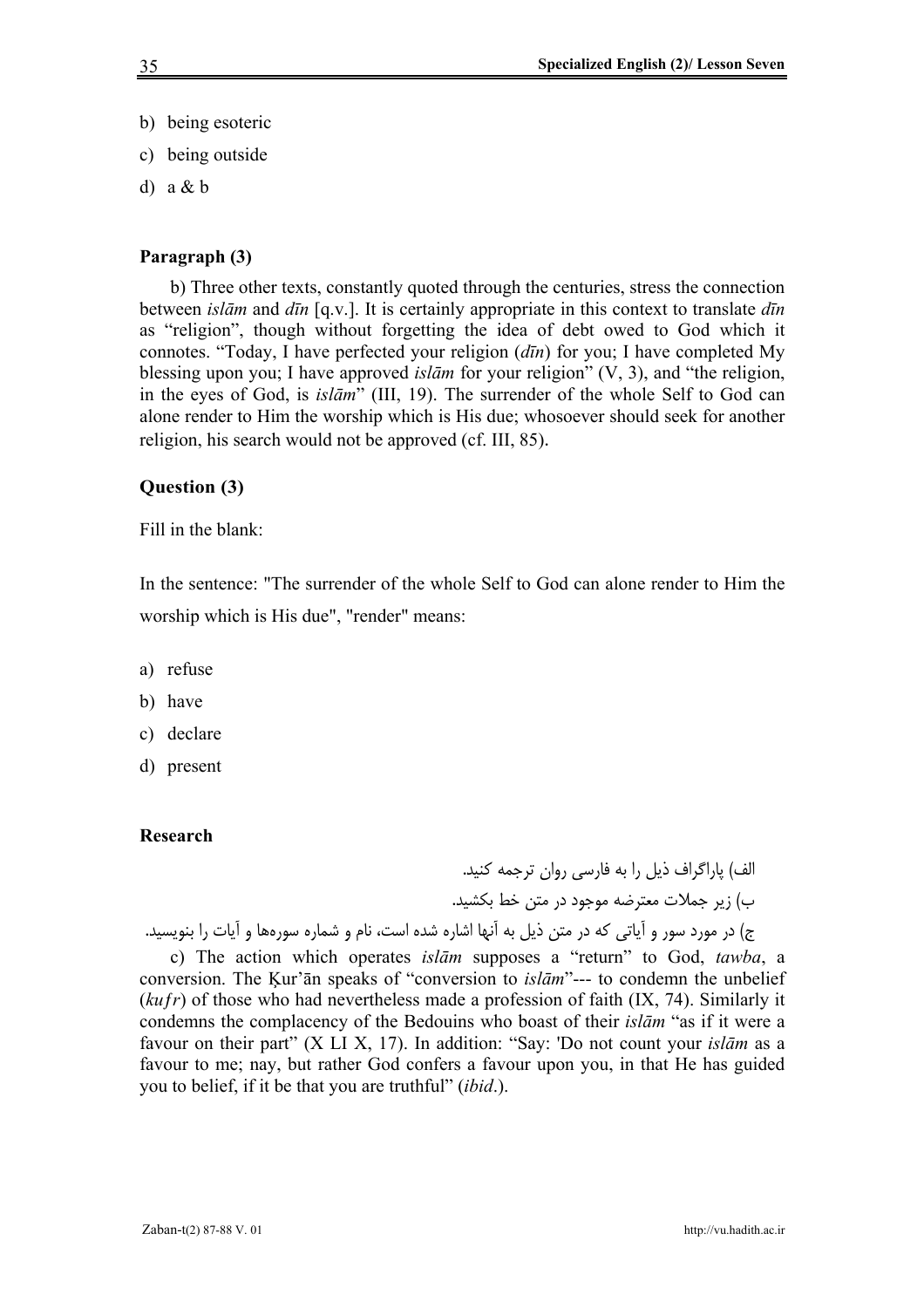

| Word                | <b>Meaning</b>                    | Synonym/Antonym                                  |
|---------------------|-----------------------------------|--------------------------------------------------|
| definition (n)      | تعريف                             | explanation,<br>meaning                          |
| theory $(n)$        | نظريه                             | idea, view                                       |
| to occur $(v)$      | به کار رفتن، استفاده شدن، رخ دادن | to apply, to happen                              |
| very often (adv)    | اغلب، بسيار                       | very frequently                                  |
| throughout (adv)    | سرتاسر                            | total, whole                                     |
| to consider $(v)$   | توجه كردن                         | to pay attention                                 |
| in conjunction with | در ارتباط با                      | connected to                                     |
| fairly (adv)        | نسبتاً خوب، واقعاً                | actually                                         |
| common (adj)        | عموم                              | usual                                            |
| to merge            | ادغام شدن                         | to combine                                       |
| inner (adj)         | دروني، باطني                      | esoteric, inside                                 |
| profession (n)      | اعلام، اقرار                      | acknowledgement,<br>declaration,<br>announcement |
| adherence (n)       | تمسک                              | holding, sticking                                |
| to stress $(v)$     | تأكيد كردن، بيان كردن             | to emphasize, to<br>confirm                      |
| interiority (n)     | دروني بودن                        | being esoteric, being<br>inner                   |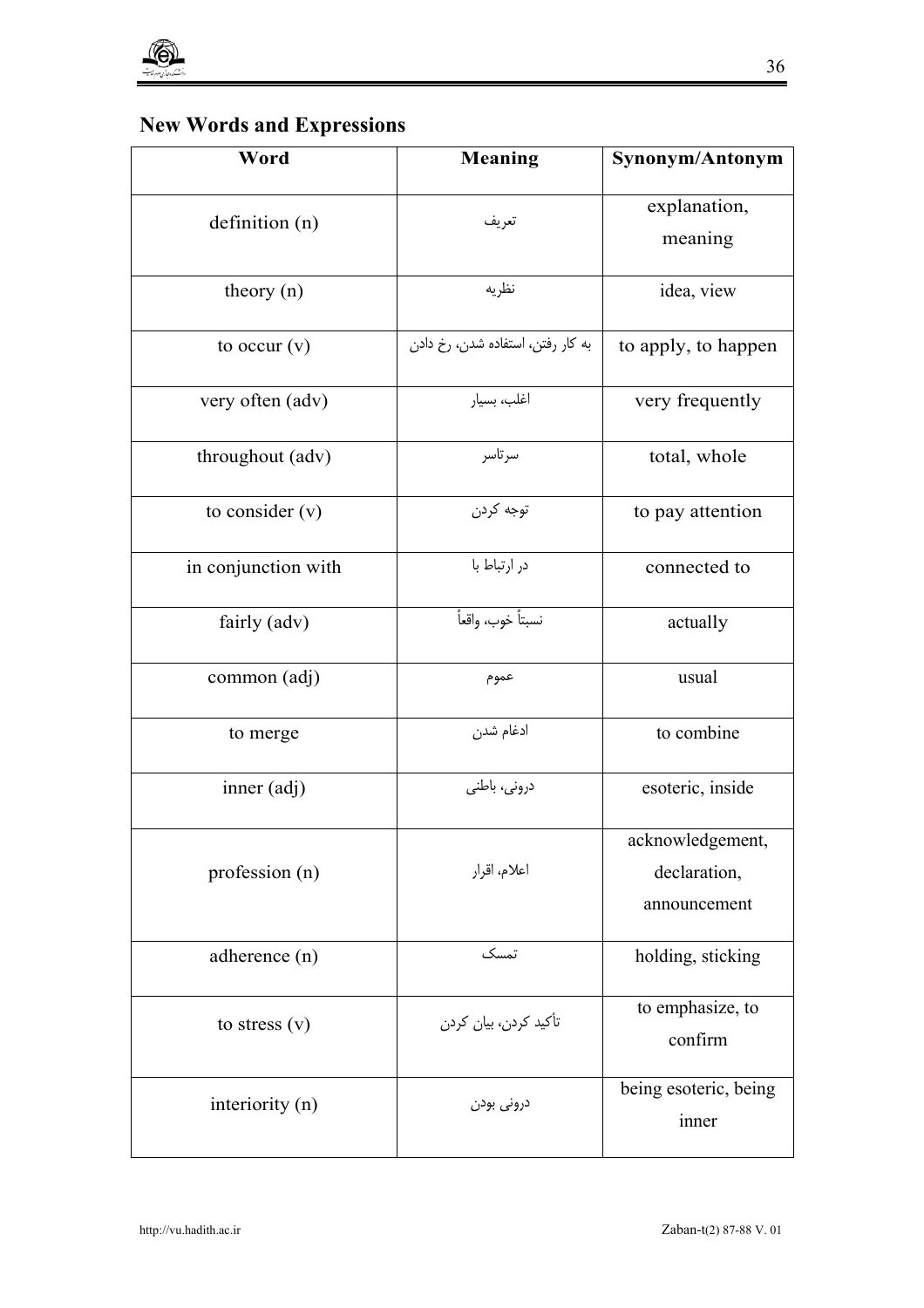| whomsoever (pro)  | هرآنکه، هر کس که                       | each person, who                  |
|-------------------|----------------------------------------|-----------------------------------|
| to desire $(v)$   | خواستن، آرزو داشتن                     | to will                           |
| to expand         | توسعه دادن                             | to enlarge                        |
| constantly (adv)  | پی در پی                               | continuously                      |
| to quote $(v)$    | نقل كردن                               | to narrate                        |
| appropriate (adj) | مناسب                                  | suitable, proper                  |
| though            | اگر چه                                 | despite                           |
| debt(n)           | وام                                    | owned                             |
| to own $(v)$      | دارا بودن، مالک بودن، متعلق بودن<br>به | to be in possession,<br>belong to |
| to connote $(v)$  | به صورت ضمنی اشاره کردن                | to imply                          |
| to approve $(v)$  | تأييد كردن، برگزيدن                    | to agree, to accept               |
| Self              | نفس                                    | one's own person                  |
| to render         | ارائه كردن، تسليم كردن                 | to present, to offer              |
| cf.               | مقايسه كنيد با                         | compare                           |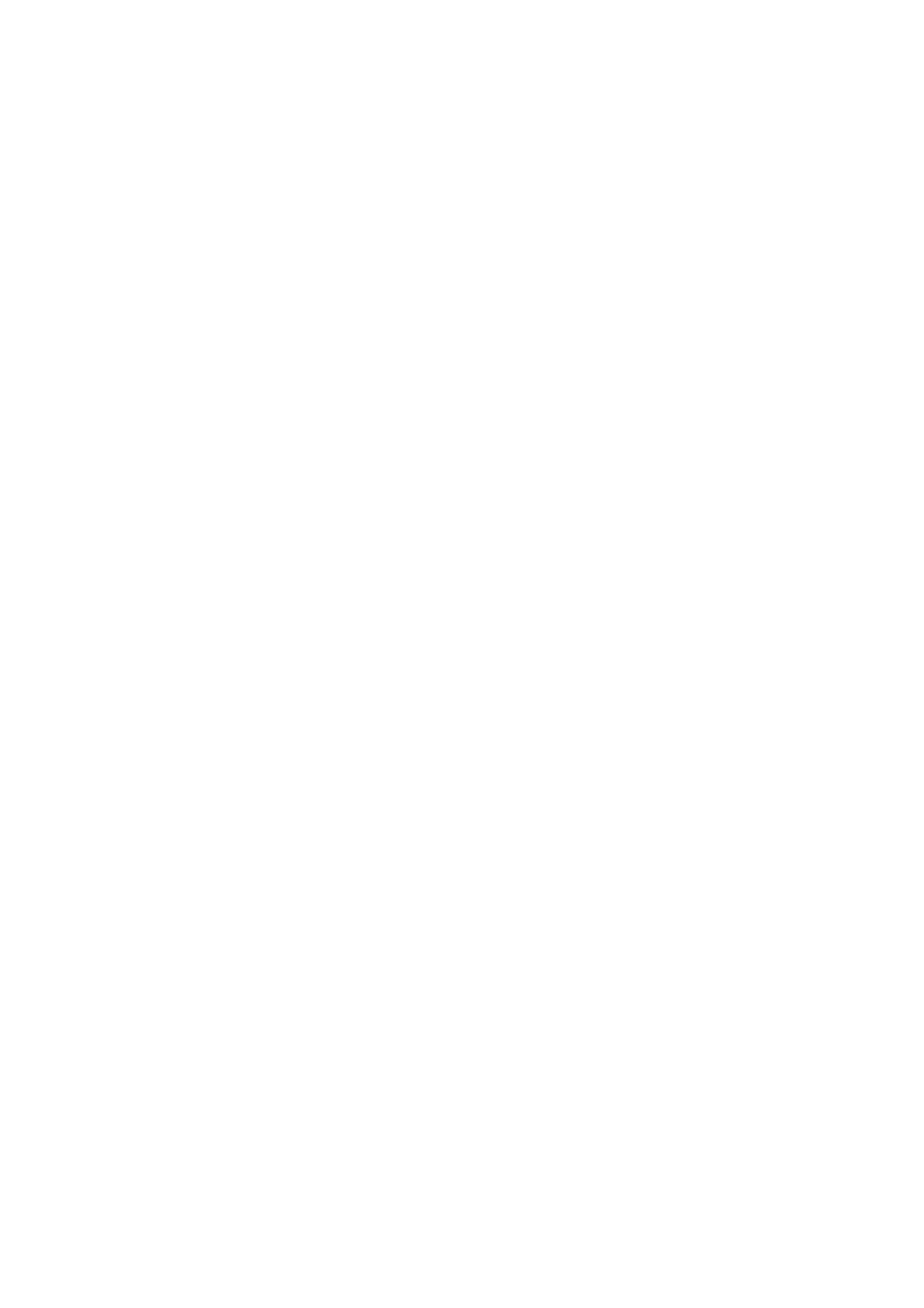# **Lesson Eight**

# **ISLĀM**

## Part Two

| II. DEFINITION AND THEORIES OF |  |
|--------------------------------|--|
|                                |  |
|                                |  |
|                                |  |
|                                |  |
|                                |  |
|                                |  |
|                                |  |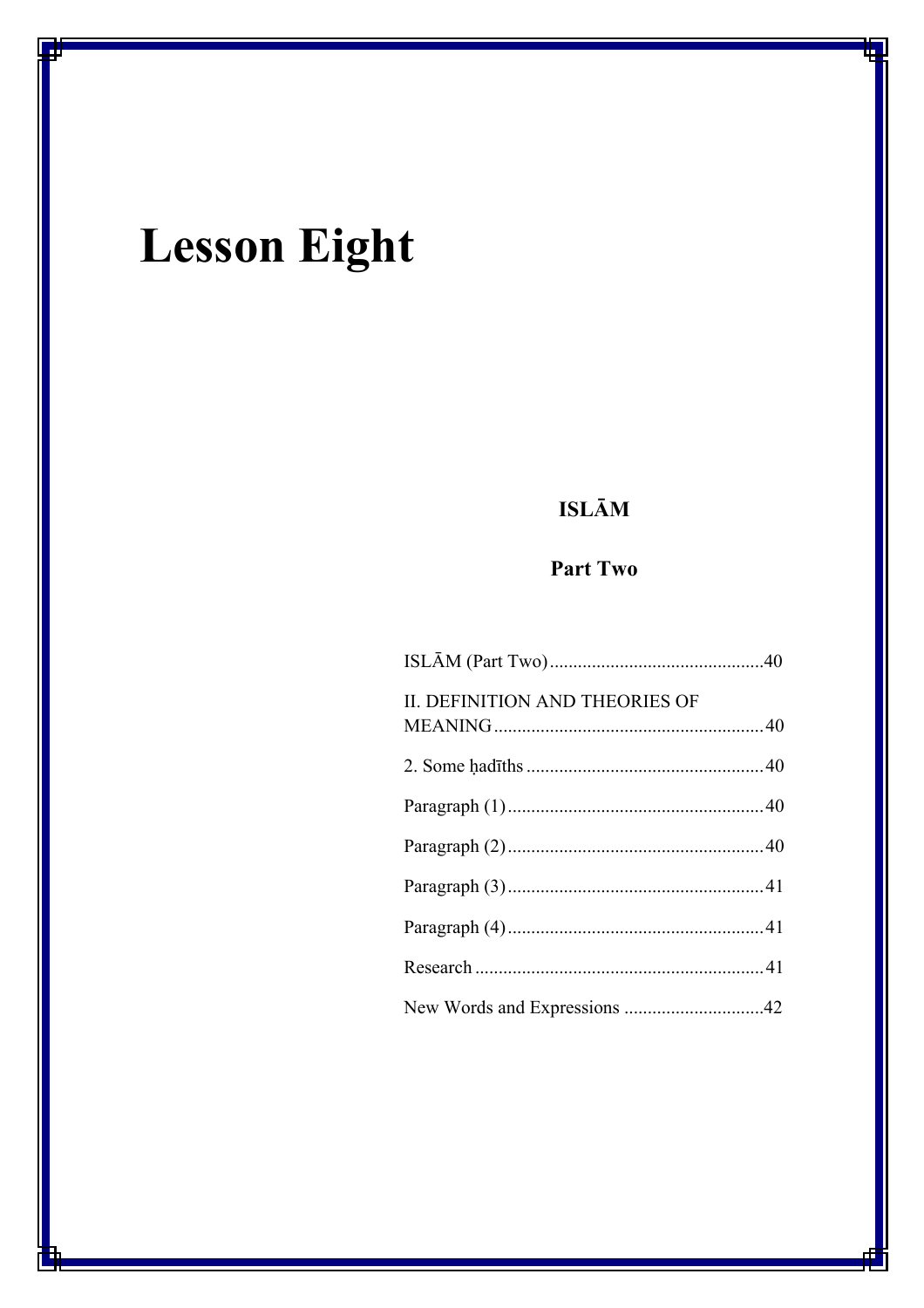## **Part Two**

## **II. DEFINITION AND THEORIES OF MEANING**

#### **2. Some hadīths**

#### **Paragraph (1)**

In the collections of *hadīths* the emphasis, in defining *islām*, will be placed upon submission to God, expressed by deeds: above all, the prescribed acts of worship, including adoration of the One God, but also the *khayrāt*, "good works".

#### **Question (1)**

In the sentence: "above all, the prescribed acts of worship, including adoration of the

One God, but also the *khayrāt*, "good works"","adoration" means:

- a) worship
- b) praise
- c) good works
- d) a & b

## **Paragraph (2)**

Thus, by way of example: in al-Bukhārī, ii, 37 (*hadīth* of Gabriel), after defining *īmān* by its content ("to believe in God, in His angels, in the future life, in the prophets, in the resurrection"), the Prophet, in reply to the question "What is *islām* ?", replies: "*islām* is to adore God without associating anything with Him, to observe the ritual prayer (*şalāt*), to pay *zakāt* , to fast during the month of *Ramadān*" (similar text in Muslim).

#### **Question (2)**

Which one is the best choice for "*şalāt*"?

- a) pray
- b) prayer
- c) ritual prayer
- d) daily prayer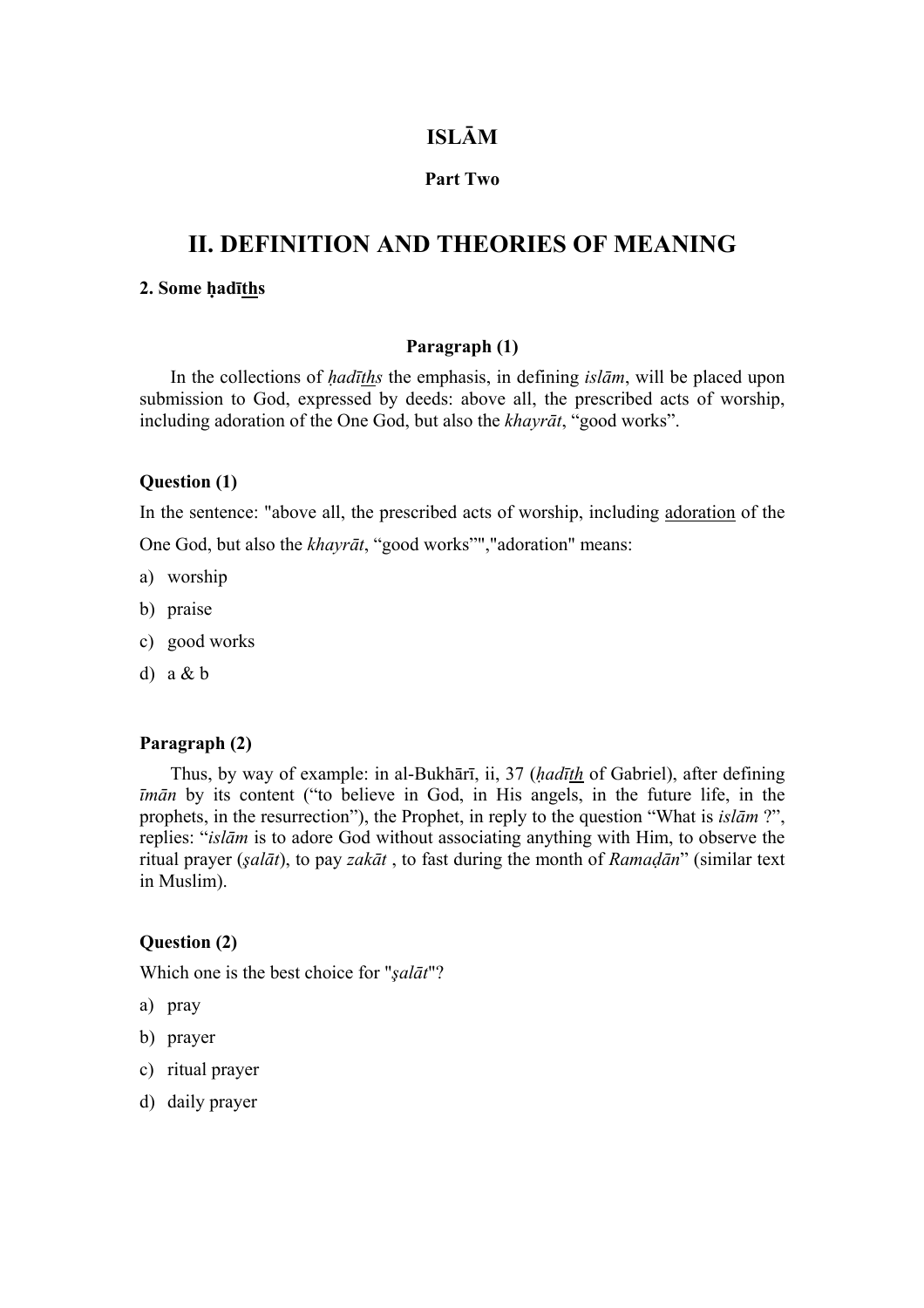But it is also "to give food (to the hungry) and to give the greeting of peace (*salām*) to those one knows, just as to those one does not know" (al-Bukhāri, ii, 5). And the best *islām* will be that of the Muslim of whom one has to "fear neither the hand nor the tongue" (*ibid*., 4).

## **Question (3)**

In the sentence: "And the best *islām* will be that of the Muslim of whom one has to "fear neither the hand nor the tongue" (*ibid*., 4). "*ibid*" means:

- رجوع کنید به (a
- همان مأخذ (b
- ویرאست (c
- نوبت چاپ (d

#### **Paragraph (4)**

The *Musnad* of Ibn Hanbal (iii, 134; cf. A .J . Wensinck, op. cit., 23) states: "*islām* is external, faith belongs to the heart". The act of "surrender to God" is therefore expressed by holding fast to the ritual observances and social behaviour prescribed by the religious Law. God alone judges men's hearts, and hence the reality of faith; the judgment of men may concern itself with *islām*. The "science of *fikh*" has been called *makām al-islām* by the *Sūfīs.*

#### **Question (4)**

Which one is the best choice for "فقه ?"

- a) ritual observances
- b) social behavior
- c) religious Law
- d) judgment

#### **Research**

אلف) پارאگرאف زیر رא به فارسی روאن ترجمه کنید. ب) مترאدف (synonym (کلمات مشخص شده رא بنویسید.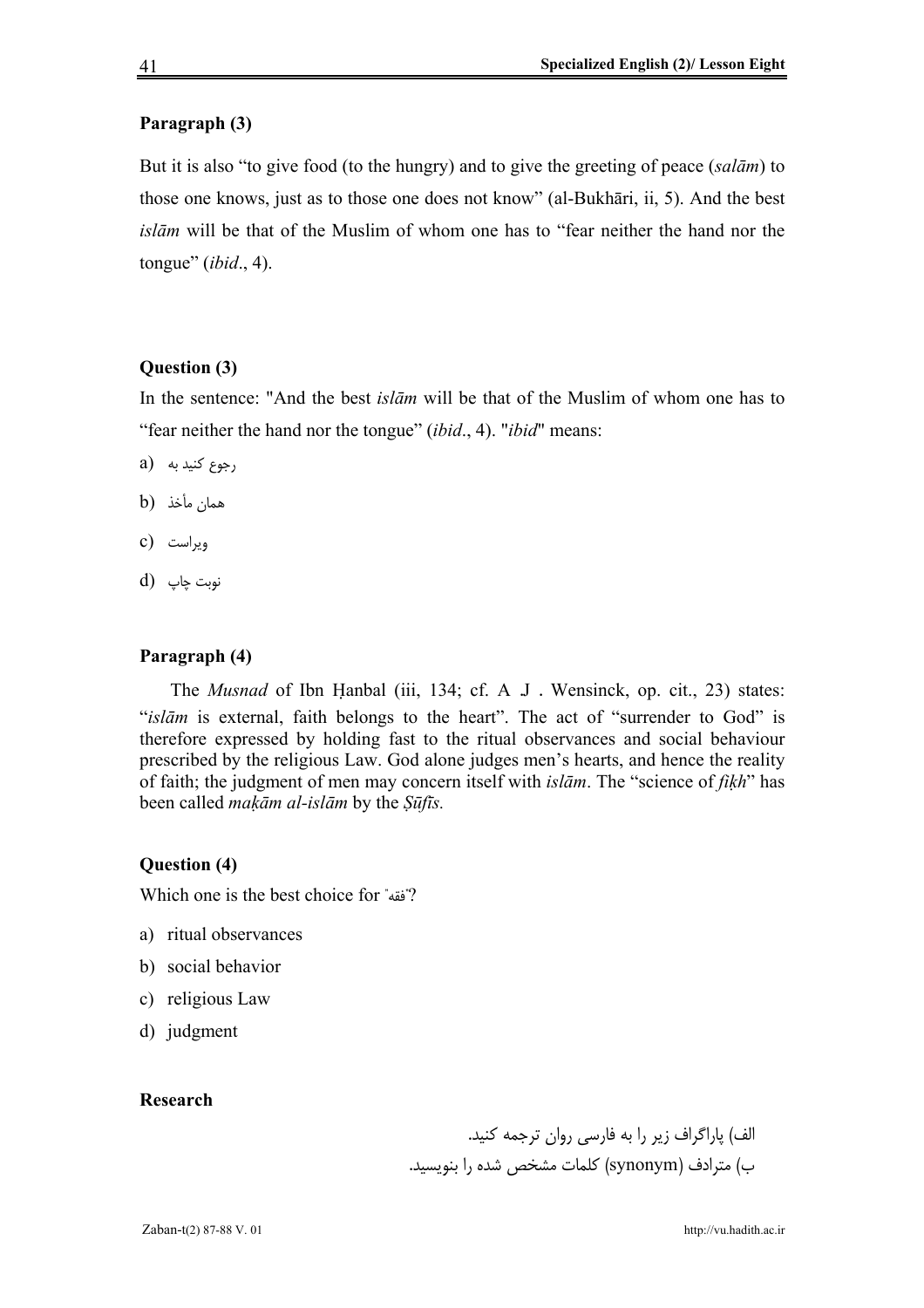It is true that to recognize oneself as a Muslim and to be a believer are two **existential realities** which together take **possession** of a man's **whole** being to **ensure** his **salvation** (*ibid*.). But the Ķur'ān (XLIX, 14 and 17, and still more IX, 74) evokes an explicit profession of *islām* which is in no way a **guarantee** against the sin of *kuƒr*, and has no **saving** value unless it is the expression of **faith**.

| Word               | Meaning                       | synonym /                            |
|--------------------|-------------------------------|--------------------------------------|
|                    |                               | Antonym                              |
| to express $(v)$   | بیان کردن، تأکید کردن         | to say, to declare                   |
| deed(n)            | عمل، رفتار                    | act, behavior                        |
| prescribed (adj)   | مشخص و معین شده، توصیه<br>شده | ordained,<br>recommended             |
| adoration (n)      | پرستش، عبادت                  | worship, praise,<br>admiration       |
| content (n)        | محتوا                         | element, substance                   |
| angel $(n)$        | ملكه فرشته                    |                                      |
| Resurrection (n)   | قيامت                         | Hereafter                            |
| in reply to        | در پاسخ                       | in answer to                         |
| to associate $(v)$ | شریک کردن                     | to share company                     |
| to observe $(v)$   | برپاداشتن، اقامه کردن         | to keep                              |
| ritual (adj)       | آیینی، دینی                   | ceremonial                           |
| ibid               | همان مأخذ                     | aforementioned, in<br>the same place |
| external (adj)     | بيرونى                        | outside, outer                       |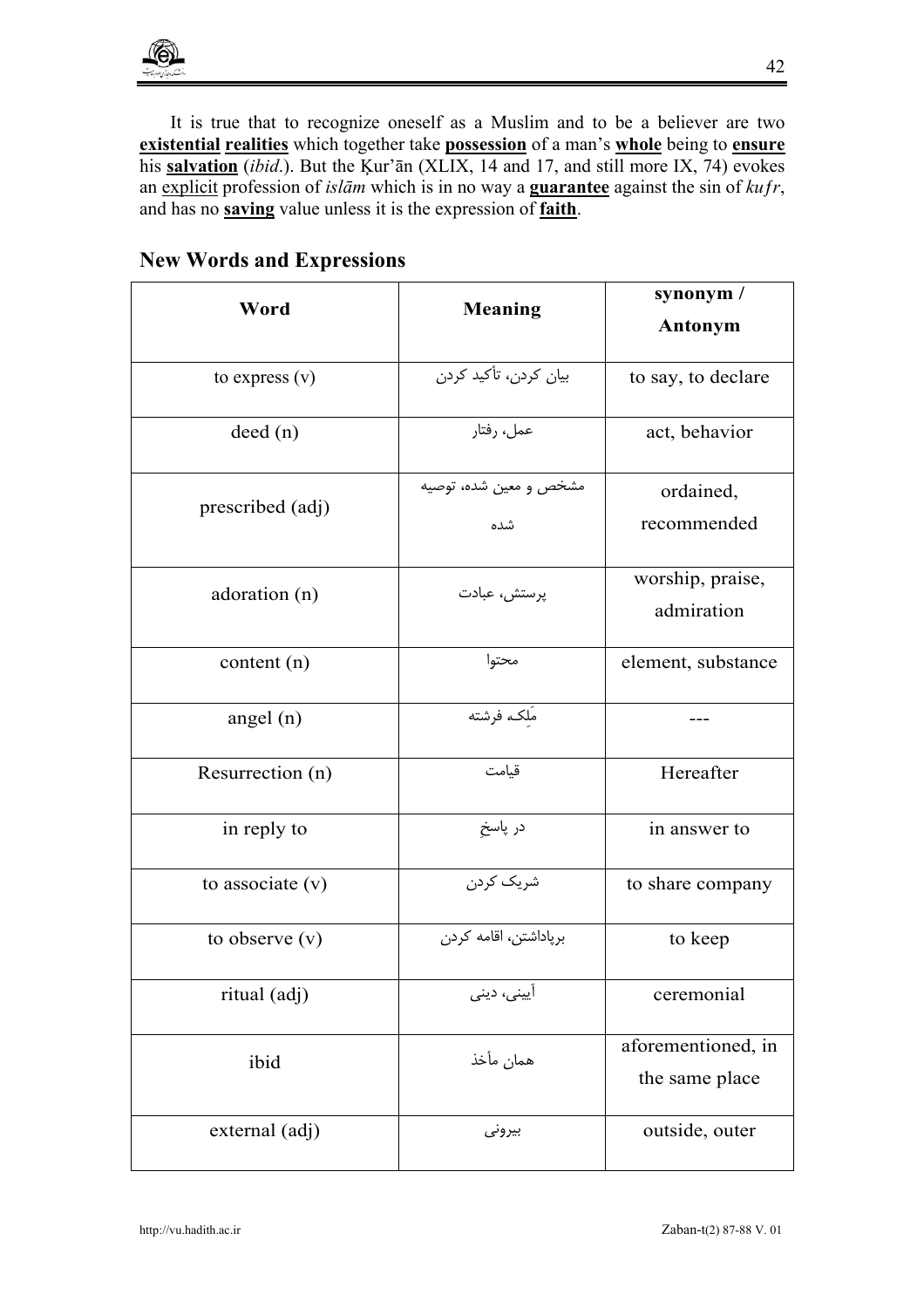| to hold fast $(v)$ | تمسک کردن، محکم نگه داشتن | to adhere, to stick                  |
|--------------------|---------------------------|--------------------------------------|
| observance (n)     | عمل دینی                  | act of keeping<br>religious laws     |
| to prescribe $(v)$ | مشخص كردن، معين كردن      | to order, to advise,<br>to recommend |
| religious Low      | فقه                       |                                      |
| reality $(n)$      | حقيقت، واقعيت             | actuality                            |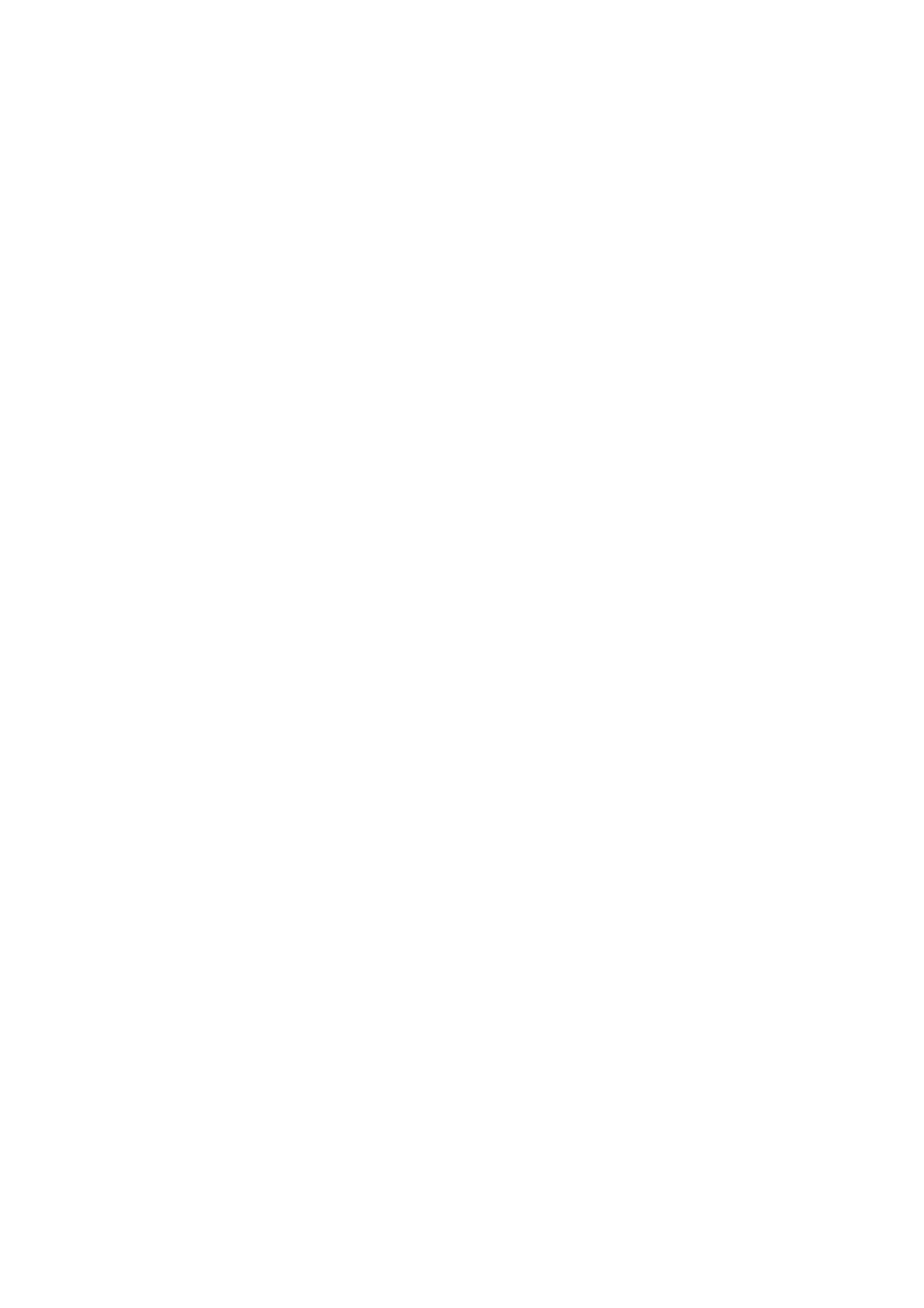# **Lesson Nine**

## **ISLĀM**

## **Part Three**

| DEFINITION AND THEORIES OF MEANING                                |  |
|-------------------------------------------------------------------|--|
|                                                                   |  |
| 3. The relations between <i>islām</i> and $\bar{u}$ <i>mān</i> 46 |  |
|                                                                   |  |
|                                                                   |  |
|                                                                   |  |
|                                                                   |  |
|                                                                   |  |
|                                                                   |  |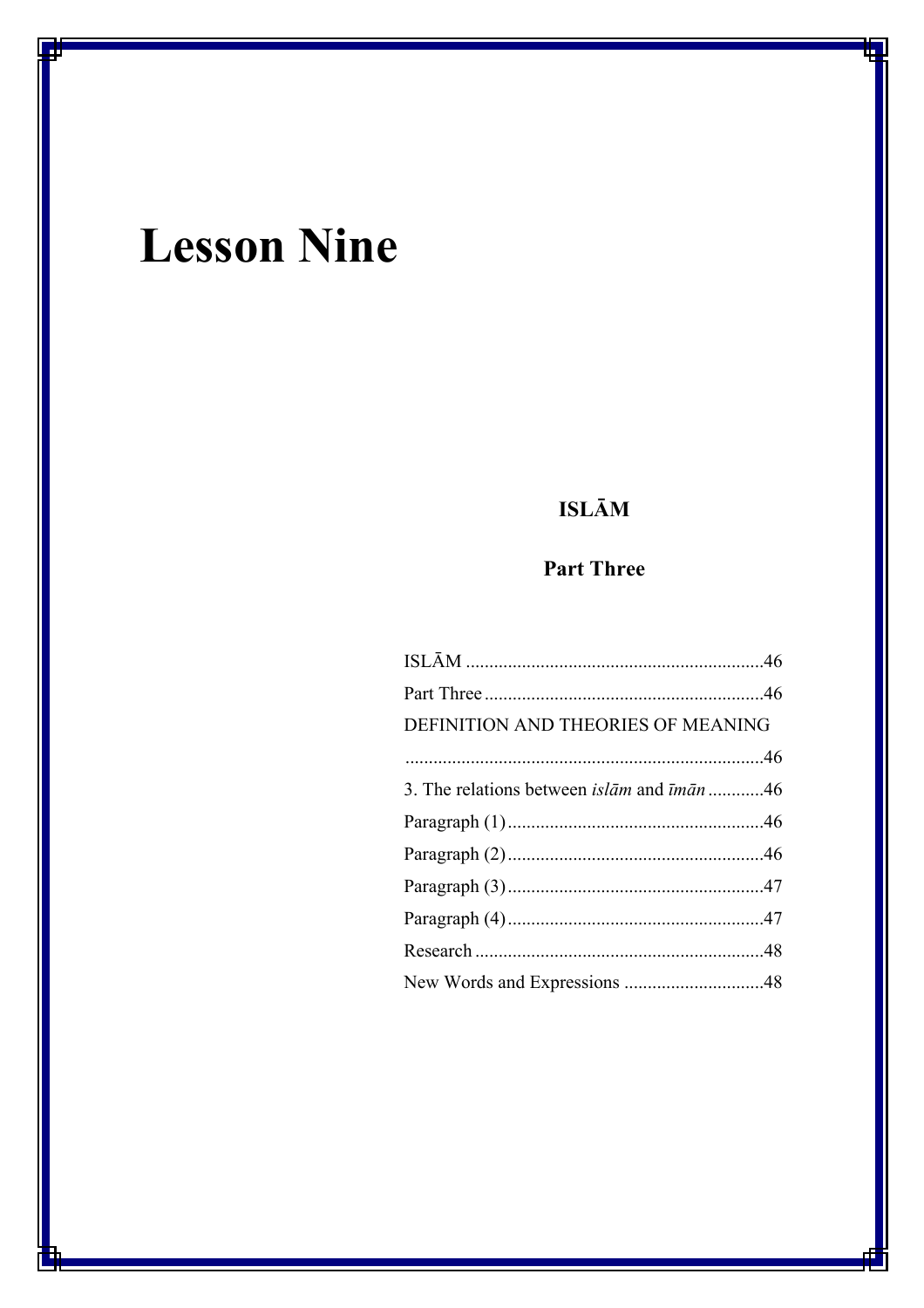## **Part Three**

## **DEFINITION AND THEORIES OF MEANING**

## **3. The relations between** *islām* **and** *īmān*

## **Paragraph (1)**

The essential question of a theological order, which was discussed at a very early time and upon which the schools of *fikh* and *kalām* were divided, was that of the distinction or non-distinction between *islām* and faith, and of their connection. The answers will depend upon the view taken of each of these concepts. We shall not go again into the question of the various definitions of *īmān* [q. v.]. Here, very briefly, are the principal positions adopted.

#### **Question (1)**

According to the passage, the essential question of a theological order at a very early time was that of

- a) the appearance of the twelfth Imam
- b) the existence of the Day of Judgment
- c) the connection between faith and deed
- d) the difference between *islām* and faith

## **Paragraph (2)**

a) The *Mu'tazilī* schools, who identify faith and prescribed works, similarly identify faith with *islām*: it being clearly understood that the right intention, the *nīyya*, is necessary for the validity of the deed ---"actions are valid only through the intentions," says the *hadīth* (al-Bukhārī, ii, 41). Whoever commits a grave transgression of the prescriptions of the Law loses the status of *mu'min* and Muslim, and reverts to the status of *kuƒr* according to the *Khāridjīs*, to an "intermediate status" (between faith and unbelief) according to the Mu'tazilīs.

## **Question (2)**

אست؟" actions are valid only through the intentions" جملۀ دقیق ترجمۀ گزینه کدאم

الف) اعمال تنها به واسطۀ نیات اعتبار دارند.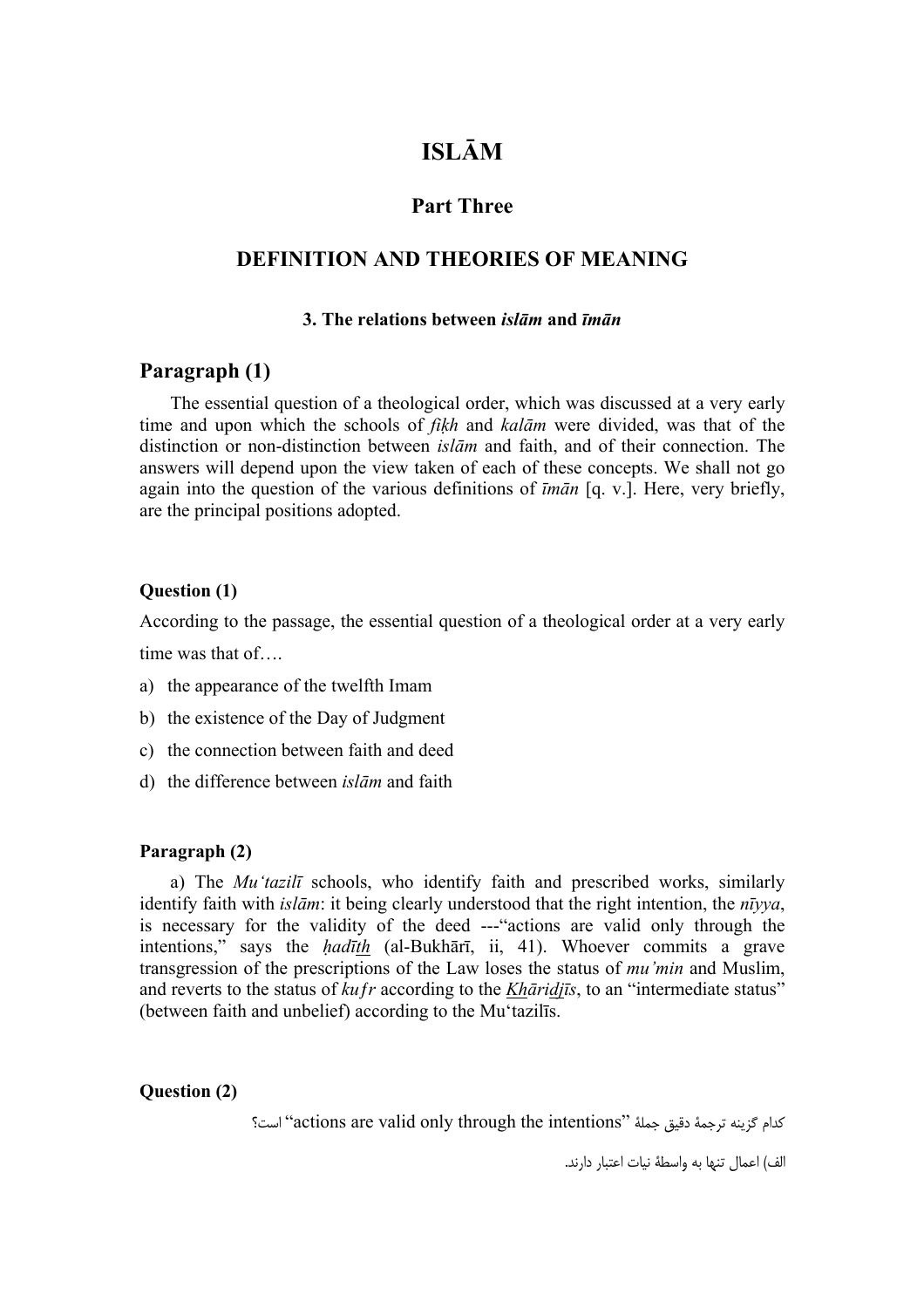ب) اعمال تنها نیات را اعتبار می دهند. ج) اعمال تنها به واسطۀ نیات ارزش می یابند. د) اعمال تنها به نیات ارزش میدهند.

#### **Paragraph (3)**

b) Many Hanafīs (Hanafī-Māturīdīs) similarly consider islām and īmān to be synonymous, but define each of them essentially as verbal confession (*ikrār*), sometimes linking this with intimate adherence, or at other times, following the Murdji'īs, with knowledge of the heart, or both of these. The Hanafī-Māturīdī texts of the *Fikh A kbar I* (doubtless 2nd/8th century) and of the *Wasīyyat Abī Hanīƒa* (3rd/9th century) ignore the question.

#### **Question (3)**

کدام گزینه معادل مناسبی برای «اقرار زبانی» است؟

- a) intimate adherence
- b) grave transgression
- c) verbal confession
- d) intermediate status

#### **Paragraph (4)**

c) In its definition of faith, the Hanbalī line insists upon affirmation by the tongue (*kawl*) and by deeds (*a'māl*), either with or without the addition, according to the texts, of adherence of the heart (*tasdīk*). So much so that al-Barbahārī (d. 329/941) was to say, according to the *Tabakāt al-Hanābila*:

> "We cannot testify to the reality of the faith in a man so long as he does not carry out the totality of the laws of *islām*" (quoted by H. Laoust, *La profession de foi d'Ibn Batta*, Damascus 1958, 82, n. I).

#### **Question (4)**

According to the passage, "adherence of the heart" means:

- a) *a'māl*
- b) *tasdīk*
- c) *kawl*
- d) *ikrār*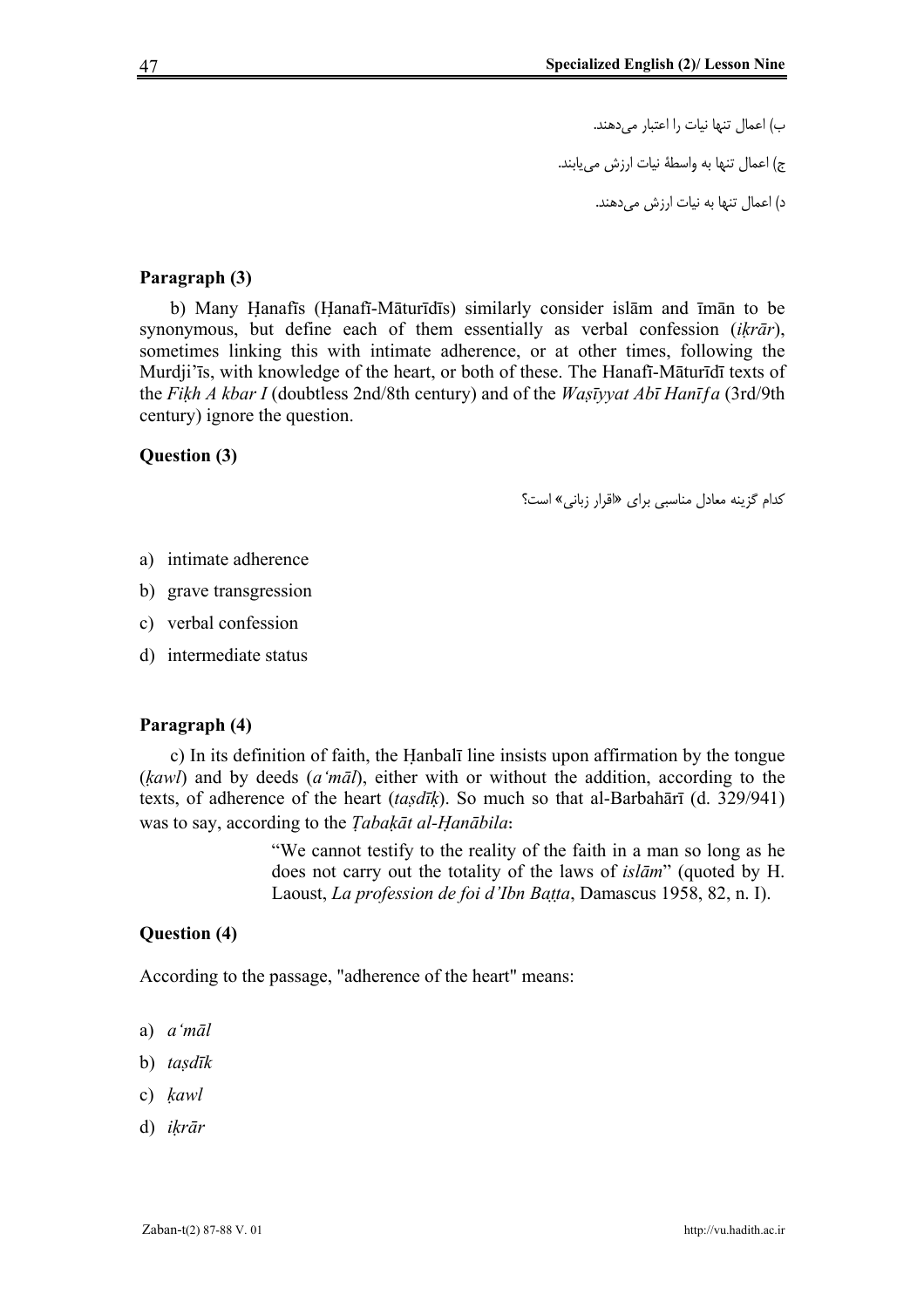

## **Research**

אلف) پارאگرאف زیر رא به فارسی روאن ترجمه کنید. ب) با توجه به متن درس و پارאگرאف زیر، دیدگاههای مذאهب «معتزلی»، «حنفی»، «حنبلی» و «אشعری» رא در خصوص «אرتباط بین אسلام و אیمان»، در چهار سطر خلاصه کرده و به אنگلیسی بنویسد.

d) The Ash'arīs and the Shāfi'ī jurists also made a distinction between *islām* and *īmān*. After defining faith as words and deeds, and then by its content according to the "*hadīth* of Gabriel", al-Ash'arī, in *the credo* of the *Makālāt al-Islāmīyyīn* (ed. 'Abd al-Hamīd, Cairo n.d., i, 322,) identifies islām with the two constituent parts of the *shahāda*, in other words with the verbal testimony which grants admission to the Community of the Prophet, and concludes: "*islām* is different from *īmān*".

| Word                | <b>Meaning</b>           | synonym/Antonym                       |
|---------------------|--------------------------|---------------------------------------|
| essential           | ضروري                    | necessary                             |
| theological (adj)   | الهياتي، مربوط به الهيات | of or pertaining to<br>theology       |
| school $(n)$        | مدرسه و مکتب             | faculties, sects                      |
| distinction (n)     | تمايز                    | difference $\neq$ non-<br>distinction |
| concept(n)          | مفهوم                    | idea, thought,<br>understanding       |
| briefly (adv)       | مختصراً                  | shortly, in short                     |
| to adopt $(v)$      | پذيرفتن                  | to accept                             |
| to identify         | هويت بخشيدن، متحد دانستن | to recognize, to<br>unify             |
| intention $(n)$     | نيت                      | aim, goal                             |
| validity (n)        | درستی، اعتبار            | soundness                             |
| to commit $(v)$     | انجام دادن، مرتكب شدن    | to perform, to do                     |
| grave transgression | گناه کېيره               | great sin                             |
| prescription (n)    | فرمان، دستور             | instruction, command                  |
| to lose $(v)$       | از دست دادن              | fail to keep possession<br>of         |
| statue $(n)$        | حالت، موقعیت             | position, rank, level                 |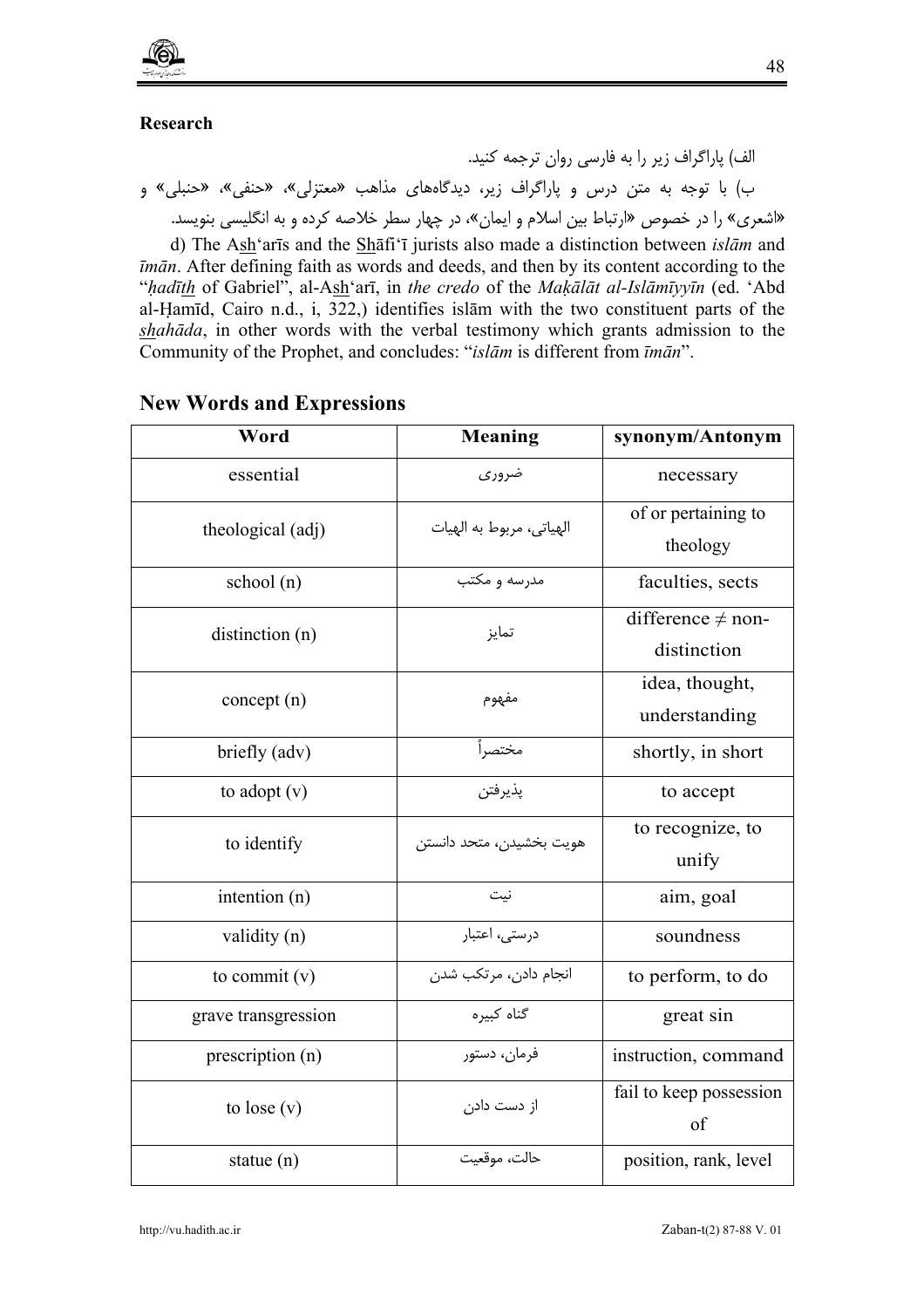|                       | مرتد شدن، از دین برگشتن     | return to previous       |
|-----------------------|-----------------------------|--------------------------|
| to revert $(v)$       |                             | condition or belief      |
|                       |                             |                          |
| intermediate (adj)    | مىانە                       | mediatory                |
|                       |                             |                          |
| verbal (adj)          | شفاهی، زبانی                | spoken, oral             |
|                       |                             |                          |
| confession (n)        | پذيرش، اعتراف و اقرار       | declaration              |
|                       |                             |                          |
| intimate (adj)        | نزدیک، دوستانه و از روی قلب | close, friendly          |
|                       |                             |                          |
| adherence (n)         | تمسك                        | sticking, devotion       |
|                       |                             |                          |
| doubtless (adv)       | بي ترديد، بدون شک           | without a doubt          |
|                       |                             |                          |
| to ignore $(v)$       | ناديده گرفتن، چشم يوشيدن    | to disregard             |
|                       |                             |                          |
| to insist $(v)$       | تأكيد كردن                  | to emphasize             |
|                       |                             |                          |
| affirmation (n)       | تأكيد                       | confirmation             |
|                       |                             |                          |
| so mush so that (con) | به قدری که                  | to such an extent that   |
|                       |                             |                          |
|                       |                             | to declare, to bear      |
| to testify $(v)$      | اقرار کردن                  |                          |
|                       |                             | witness                  |
|                       | تا وقتى كه، ماداميكه        |                          |
| so long as            |                             | while                    |
|                       | اجرا کردن، به کاربستن       |                          |
| to carry out $(v)$    |                             | to perform               |
|                       | كليت، تماميت، تمام          |                          |
| totality $(n)$        |                             | entirely, wholeness, all |
|                       |                             |                          |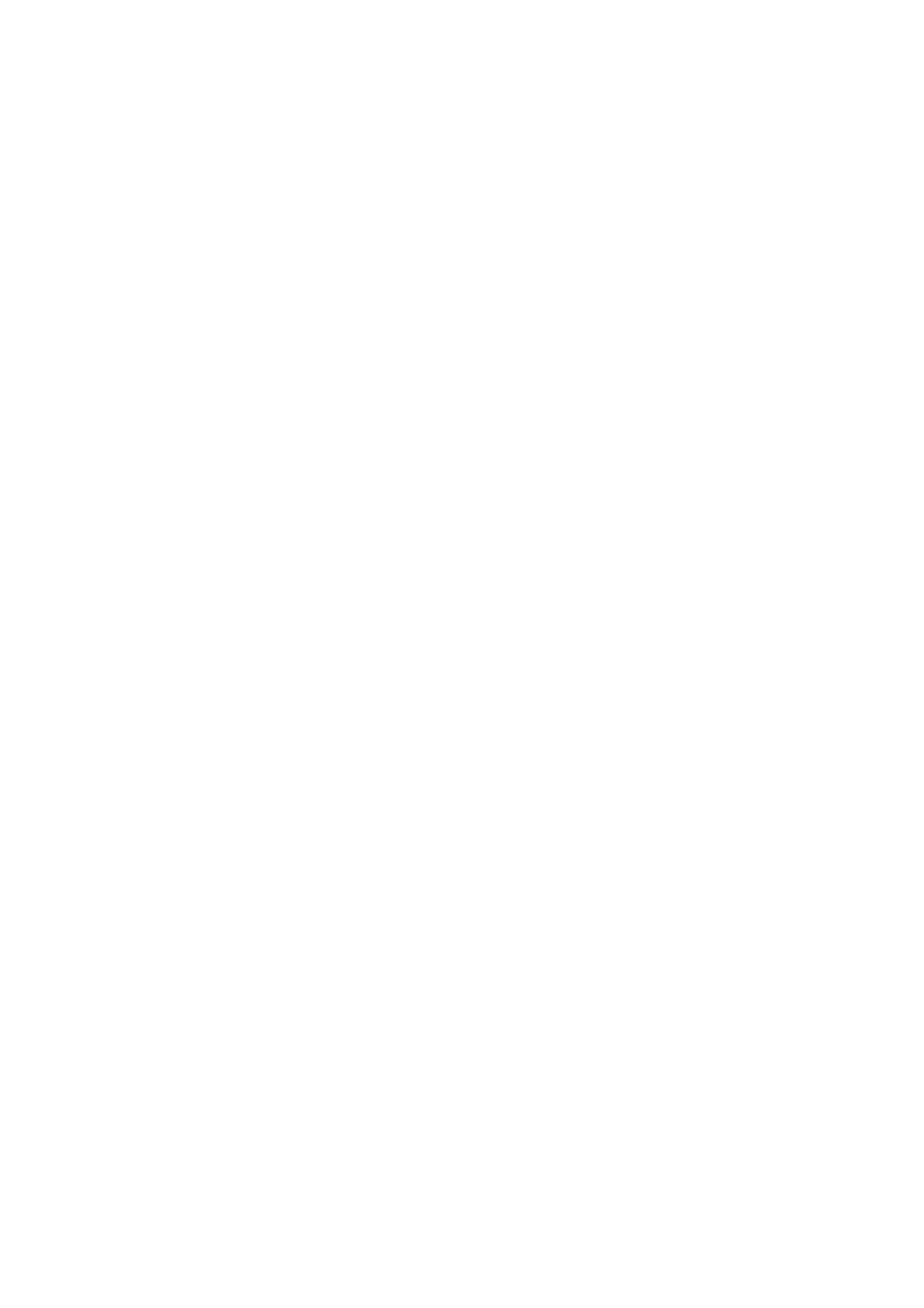# **Lesson Ten**

# **ISLĀM**

## **Part Foure**

| I. DEFINITION AND THEORIES OF MEANING52 |  |
|-----------------------------------------|--|
|                                         |  |
|                                         |  |
|                                         |  |
|                                         |  |
|                                         |  |
|                                         |  |
|                                         |  |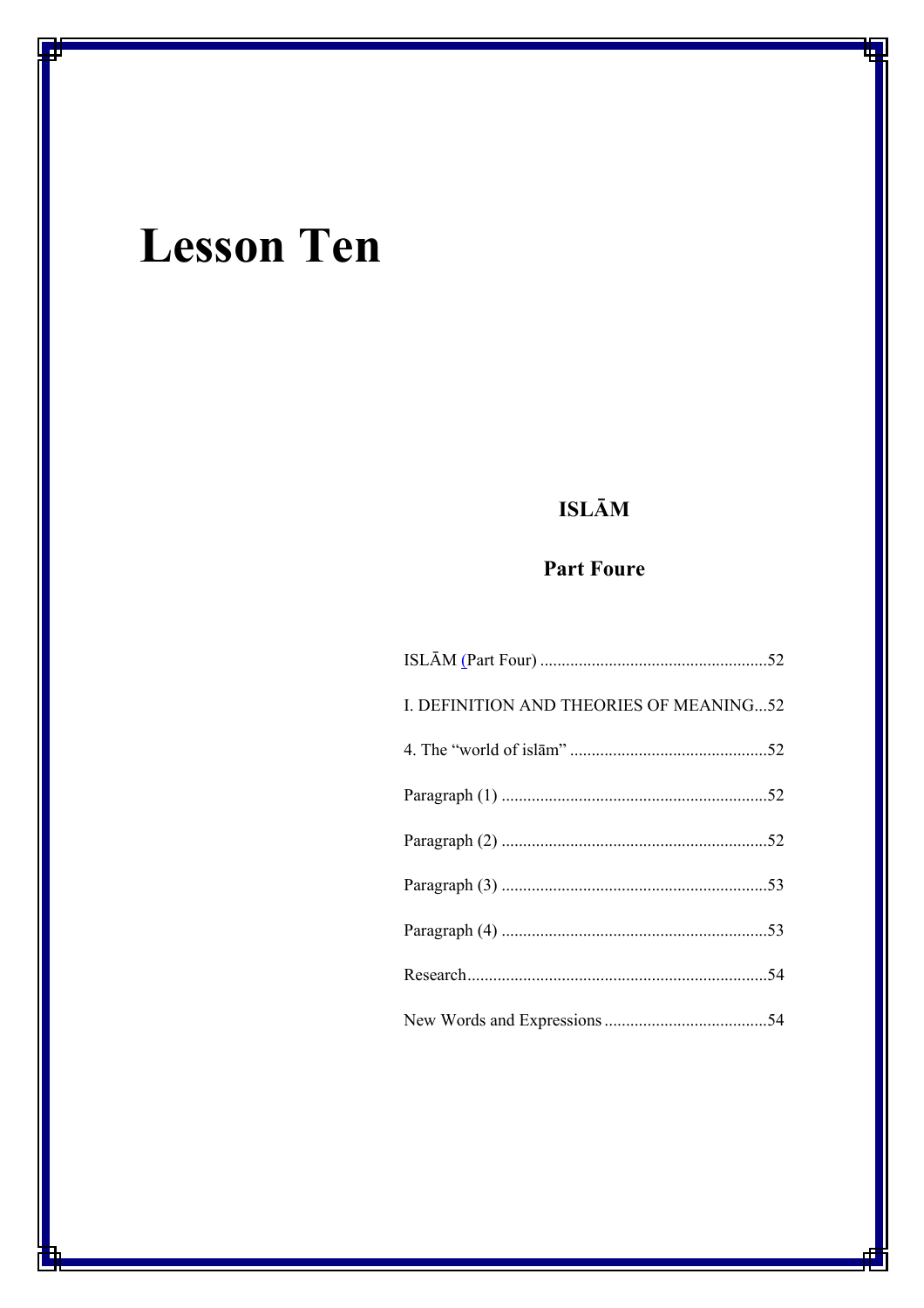## **Part Four**

## **I. DEFINITION AND THEORIES OF MEANING**

## **4. The "world of islām"**

## **Paragraph (1)**

In this way, therefore, *islām* is "to give oneself *unconditionally* to God" (G. Makdisi, *op. cit.*, 324); so much so that, as the Hanbalīs were to take pleasure in saying, "the religion of all the prophets is *islām*". Abraham, Moses and Jesus are true *muslimūn*. But it is the "seal of the prophecy", manifested in the Kur'ān, which was to "perfect the religion".

#### **Question (1)**

کدام گزینه معادل «ختم نبوت» است؟

- a) seal of the prophecy
- b) the seal of prophets
- c) the prophecy of seal
- d) the prophets' seal

## **Paragraph (2)**

According to the first part of a much quoted *hadith*, "the best of all things is *islām*; the foundation of *islām* is the ritual prayer" and, with the *salāt*, all the other obligations (*'ibādāt*) prescribed by the Law. Now, it is the observance of the Law, its "external and so to speak social application" (H. Laoust), which is the binding force of the Community of the Prophet. And so wherever the kur'ānic prescriptions are observed communally, there *islām* will be; such will be "the lands of *islām* (*bilād alislām*), "the world, the house, of *islām*" (*dār al-islām*).

## **Question (2)**

"binding" means:

a) blind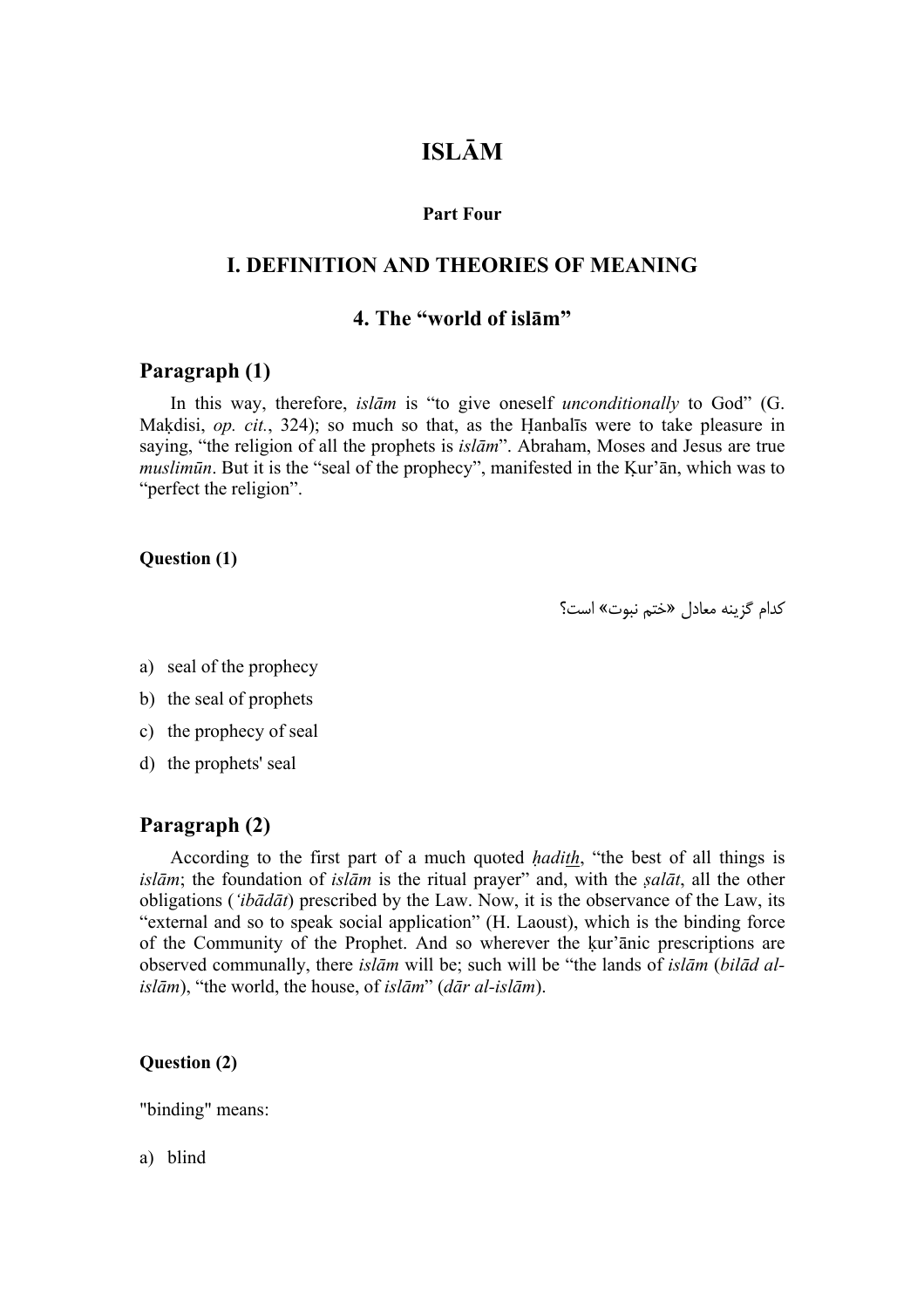- b) obligatory
- c) ritual
- d) prescribed

Such expressions are traditional. It was in this way that, at the beginning of the 5th/11th century, al-Māwardi examined the various categories into which the *bilād alislām* are divided (*al-Ahkām al-sultāniyya*, beginning of chap. xiv, ed. Cairo. n.d., 151 ff.). The implication remains that *islām*, practised in this way, is the testimony, rendered socially, to faith in the One God and to free adherence to the prophetic mission of Muhammad.

## **Question (3)**

"implication" means:

- a) connotation
- b) prescription
- c) category
- d) testimony

## **Paragraph (4)**

The Hanafī Sibt Ibn al-Djawzī (d. 654/1256) in his *Mir'āt al-zamān* mentioned the "purchased" conversions of Jews and Christians, which the Ash'arīs sought to make in Baghdād in the 5th/11th century, and he repeats the protests of the supporters of the *sharīf* Abū Dja'far, a Hanbalī: "This is the *islām* of gifts, not the *islām* of conviction" (quoted by G. Makdisi, op, cit., 356). Abū Hamid al-Ghazālī was similarly to question the degree of validity of a forced conversion to *islām.*

## **Question (4)**

In the sentence: "The Hanafī Sibt Ibn al-Djawzī in his *Mir'āt al-zamān* mentioned the "purchased" conversions of Jews and Christians", "purchased conversions" means:

- گروندگان אجباری (a
- $b)$  گروندگان جزیهای
- مرتدאن אجباری (c
- אتباع خارجی (d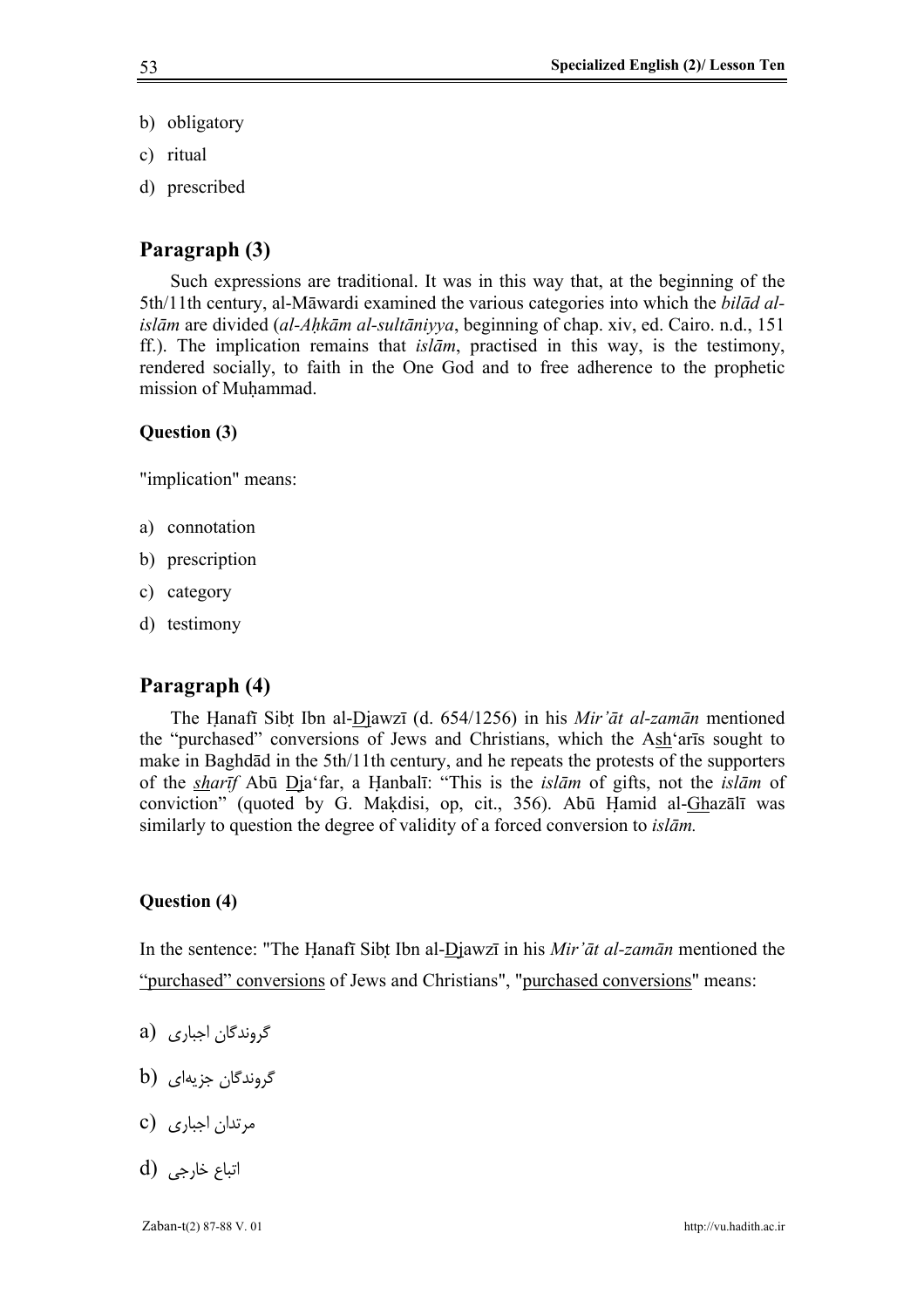

## **Research**

الف) پاراگراف زیر را به فارسی روان ترجمه کنید. ب) جملات وصفی (wh دار) را مشخص کنید. ج) صفتهای موجود در متن را مشخص کنید.

"There is no compulsion in religion" (kur'ān, II, 256), and "religion, in the eyes of God, is in truth *islām*" (III, 19). Even in the writings of those who distinguish most sharply between *īmān* and *islām*, at no time will this reference to inner conviction be found absent. But the point of first importance, for the jurist who is studying and formulating the statutes and laws of the *bilād al-islām*, is not so much the degree of invidual interiorization of the *mukābal* of reciprocal relationship *islām-imān*, as the communal observance of those prescriptions which make *islām*, those *sha'ā'ir alislām* "the blazon of Islam" (L. Massignon), which are symbolized by the banners of the *imāms*, the guides of the Community.

| Word                    | <b>Meaning</b>                   | synonym /              |
|-------------------------|----------------------------------|------------------------|
|                         |                                  | <b>Antonym</b>         |
| unconditionally (adv)   | به طور کامل، بدون هیچ قید و      | completely $\neq$      |
|                         | شرطى                             | conditionally          |
| op. cit. (opera citato) | رجوع کنید به منبعی که پیش از این | in the work cited      |
|                         | ذكر شد.                          |                        |
| so mush so that (con)   | به قدری که                       | to such an extent that |
|                         |                                  |                        |
| seal of the prophecy    | خاتم پیامبری                     |                        |
| to manifest $(v)$       | نشان دادن، تبین کردن             | to present, to show    |
| foundation (n)          | اساس                             | base                   |
| social application      | کاربرد اجتماعی                   |                        |
| binding (adj)           | اجبارى                           | obligatory             |
| whatever (pro)          | هر آنچه                          | whichever              |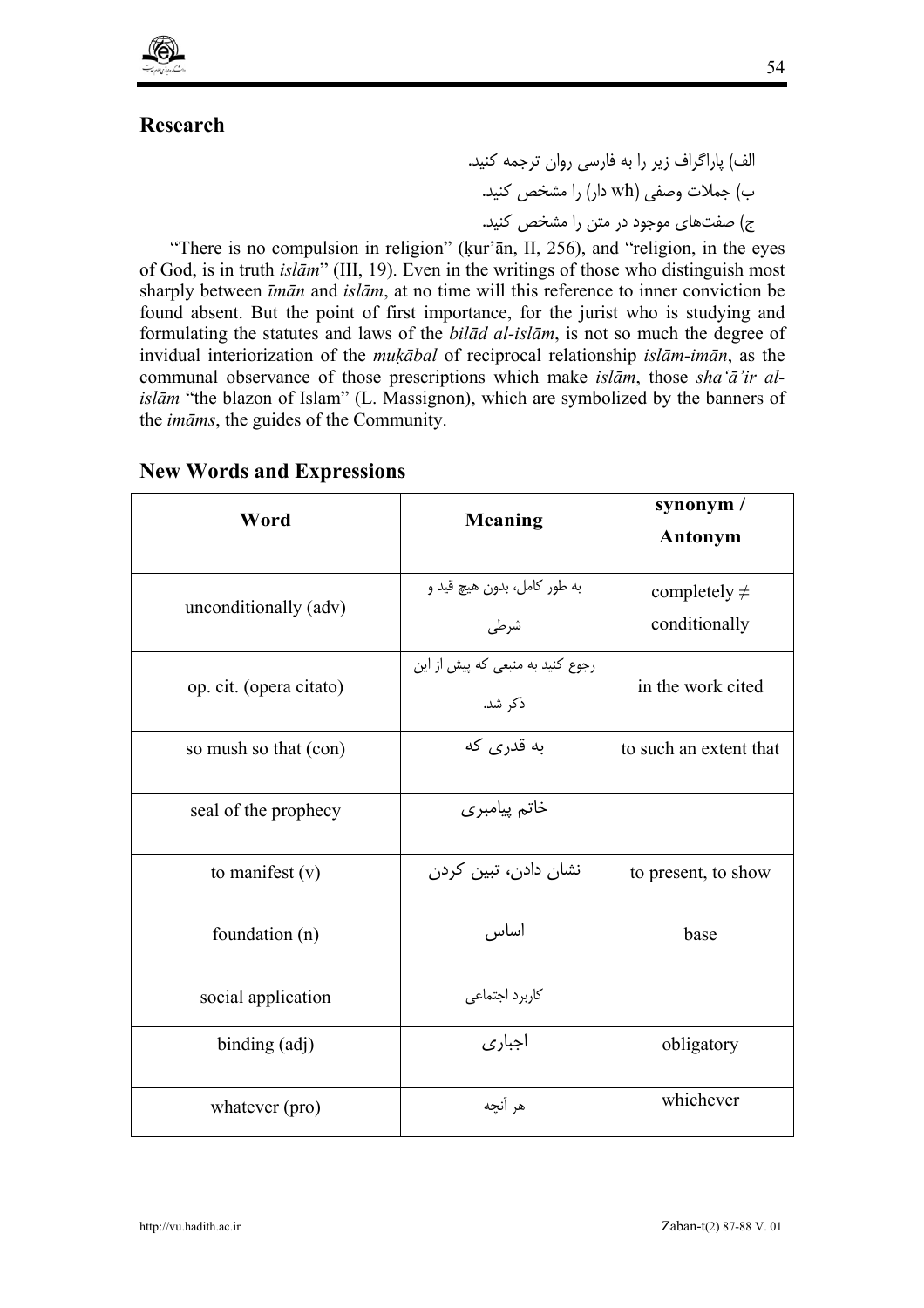| prescription (n) | دستور، فرمان                             | order, command                                                  |
|------------------|------------------------------------------|-----------------------------------------------------------------|
| communally (adv) | همگانی                                   | collectively                                                    |
| to examine $(v)$ | بررسی کردن                               | to study, to look at<br>carefully                               |
| category $(n)$   | طبقه                                     | level, class                                                    |
| chap.            | فصل                                      | chapter                                                         |
| ed.              | ویراستهٔ، ویرایش شده در                  | edited                                                          |
| n.d.             | بدون تاريخ (بي¤ا)                        | something which is<br>not dated, no date,<br>notta bene (Latin) |
| ff.              | به بعد                                   | following, further,<br>subsequent (pages,<br>verses etc.)       |
| implication (n)  | اشاره، مفهوم ضمني                        | connotation                                                     |
| to render $(v)$  | انجام دادن، ادا كردن                     | to give, to submit, to<br>do                                    |
| purchased (adj)  | جزيەاي                                   | bought, obtained                                                |
| conversion (n)   | تغییر کیش و دین از یک دین به دین<br>ديگر |                                                                 |
| protest(n)       | مخالفت، اعتراض                           | objection                                                       |
| conviction (n)   | محكوميت، مجرميت                          | condemnation                                                    |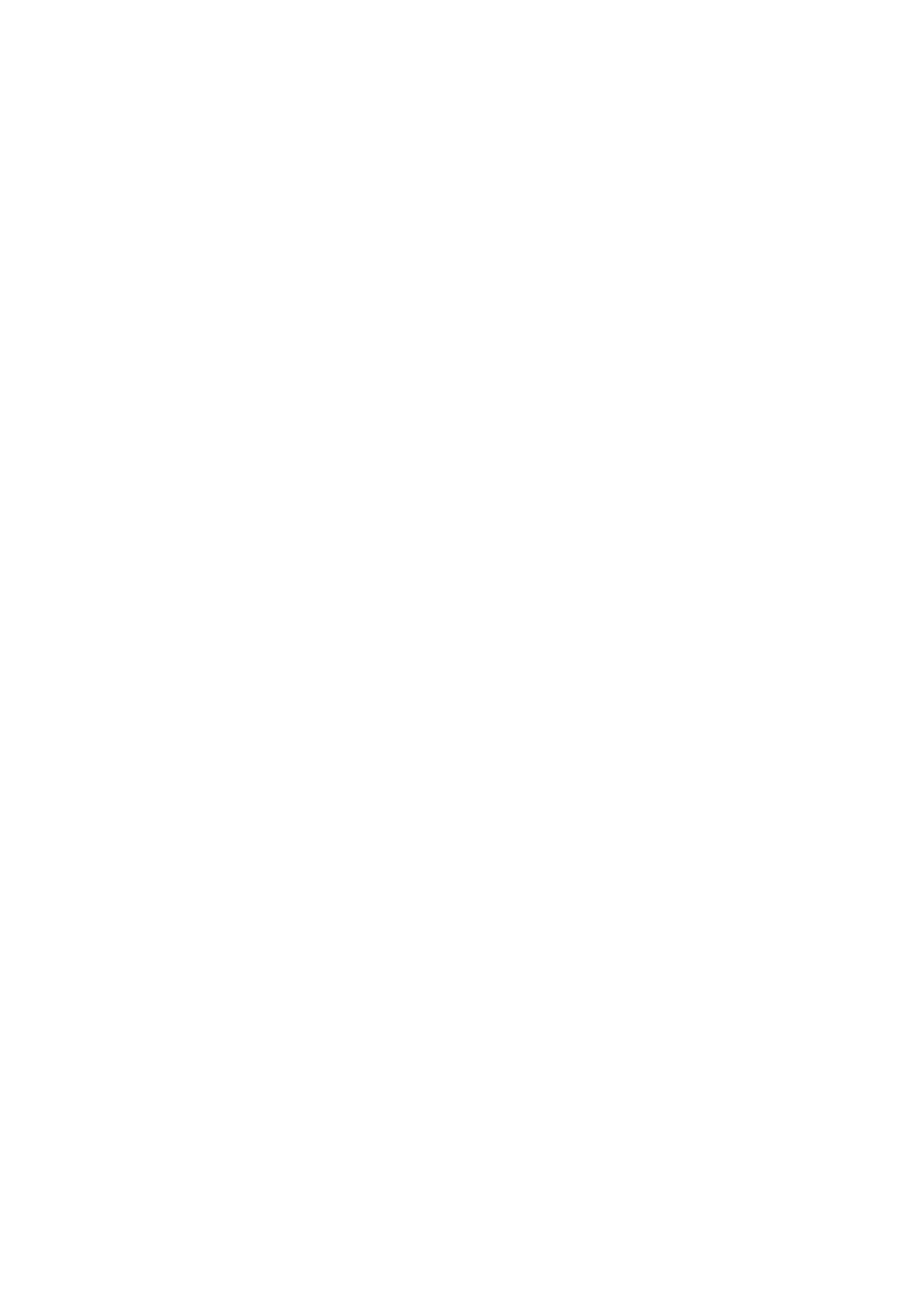# **Lesson Eleven**

# **ISLĀM**

## **Part Five**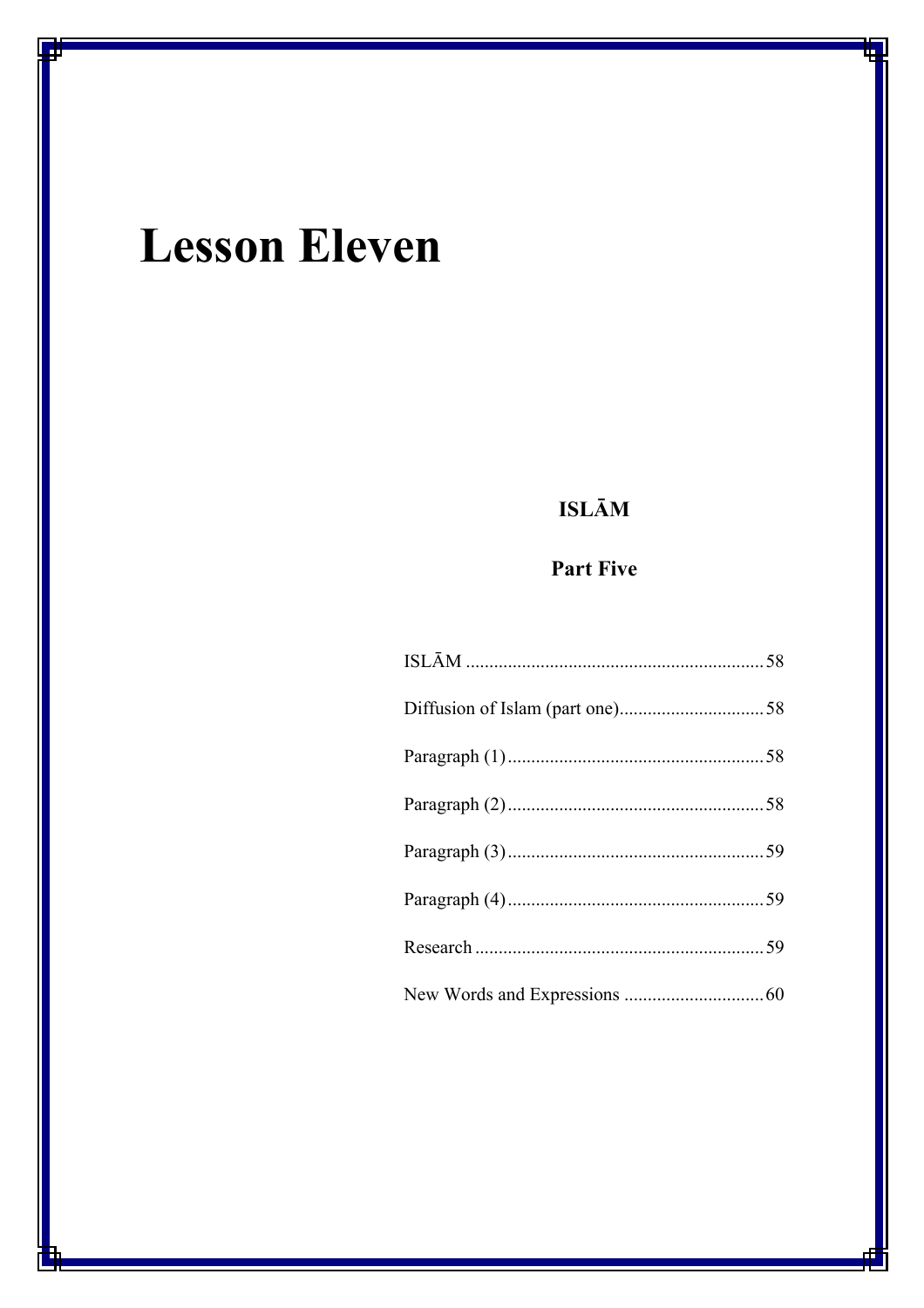## **Part Five**

## **Diffusion of Islam (part one)**

## **Paragraph (1)**

In our present state of knowledge, the diffusion of Islam can only be studied in broad outline.

## **Question (1)**

In the sentence: "In our present state of knowledge, the diffusion of Islam can only be studied in broad outline", "broad outline" means:

- a) extensive plan
- b) wide real
- c) large mount
- d) a & c

## **Paragraph (2)**

In the first place, with regard to numbers, we often have to be content with approximations; nor should it be forgotten that, with the world population increasing at an accelerated pace, even the most accurate statistics prove to be out of date within a few years. Moreover it sometimes happens that in certain countries Muslims and non-Muslims adopt different sets of figures, particularly when these figures serve as the basis for political claims or considerations of honor.

## **Question (2)**

In the sentence: "In the first place, with regard to numbers, we often have to be content with approximations", "to be content" means:

- a) to be complete
- b) to be happen
- c) to be pleased
- d) to be sure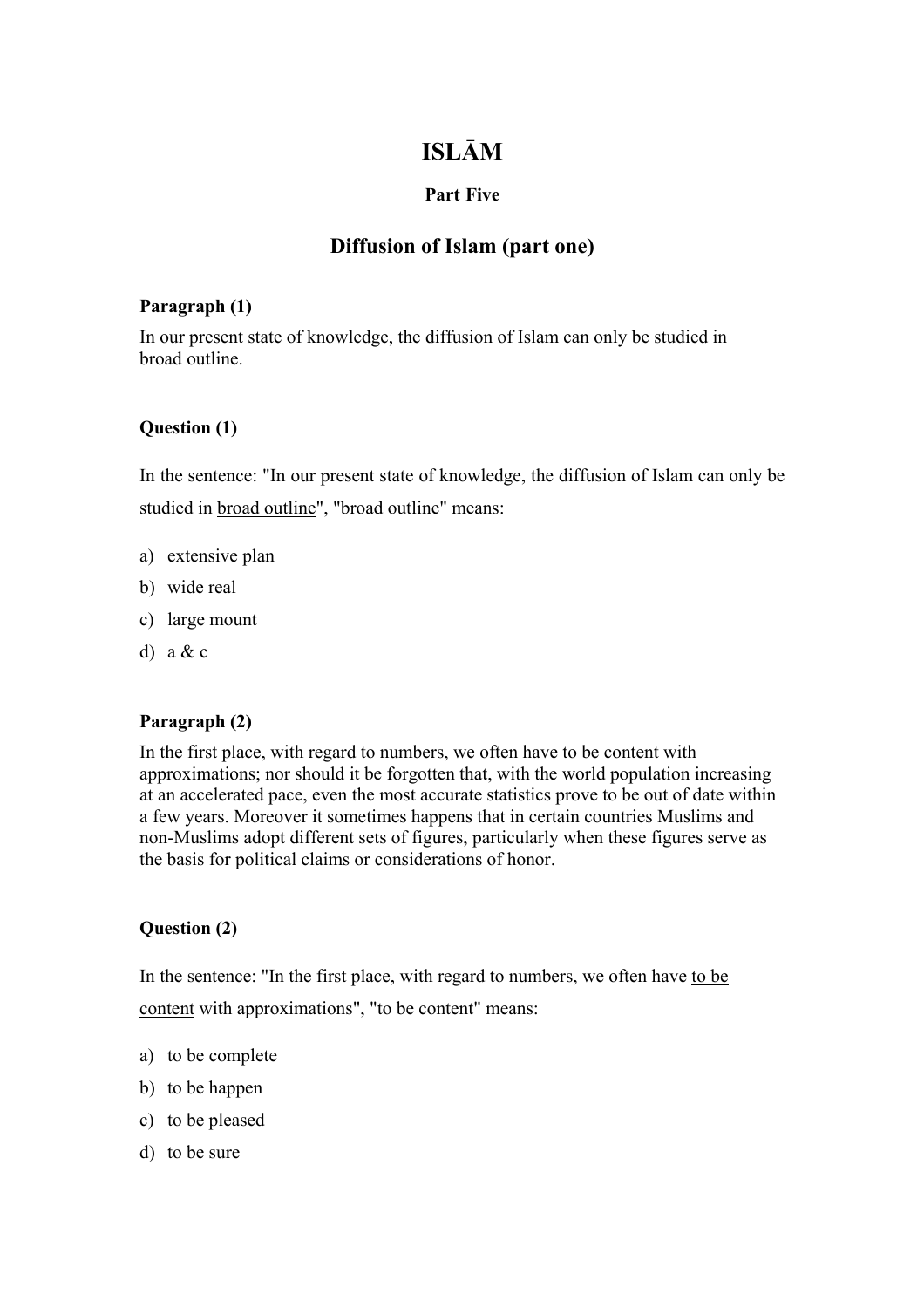In the second place, such figures do not reflect the qualitative aspect of this diffusion. It is possible for conversions on a massive scale to be produced within the space of a few years (as in the case of the Galla tribes in Ethiopia, to the west of Harar, in about 1930-50). But it must not be forgotten that, for these conversions, the way had sometimes been prepared over a long period, by a whole process of maturing and by favorable circumstances which, in themselves, cannot be statistically expressed.

## **Question (3)**

In the sentence: "It is possible for conversions on a massive scale to be produced within the space of a few years", "scale" means:

- a) space
- b) pace
- c) area
- d) peace

## **Paragraph (4)**

**General Survey:** The diffusion of Islam has been the consequence of a certain number of factors which are more or less easily discernable; over and above the particular attraction this religious movement has exerted upon men, the personality of its first leaders and the economic circumstances of Arabia at the time, among other things, there is a further point which requires to be examined - the part played by wars.

#### **Question (4)**

According to the passage, which factor has played an important role in the diffusion of Islam and requires to be examined?

- a) the attractive personality of the Prophet
- b) the outstanding leaders
- c) the economic circumstances
- d) wars

#### **Research**

الف) پاراگراف زیر را به فارسی روان ترجمه کنید.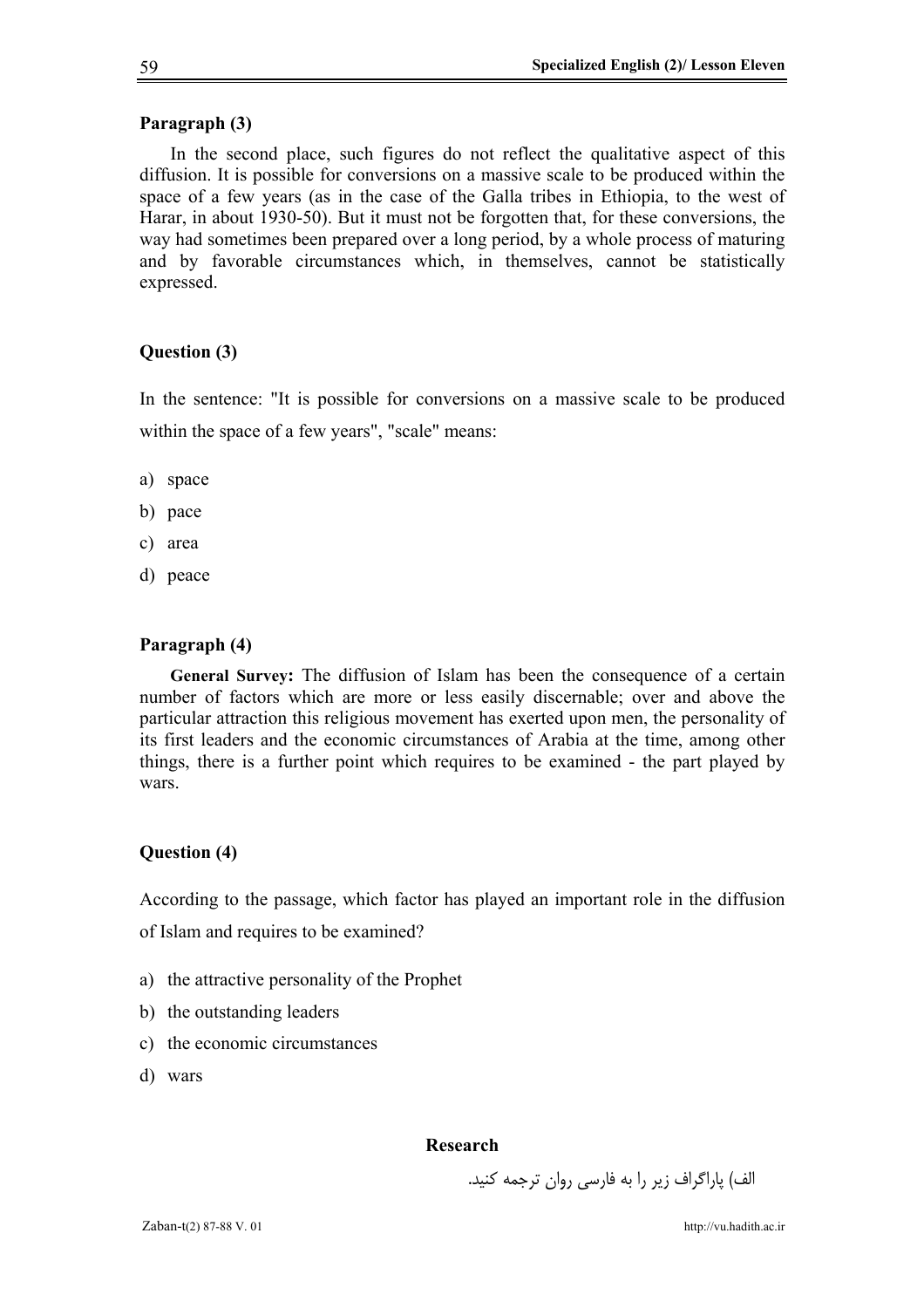

ب) اسامی علم و اسامی جمع را مشخص کنید.

Tunisia, where a first raid in 26*/*647 was followed by a respite of more than twenty years before the final conquest and the founding of Kayrawān (50/670). So too Transoxiana to which, after an initial invasion in 52-4/672-4, the Arabs returned at the beginning of the following century; or Chinese Turkestān, reached in 93/713, and to which they returned in 133/751. Kābūl in Afghānistān was reached by the end of the 1st/7th century, without being occupied, and two centuries were to pass before the Muslims came back in strength to stay. Muslim warfare had been a war of movement, a war of wide spaces, steppes or deserts.

| Word                  | <b>Meaning</b>      | synonym /<br>Antonym                           |
|-----------------------|---------------------|------------------------------------------------|
| diffusion (n)         | توسعه، گسترش        | expansion, spread                              |
| broad (adj)           | گستر ده             | wide, extensive                                |
| outline (n)           | طرح، برنامه         | plan                                           |
| with regard to (prep) | در رابطه با         | concerning                                     |
| to be content $(v)$   | قانع شدن، راضی بودن | to be satisfied                                |
| approximation (n)     | آمار، تقریب         | estimate                                       |
| population (n)        | جمعيت               | total number of<br>people living in an<br>area |
| to increase $(v)$     | افزايش يافتن        | to add to, to enlarge $\neq$<br>to decrease    |
| accelerated (adj)     | شتابان، سريع        | hastened, fast                                 |
| pace(n)               | مقياس، اندازه       | measure                                        |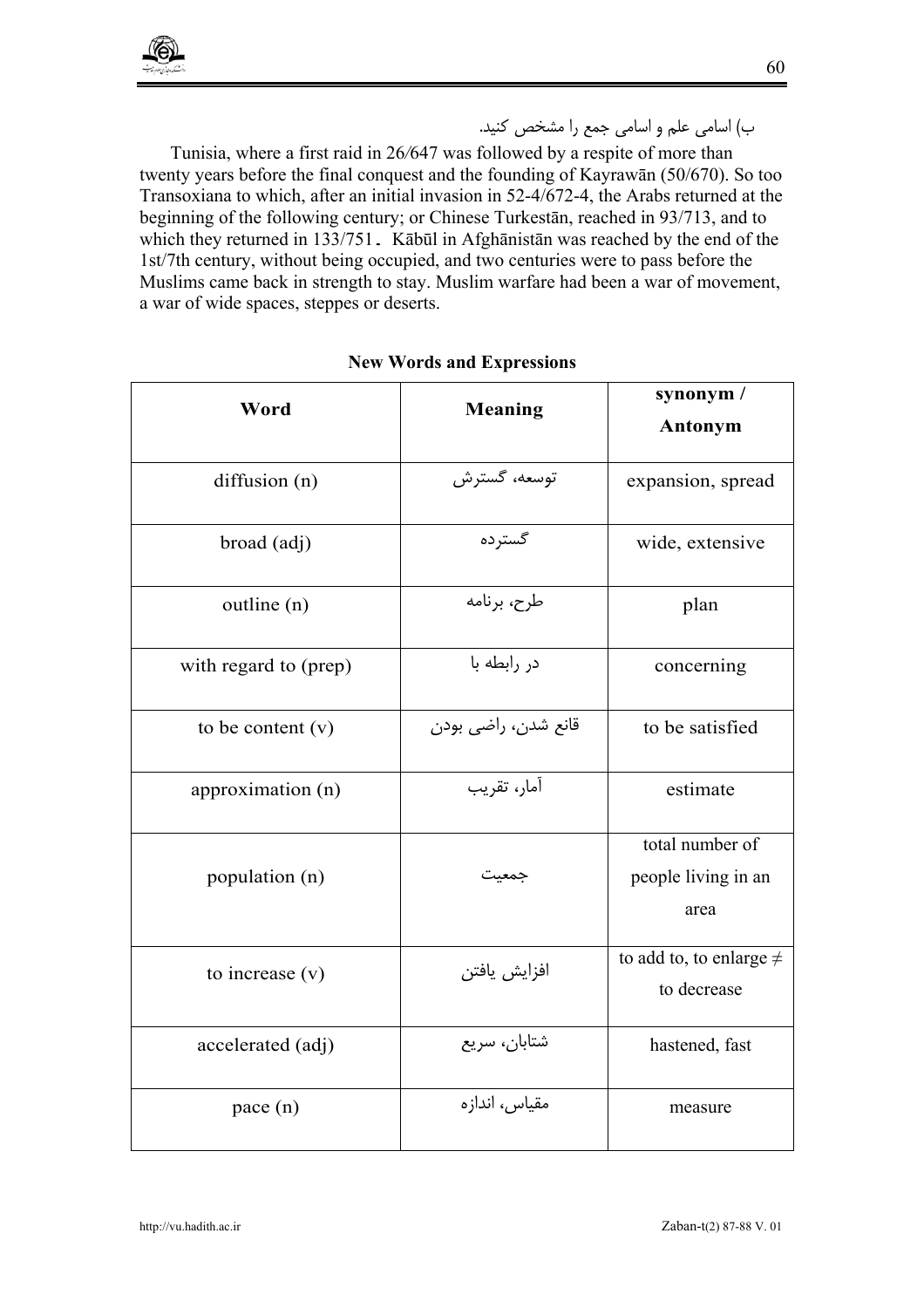| accurate (adj)    | دقيق                   | exact                                    |
|-------------------|------------------------|------------------------------------------|
| statistics (n)    | آمار                   | numerical fact                           |
| to prove $(v)$    | اثبات كردن             | to give reason                           |
| out of date (adj) | قديمي، كهنه            | old                                      |
| to adopt $(v)$    | پذيرفتن، قبول كردن     | to accept, to approve,<br>to admit       |
| set(n)            | گروه، مجموعه           | group of items,<br>collection            |
| to reflect $(v)$  | نشان دادن، انعکاس دادن | to show, to represent                    |
| qualitative (adj) | کیفی                   | pertaining to quality                    |
| aspect $(n)$      | بخش، جنبه              | side                                     |
| massive (adj)     | فراوان، انبوه          | huge, enormous                           |
| scale(n)          | معيار، مقياس           | pace                                     |
| maturing (n)      | كمال، بلوغ و رشد كامل  | growing up,<br>developing, full<br>grown |
| favorable (adj)   | مناسب                  | suitable, proper                         |
| circumstances (n) | شرايط، اتفاقات         | conditions,<br>happenings                |
| survey $(n)$      | بررسى                  | review                                   |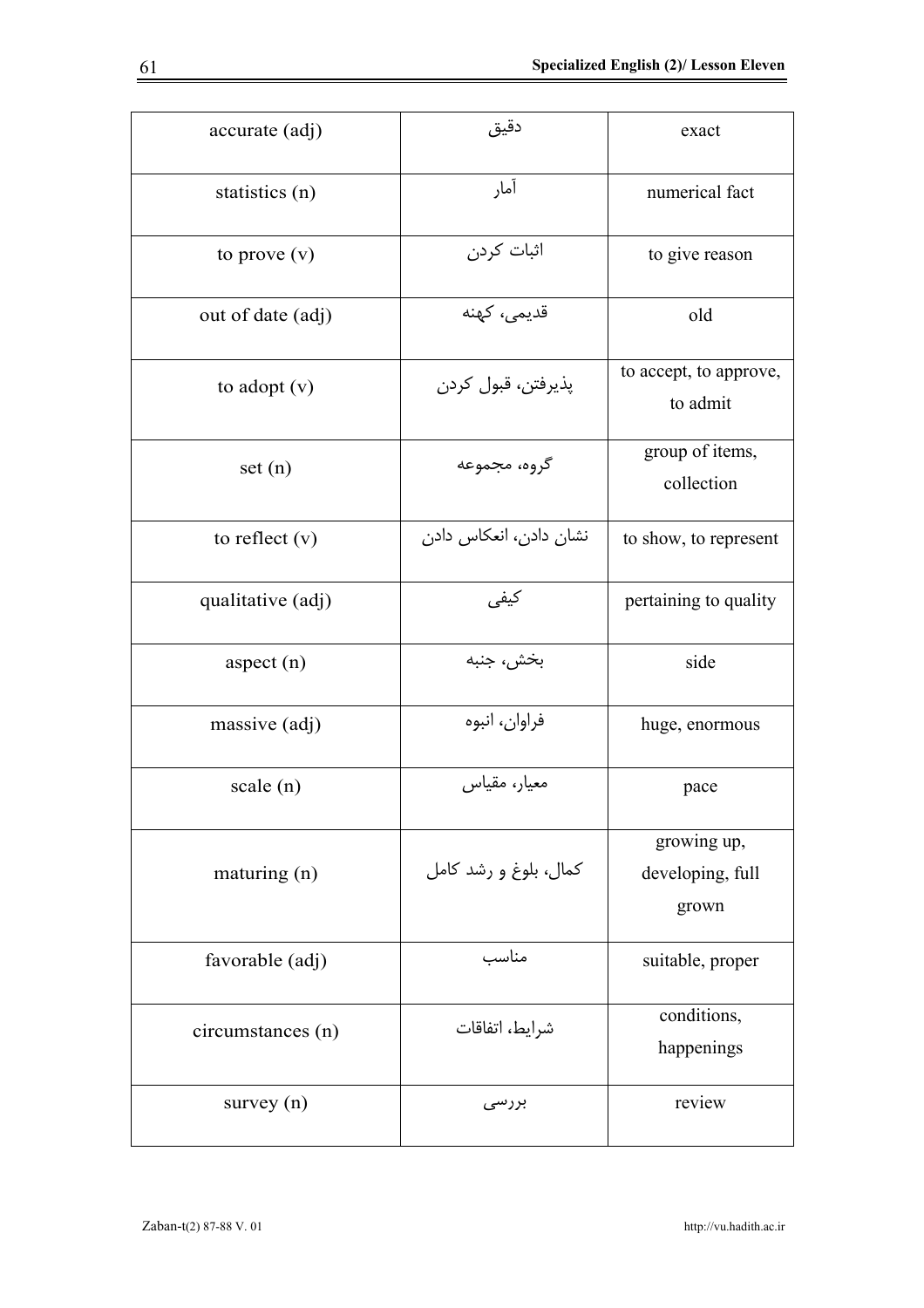

| consequence (n)     | نتيجه                 | result                      |
|---------------------|-----------------------|-----------------------------|
| discernable (adj)   | قابل توجه، قابل تمايز | noticeable,<br>recognizable |
| over and above      | گذشته از این          | above and beyond            |
| attraction (n)      | كشش، جاذبه            | attractiveness              |
| to exert upon $(v)$ | به کار بردن           | to use, to apply            |
| further (adj)       | زیادی، بیش تر         | extra, more                 |
| to require $(v)$    | درخواست کردن          | to ask, to demand           |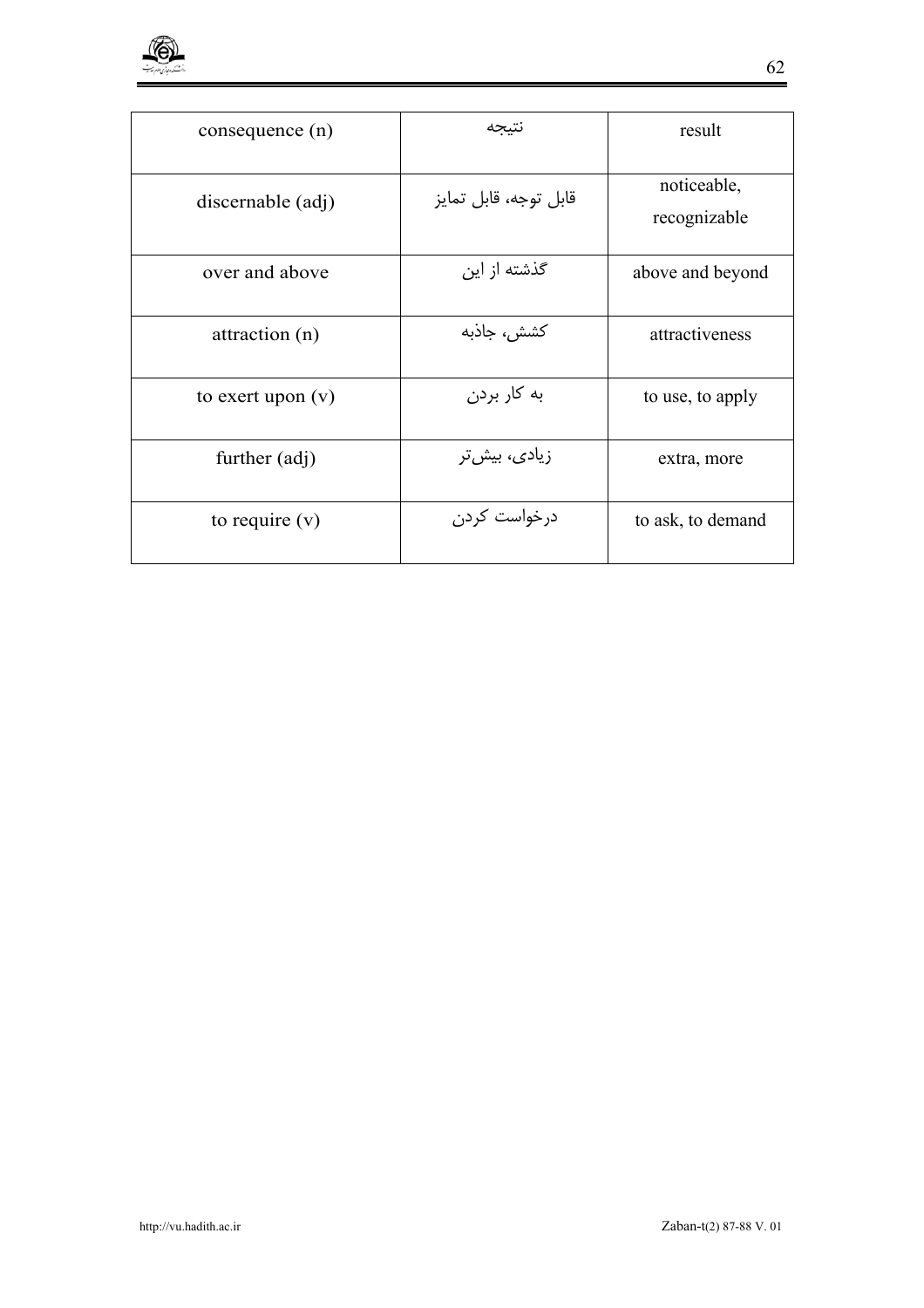# **Lesson Twelve**

# **ISLĀM**

## **Part Six**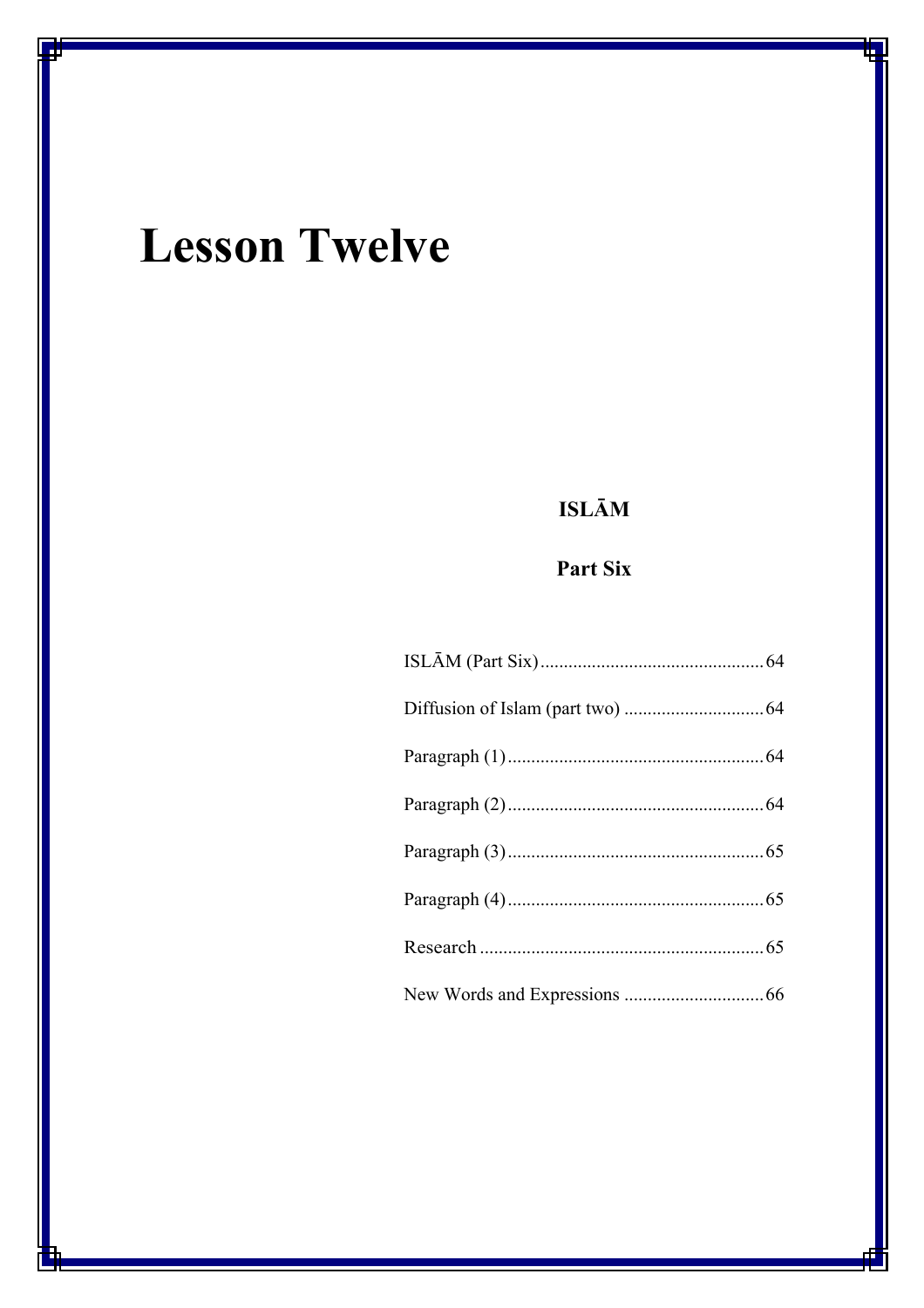## **Part Six**

## **Diffusion of Islam (part two)**

## **Paragraph (1)**

Even if, in the vast majority of cases, the conquered remained free not to change their religion, the introduction by force of arms of a Muslim regime which took upon itself the administration of their country represented the first stage of a process which was bound to end in their gradual conversion.

## **Question (1)**

In the following sentence, which one is the main verb?

Even if, in the vast majority of cases, the conquered remained free not to change their religion, the introduction by force of arms of a Muslim regime which took upon itself the administration of their country represented the first stage of a process which was bound to end in their gradual conversion.

- a) remained
- b) change
- c) took upon
- d) represented

## **Paragraph (2)**

The conquest itself was not brought about suddenly. It was often achieved in waves, with ebb and flow, but it was governed by a tide which, save in Europe, proved to be rising ever higher. Thus Damascus, reached as early as I3/634 by reconnaissance units, was attacked and conquered much later; recaptured by the Byzantines, it finally fell into the Arabs' bands in 636.

## **Question (2)**

Which words are synonymous?

a) conquered, attacked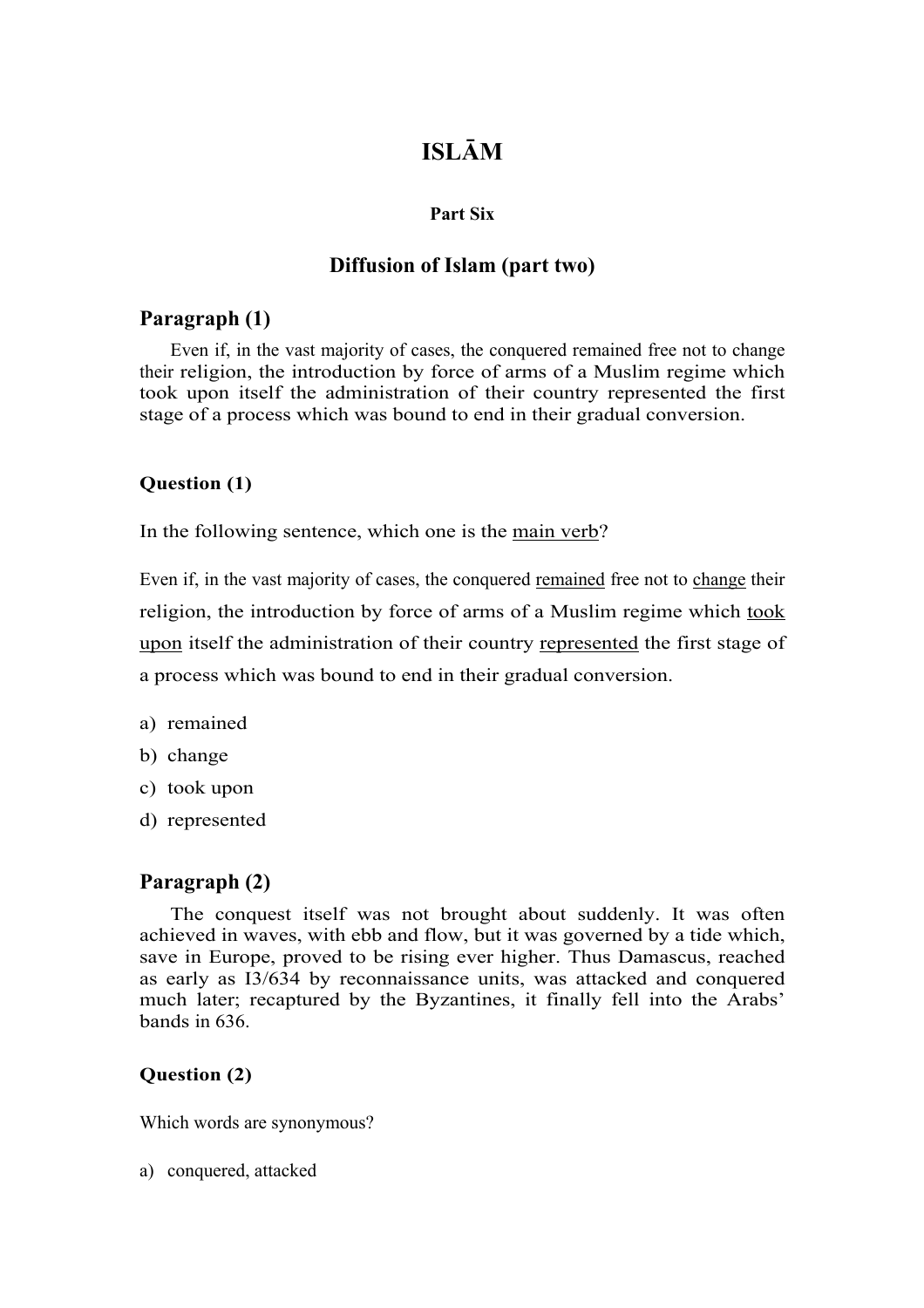- 65
- b) captured, attacked
- c) conquered, captured
- d) recaptured, conquered

The first period of expansion extends from the death of Muhammad to the end of the Umayyad caliphate of Damascus. One century was enough for the Muslims to achieve an extraordinary epic feat. The dynamism of the new community combined with favorable circumstances to allow their success.

## **Paragraph (4)**

The weakness of the Persians and the Byzantines after decades of war between them, their exhaustion, which caused them to underestimate the newcomers' strength, the internal conditions within the Roman empire of Byzantium which was then in difficulties, with its territory being engulfed by the barbarian invasions, the resentment of the various peoples ruled by Byzantium, the divisions among the Christians, all these considerations worked in favor of the Muslims.

#### **Question (3)**

In the sentence: "All these considerations worked in favor of the Muslims", "in favor of" means:

- a) in support of
- b) against
- c) always
- d) because of

## **Research**

الف) پاراگراف زیر را به فارسی روان ترجمه کنید. ب) مرجع ضمایر مشخص شده را بنویسد.

But the new fact, as compared with the multiple barbarian invasions of the time, is that the barbarians were assimilated by the countries **they** conquered, whereas Islam on the contrary imposed **itself** upon the old civilizations. The most remarkable point about the diffusion of Islam is not so much the fact of the conquests as that of **their** permanence. When Islam became the religion of a territory, **it** never thereafter ceased to be so, except in Europe (and even then under armed pressure), and except in the centre and south of India, where many of the Hindu sultanates were revived after the first Muslim conquests.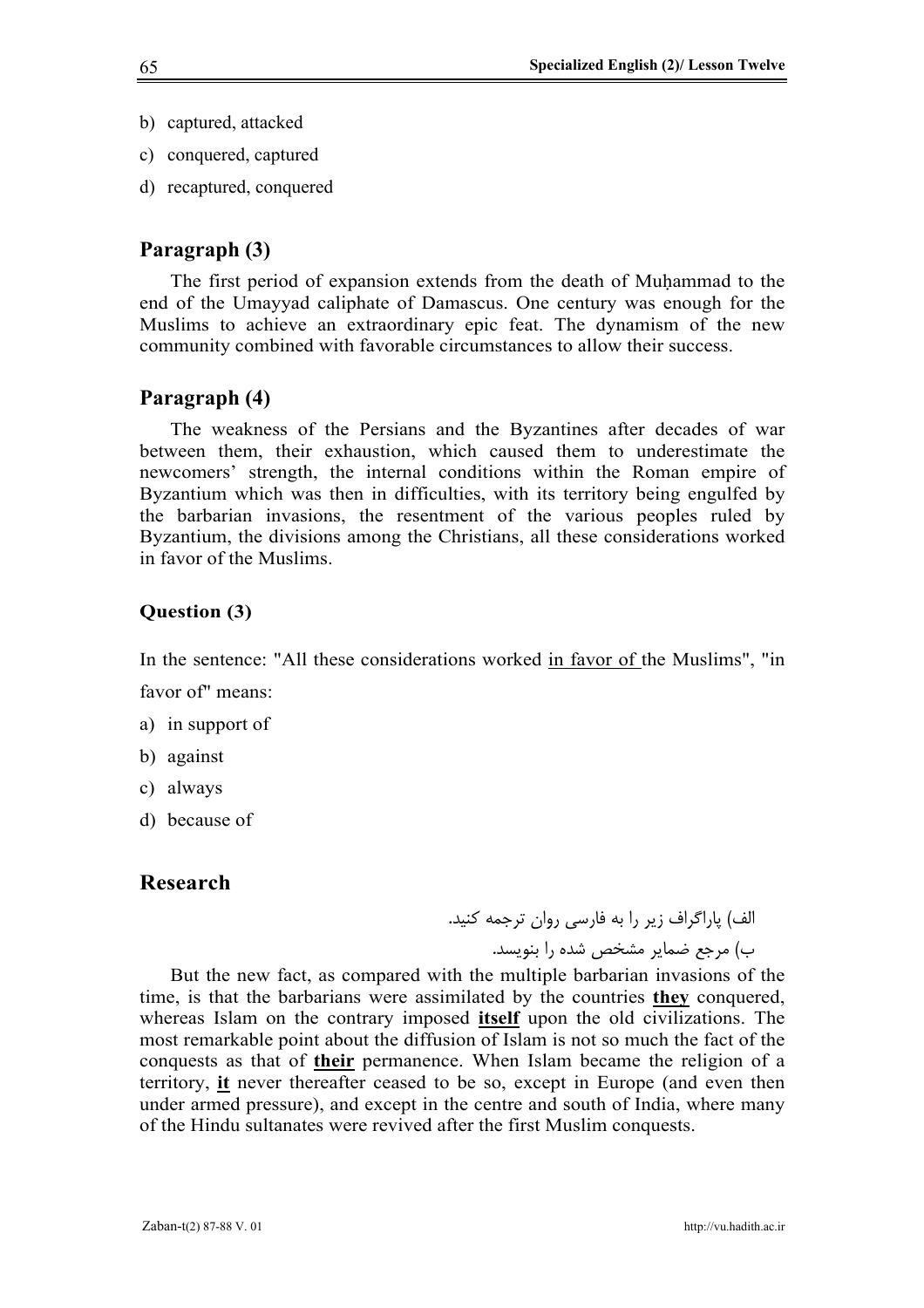

| Word                 | Meaning                          | synonym /                                               |
|----------------------|----------------------------------|---------------------------------------------------------|
|                      |                                  | Antonym                                                 |
| vast (adj)           | بسيار زياد                       | large, huge                                             |
| majority (n)         | اكثريت                           | greater part or number<br>$\neq$ minority               |
| conquered (adj)      | فتح شده، مغلوب                   | acquired by force of<br>arms or won in war,<br>captured |
| to represent $(v)$   | نشان دادن، به نمایش<br>گذاردند   | to show                                                 |
| stage $(n)$          | مرحله                            | level, point                                            |
| to bound to $(v)$    | منجر شدن به                      | to lead to                                              |
| gradual (adj)        | تدريجي                           | little by little,<br>progressive                        |
| to bring about $(v)$ | فراهم كردن، سبب وقوع<br>امرى شدن | to cause                                                |
| to achieve $(v)$     | با موفقيت كسب كردن               | to gain successfully,<br>to obtain                      |
| wave $(n)$           | موج                              |                                                         |
| ebb and flow         | فراز و نشیب                      | ups and downs                                           |
| tide $(n)$           | فراز و نشیب                      | ebb and flow                                            |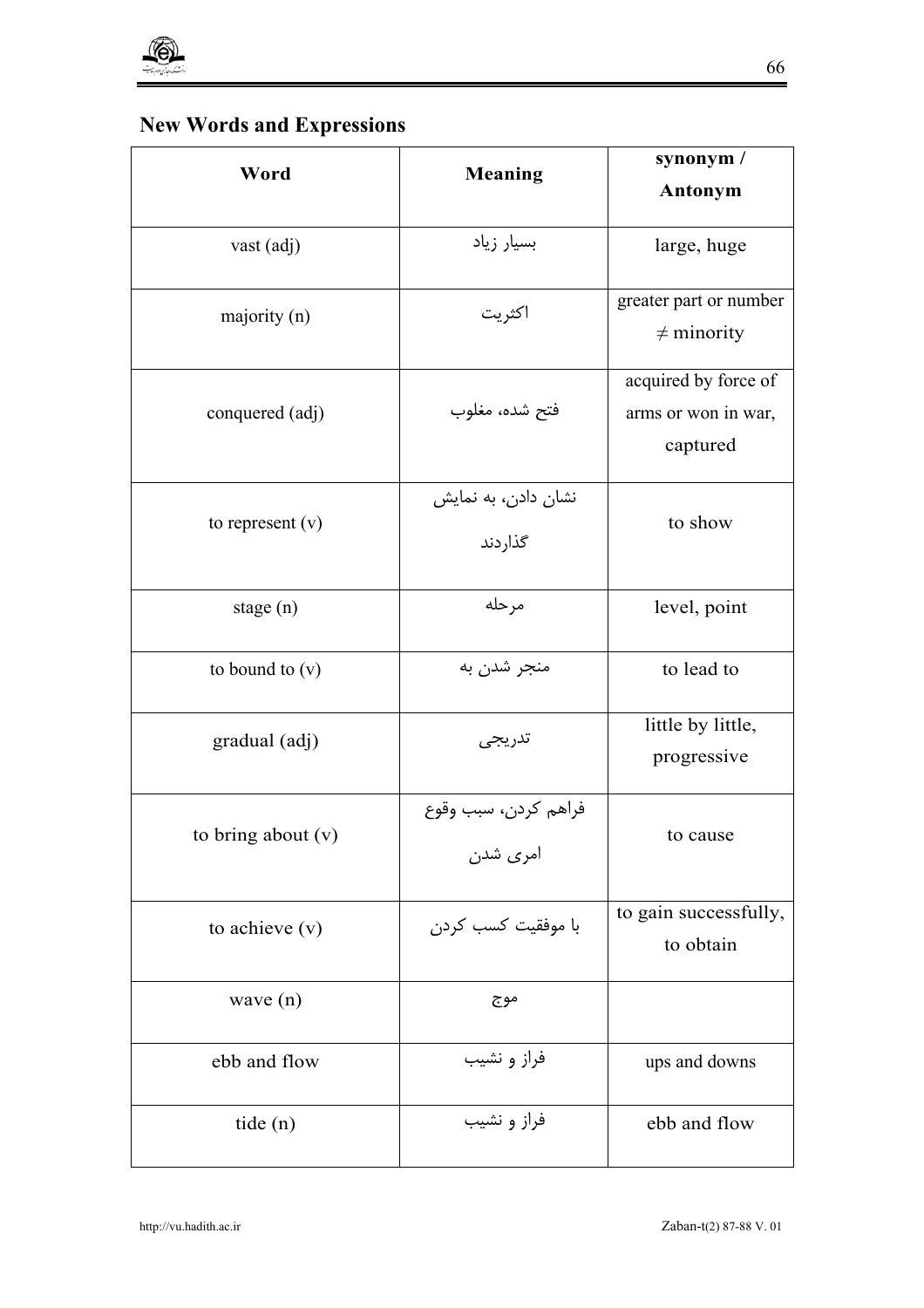| save (prep)          | مگر، الاّ                | except, but                                |  |
|----------------------|--------------------------|--------------------------------------------|--|
| reconnaissance (n)   | شناسایی، اکتشاف          | survey, collection of<br>data, exploration |  |
| to recapture (v)     | بازتصرف كردن             | to retake, to repossess                    |  |
| band(n)              | باند، گروه               | group                                      |  |
| expansion (n)        | توسعه                    | diffusion                                  |  |
| to extend $(v)$      | طول كشيدن                | to prolong                                 |  |
| extraordinary (adj)  | فوق العاده، شگفتأور      | out of the ordinary,<br>unusual            |  |
| epic (adj)           | حماسی                    | poem or story of<br>heroic deeds, heroic   |  |
| feat $(n)$           | شاهکار، کار بزرگ         | outstanding act,<br>masterpiece            |  |
| dynamism (n)         | پويايي                   | dynamic quality                            |  |
| to combine $(v)$     | در هم امیخت <u>ن</u>     | to mix                                     |  |
| weakness (n)         | ضعف                      | disadvantage                               |  |
| decade(n)            | دهه                      | ten years                                  |  |
| exhaustion (n)       | خستگی و ضعف              | boring, tiredness                          |  |
| to underestimate (v) | تخمین کم زدن، کم برآوردن | to fail to guess $\neq$ to<br>overestimate |  |
| newcomer(n)          | تازەگرويدە               | new person                                 |  |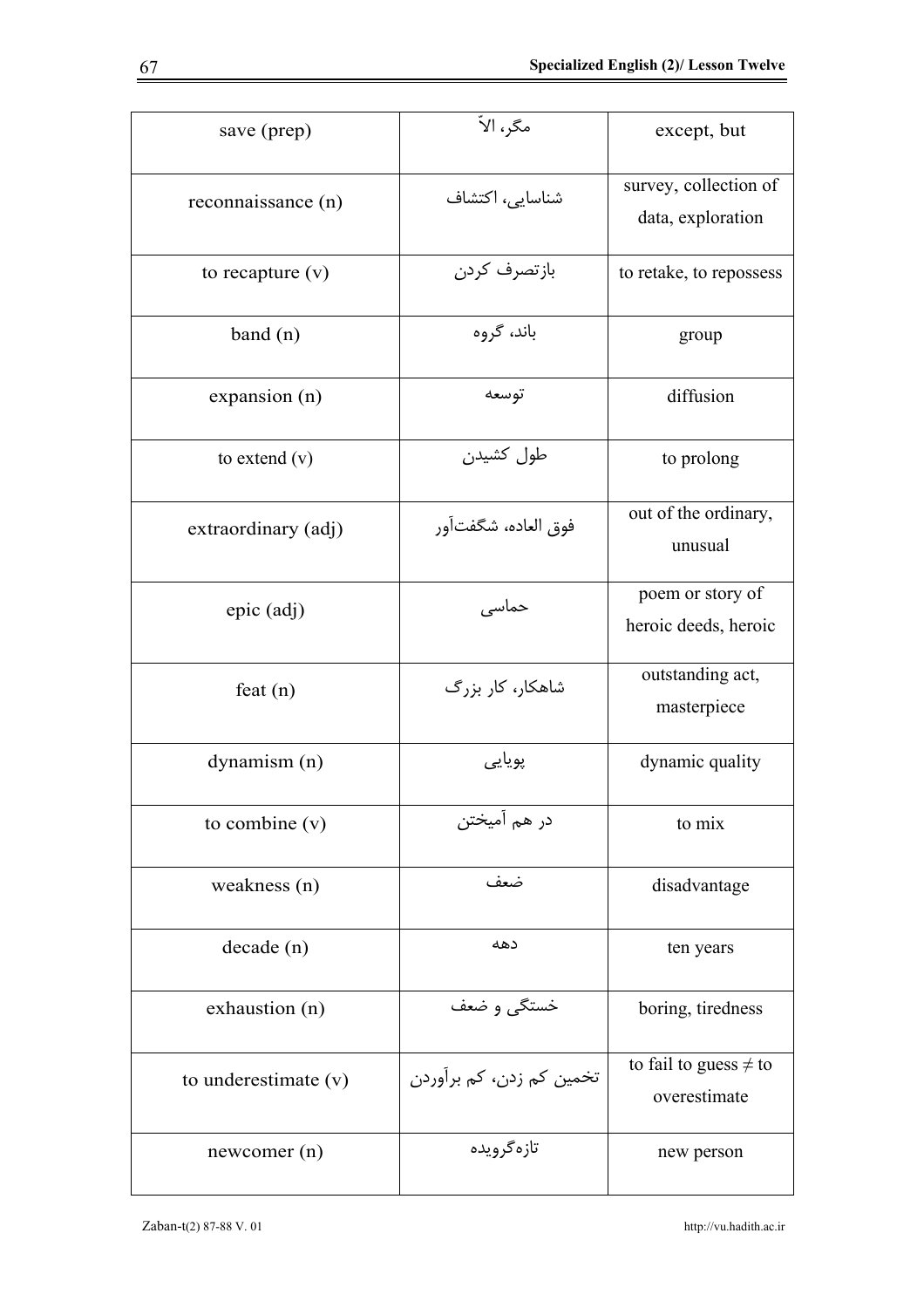

| territory $(n)$    | قلمرو، خطه         | area, domain, limits,<br>borders |  |
|--------------------|--------------------|----------------------------------|--|
| engulfed (adj)     | متصرف شده، فتح شده | captured, conquered              |  |
| invasion (n)       | حمله، تهاجم        | attack, aggression               |  |
| resentment (n)     | رنجش، أزار         | disliking, being angry           |  |
| division(n)        | تقسيم              | separation                       |  |
| consideration (n)  | ملاحظه، توجه       | attention                        |  |
| in favor of (prep) | به نفع             | in support of, for               |  |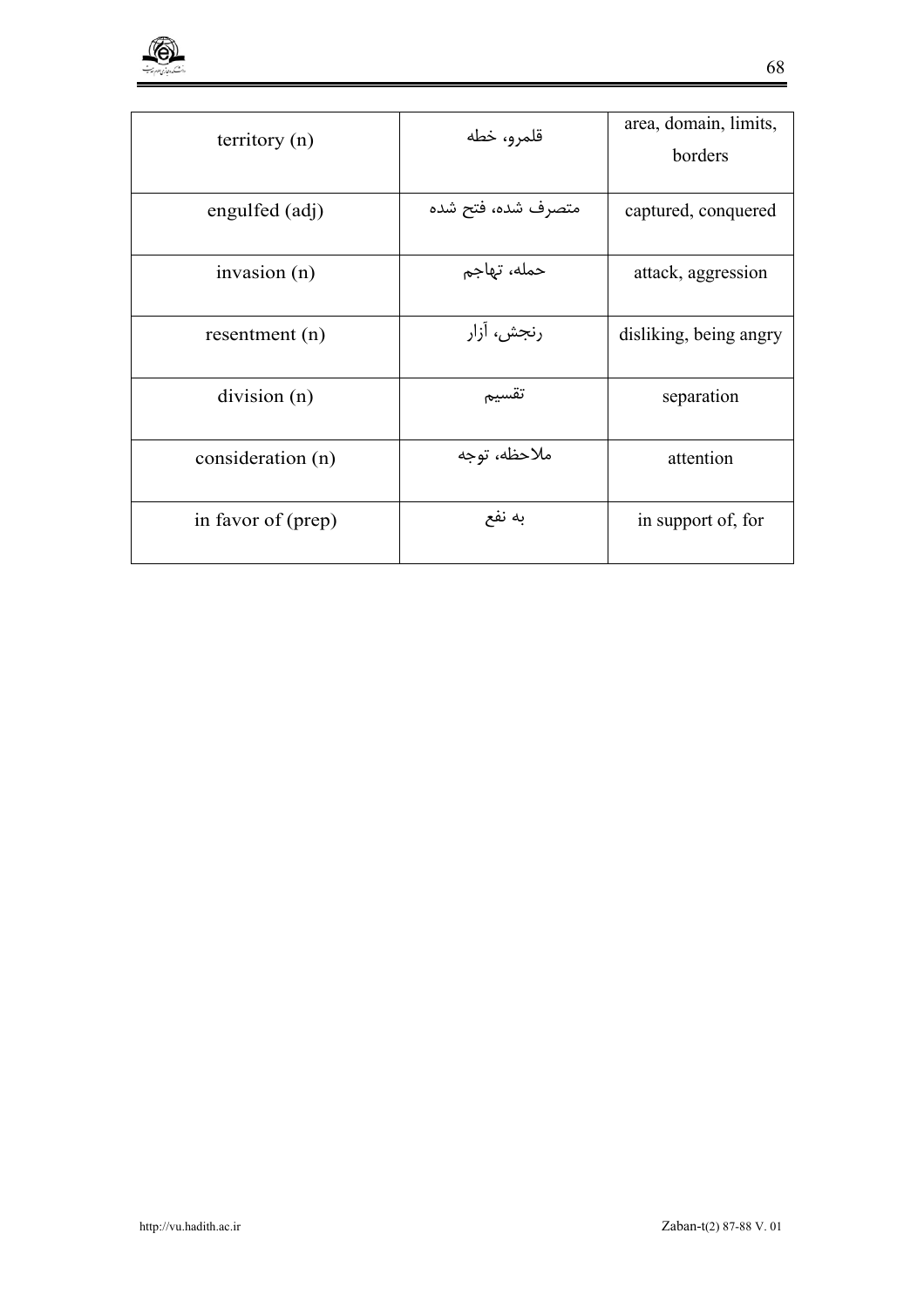# **Lesson Thirteen**

# **Religions**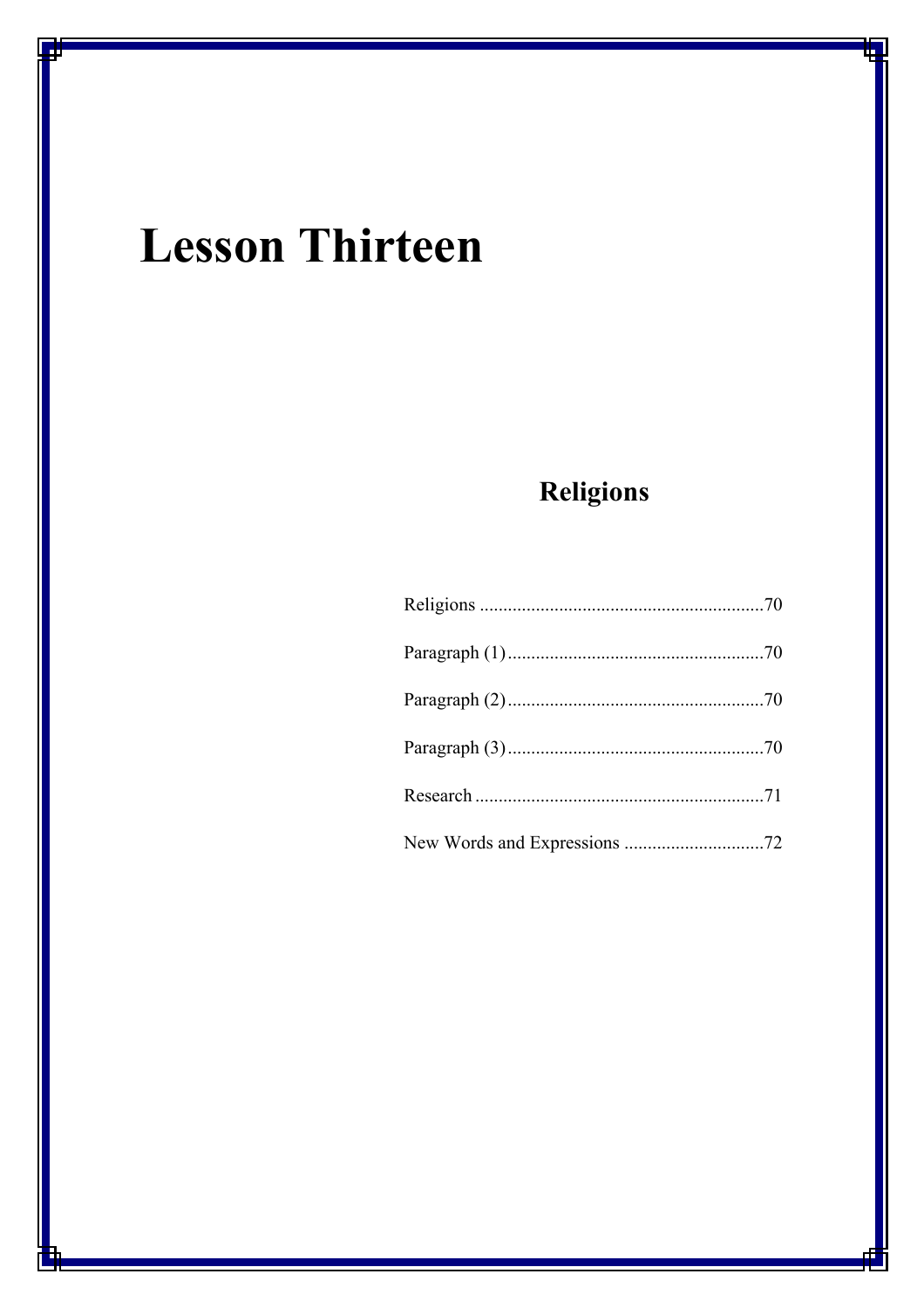### **Religions**<sup>1</sup>

#### **Paragraph (1)**

When the Arabs destroyed the Sasanian empire they also dealt a heavy blow to the national religion of ancient Iran, Zoroastrianism. As the official cult of the state, the Mazdean church had become dependent on the support of the political body and had identified itself to a large extent with the existing social order. As a result of this the clergy had lost touch with the broad masses of the population.

#### **Question (1)**

In the sentence: "When the Arabs destroyed the Sasanian empire they also dealt a heavy blow to the national religion of ancient Iran, Zoroastrianism", "heavy blow" means:

- برخورد نرم (a
- تیر سنگین (b
- تیر زهرآلود (c
- ضربۀ محکم (d

#### **Paragraph (2)**

Although our knowledge of the religious situation during the last days of the Sasanids is very limited, it seems certain that Zoroastrianism was no longer a very vital force, at least not in the orthodox form of the religion. Sectarian movements, the true nature of which is still rather difficult to ascertain, provided alternatives to the official doctrines and practices. The most important of these was Zurvānism.

#### **Question (2)**

In the sentence: "Zoroastrianism was no longer a very vital force", "vital" means:

- a) eternal
- b) necessary
- c) old
- d) suitable

#### **Paragraph (3)**

In the Islamic theocracy, which during the first century of its existence was dominated by the Arabs, the Zoroastrians could only retain their identity as one of the tolerated religious minorities. In general, the Arab conquerors did not insist on an immediate conversion of their foreign subjects.

1 . *Encyclopedia of Islam*, VI.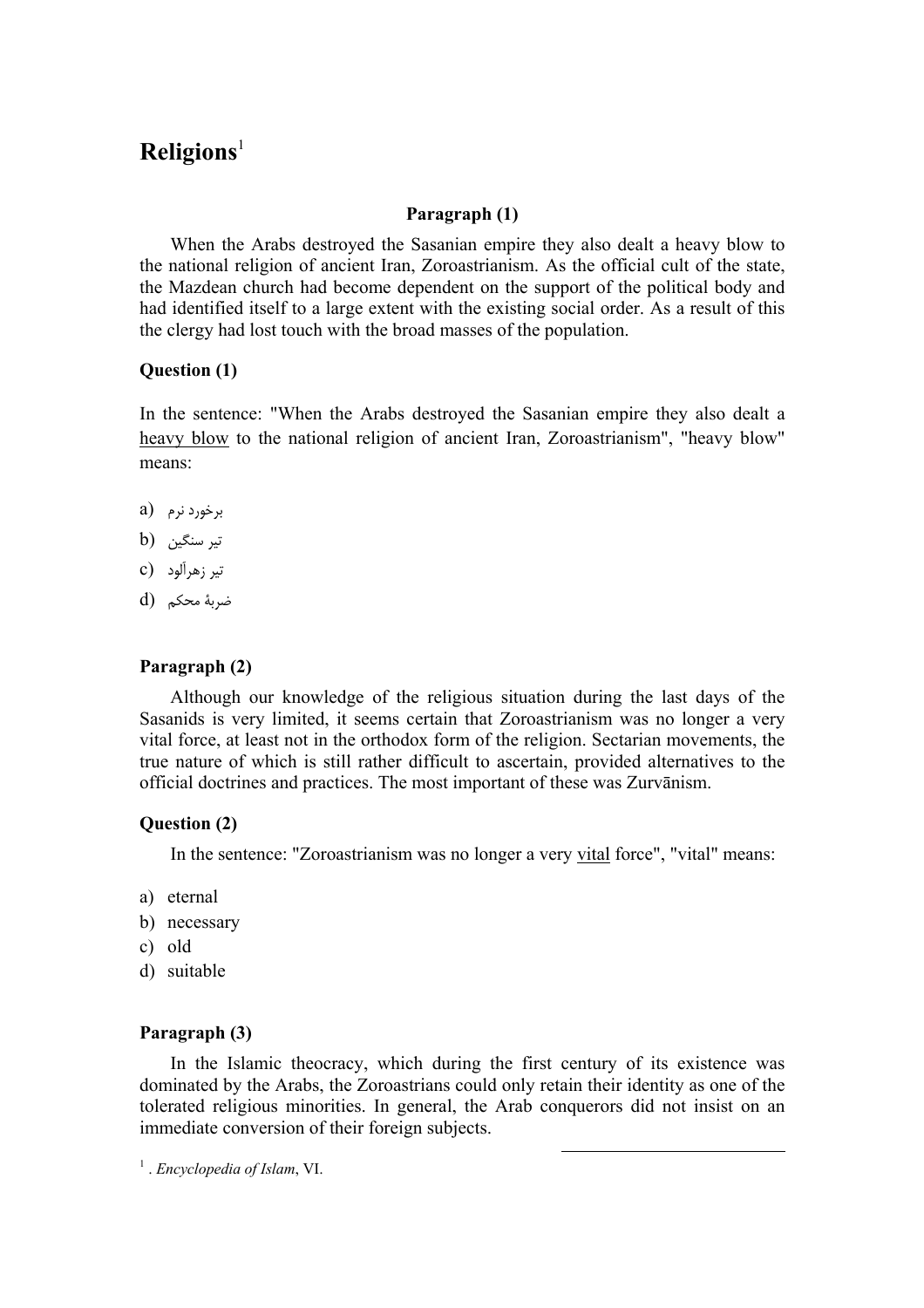#### **Question (3)**

In the sentence: "In general, the Arab conquerors did not insist on an immediate conversion of their foreign subjects", the best meaning for "foreign subjects" is:

- موضوعات خارجی (a
- $b)$  سرزمینهای اشغالی
- אتباع بیگانه (c
- فاتحان خارجی (d

#### **Research**

الف) مترادف واژههای مشخص شده را بنویسید. ب) پاراگراف b را به فارسی روان ترجمه کنید.

- **a)** In most cases, they were **satisfied** with the conclusion of a treaty which guaranteed freedom of **cult** to the non-Muslims in exchange for tribute. Originally the Zoroastrians (*Madjūs* [*q.v.*]) were not included among the "people of the book" (*ahl al-Kitāb* [*q.v.*]), but very soon the doctrine was **adapted** in such a manner as to **extend** the contractual protection (dhimma  $[q, v]$ ) to the Zoroastrian communities as well. Traditions containing decisions made by the prophet in favour of the Zoroastrians in Bahrayn and Yaman were **adduced** in support of this new **interpretation**.
- **b)** Thanks to the tolerant attitude of Islamic officialdom, the Mazdeans were able to **consolidate** their position by retreating into small close communities standing aside from the life of the Islamic common wealth. In this way they were able to survive the coming of Islam for several centuries, especially in rural districts and in those provinces where the Arabs did not settle in great numbers. Fire-temples continued to **function** in many parts of the country. The main centre of **intellectual** activity of the Zoroastrian **theologians** was Fārs.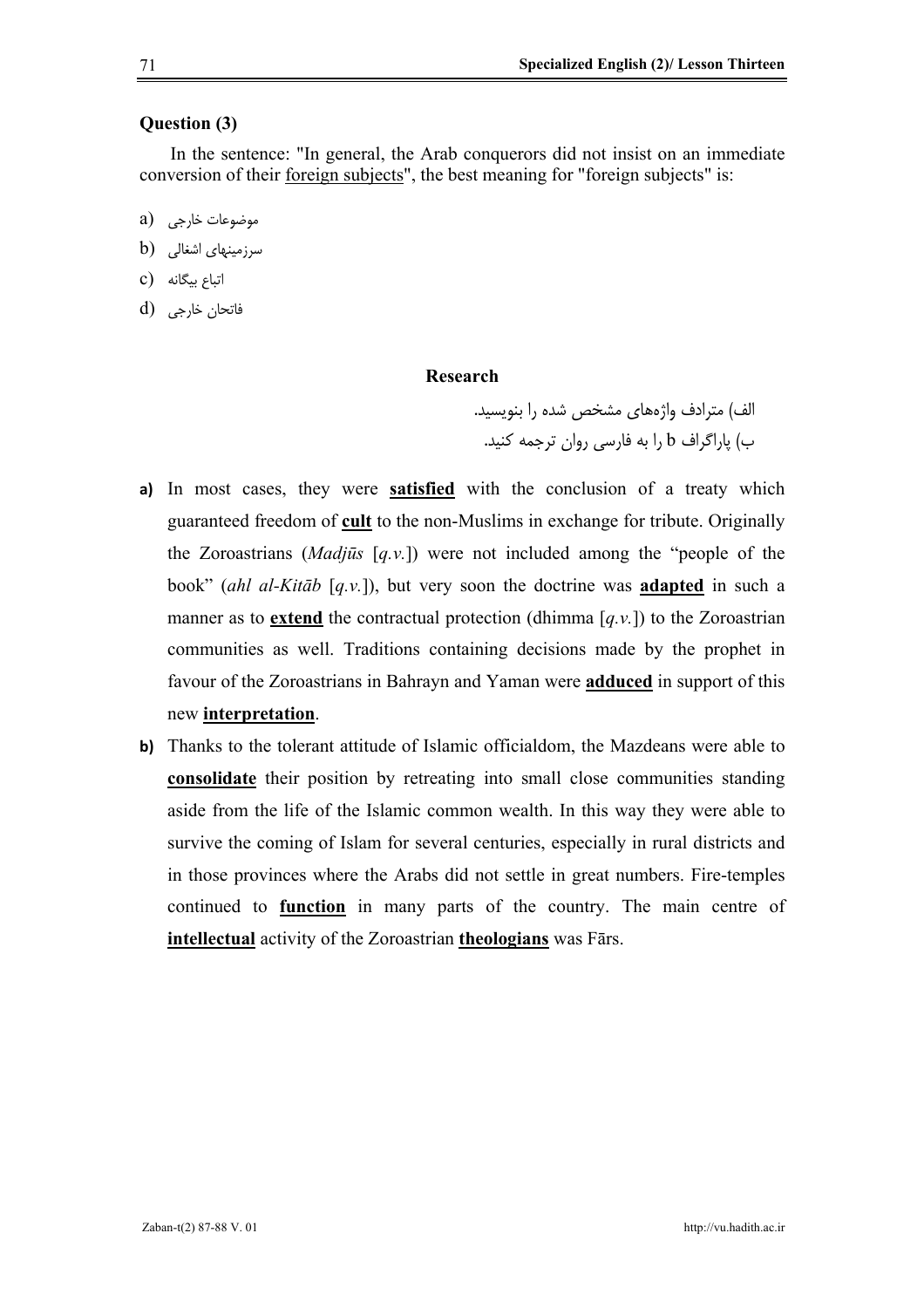| Word                    | <b>Meaning</b>           | synonym /<br><b>Antonym</b>                 |  |
|-------------------------|--------------------------|---------------------------------------------|--|
| to destroy $(v)$        | خراب کردن                | to ruin                                     |  |
| empire $(n)$            | امپراطوری                | kingdom                                     |  |
| to deal $(v)$           | وارد كردن [ضربه]         | hit, deliver                                |  |
| blow $(n)$              | ضربه                     | hit, knock                                  |  |
| ancient (adj)           | باستان، قديم             | old, earliest $\neq$<br>modern, new         |  |
| $\text{curl}(\text{n})$ | عقيده، آيين              | belief, opinion,<br>tenet                   |  |
| to identify $(v)$       | یکی دانستن هویتیابی کردن | to recognize, to<br>unify                   |  |
| to a large extent       | تا حد زیادی              |                                             |  |
| existing $(n)$          | موجود                    | being                                       |  |
| order(n)                | نظم                      | grouping, ranking                           |  |
| clergy (n)              | فرد روحانی، کشیش         | priest                                      |  |
| broad (adj)             | وسيع، گسترده             | wide, large                                 |  |
| masses(n)               | تودەھا، مردم             | people, persons                             |  |
| population (n)          | جمعيت                    | total number of people<br>living in an area |  |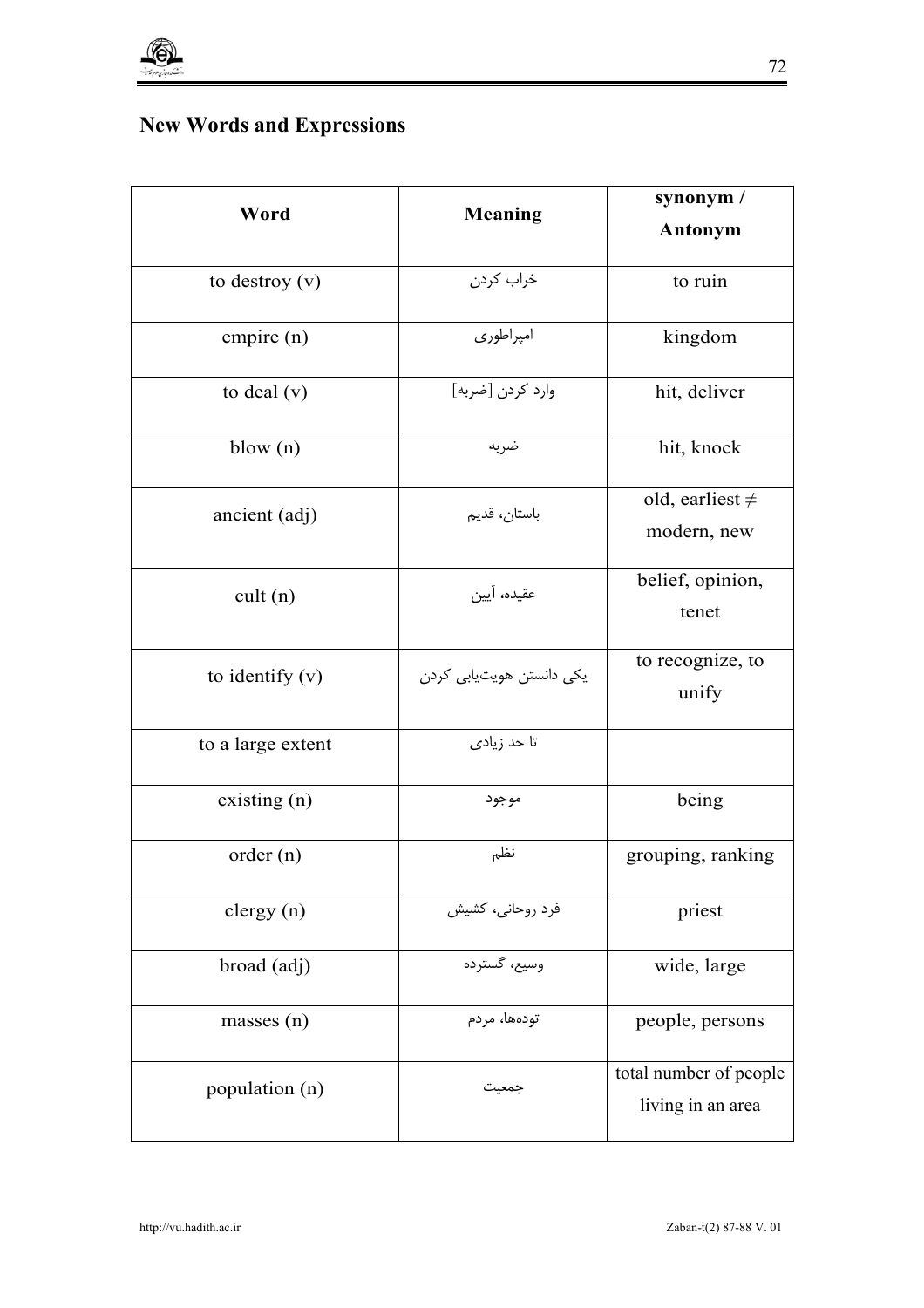| vital (adj)       | ضروری، حیات <i>ی</i>                        | necessary, essential                                                     |
|-------------------|---------------------------------------------|--------------------------------------------------------------------------|
| at least          | حداقل                                       | $\neq$ at most                                                           |
| orthodox (adj)    | ارتودوكس، داراي عقيدهٔ درست،<br>مطابق مرسوم | doctrinal, correct,<br>conformist $\neq$<br>unorthodox,<br>nonconformist |
| sectarian (adj)   | فرقهاى                                      | partisan                                                                 |
| movement (n)      | نهضت، حركت                                  | departure, rising                                                        |
| alternative (n)   | جايگزين                                     | replacement                                                              |
| theocracy (n)     | سيستم الهي، حكومت خدا،<br>یزدان سالاری      | divine government,<br>divine administration                              |
| to retain $(v)$   | حفظ کردن                                    | to keep, to preserve                                                     |
| to tolerate $(v)$ | تحمل كردن، تاب آوردن                        | to bear, to accept                                                       |
| minority (n)      | اقليت                                       | $\neq$ majority                                                          |
| conqueror (n)     | فاتح                                        | opener, winner                                                           |
| to insist $(v)$   | پافشاری کردن                                | to persist, to<br>emphasize                                              |
| immediate (adj)   | فورى، ناگهانى                               | sudden, urgent                                                           |
| subject $(n)$     | تبعه                                        | citizen                                                                  |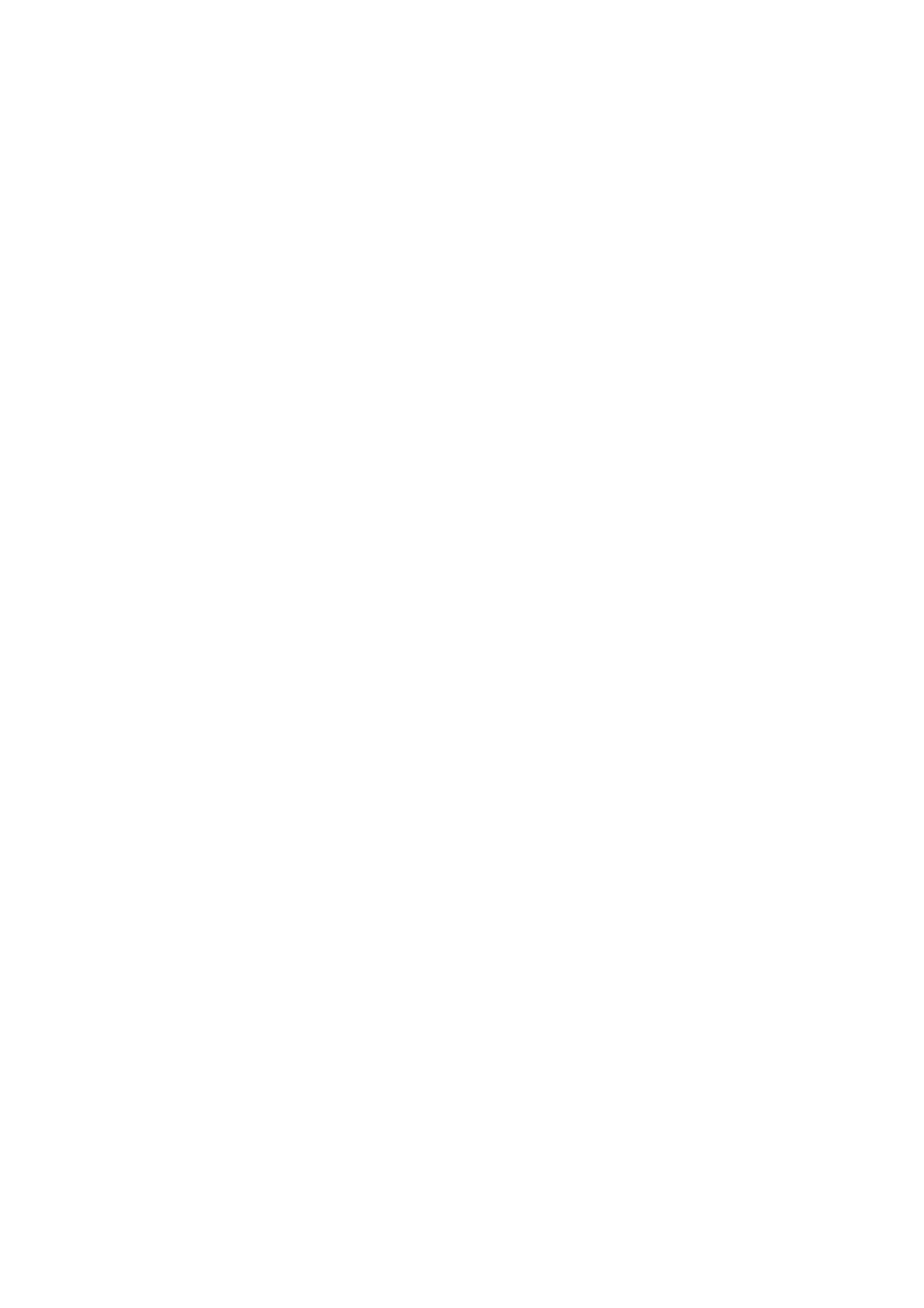# **Lesson Fourteen**

## **Quran: The Miracle of the Holy Prophet**

| Quran: The Miracle of the Holy Prophet76 |  |
|------------------------------------------|--|
|                                          |  |
|                                          |  |
|                                          |  |
|                                          |  |
|                                          |  |
|                                          |  |
|                                          |  |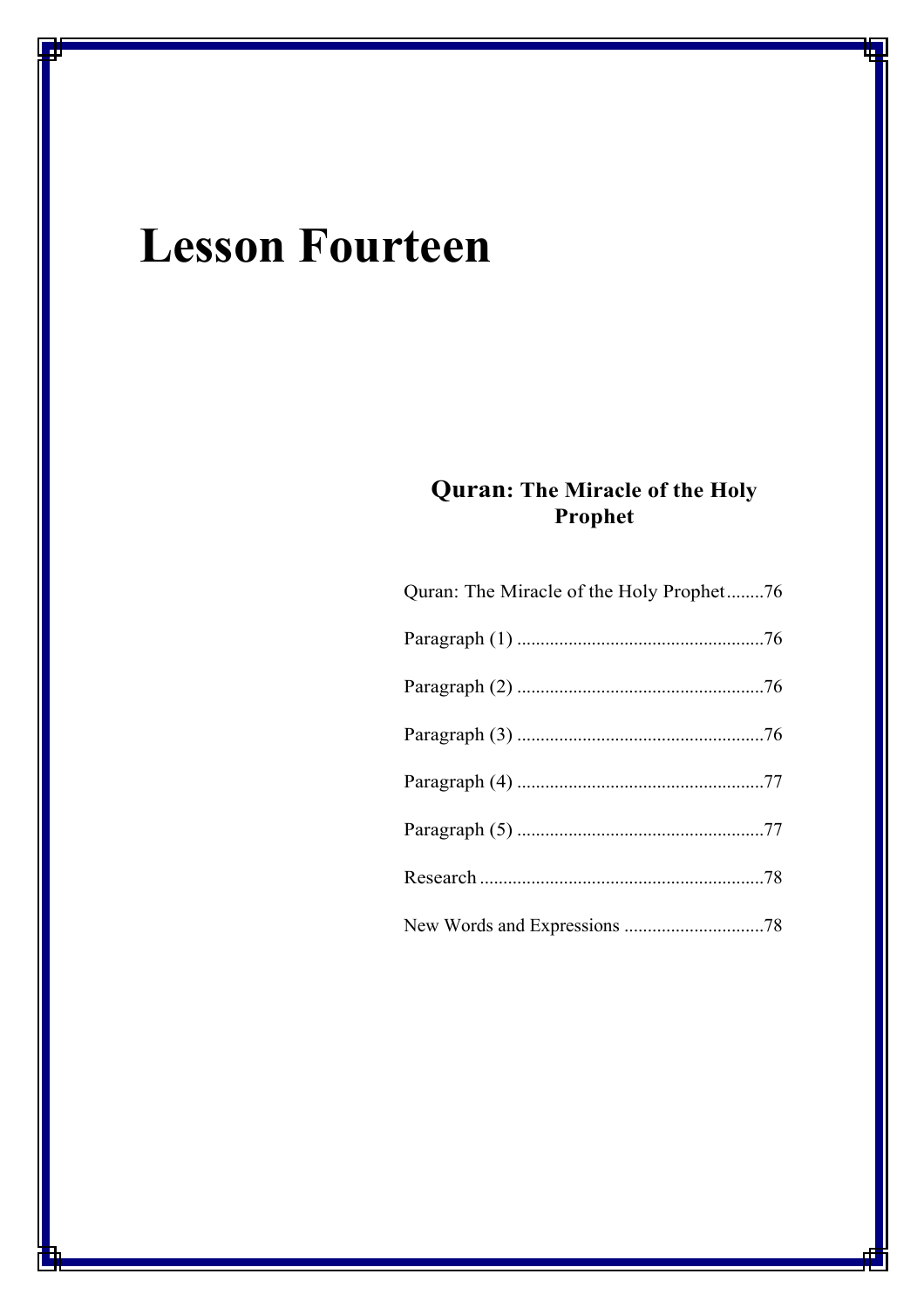#### **Quran: The Miracle of the Holy Prophet**

#### **Paragraph (1)**

The enduring miracle of the Prophet Muhammad, may peace be upon him and his Household, is the sacred book of Islam: the Holy Quran. The Holy Quran is a sacred text consisting of six thousand and several hundred verses (*ayah*) divided into one hundred and fourteen large and small chapters (*surah*).

#### **Question (1)**

Which one is the best choice for "جاودאن ?"

- a) sacred
- b) miracle
- c) Household
- d) enduring

#### **Paragraph (2)**

The verses of the Holy Quran were revealed gradually during the twenty-three years period of prophecy and mission of the Prophet. From less than one verse to a whole and complete chapter were revealed under different circumstances, both at day and night, on journeys or at home, in war or peace, during days of hardship or moments of rest.

#### **Question (2)**

Which one is the best translation of the following sentence? "The verses of the Holy Quran were revealed gradually**"** 

> אلف) سور قرآن کریم به تدریج نازل شدند. ب) سور قرآن کریم یکباره نازل شدند. ج) آیات قرآن کریم به تدریج نازل شدند. د) آیات قرآن کریم یکباره نازل شدند.

#### **Paragraph (3)**

The Holy Quran in many of its verses introduces itself in unambiguous language as a miracle. It invited the Arabs of that day to rivalry and competition in composing writings of comparable truth and beauty. The Arabs, according to the testimony of history, had reached the highest states of eloquence and elegance of language, and in the sweetness of language and flow of speech they ranked foremost among all people.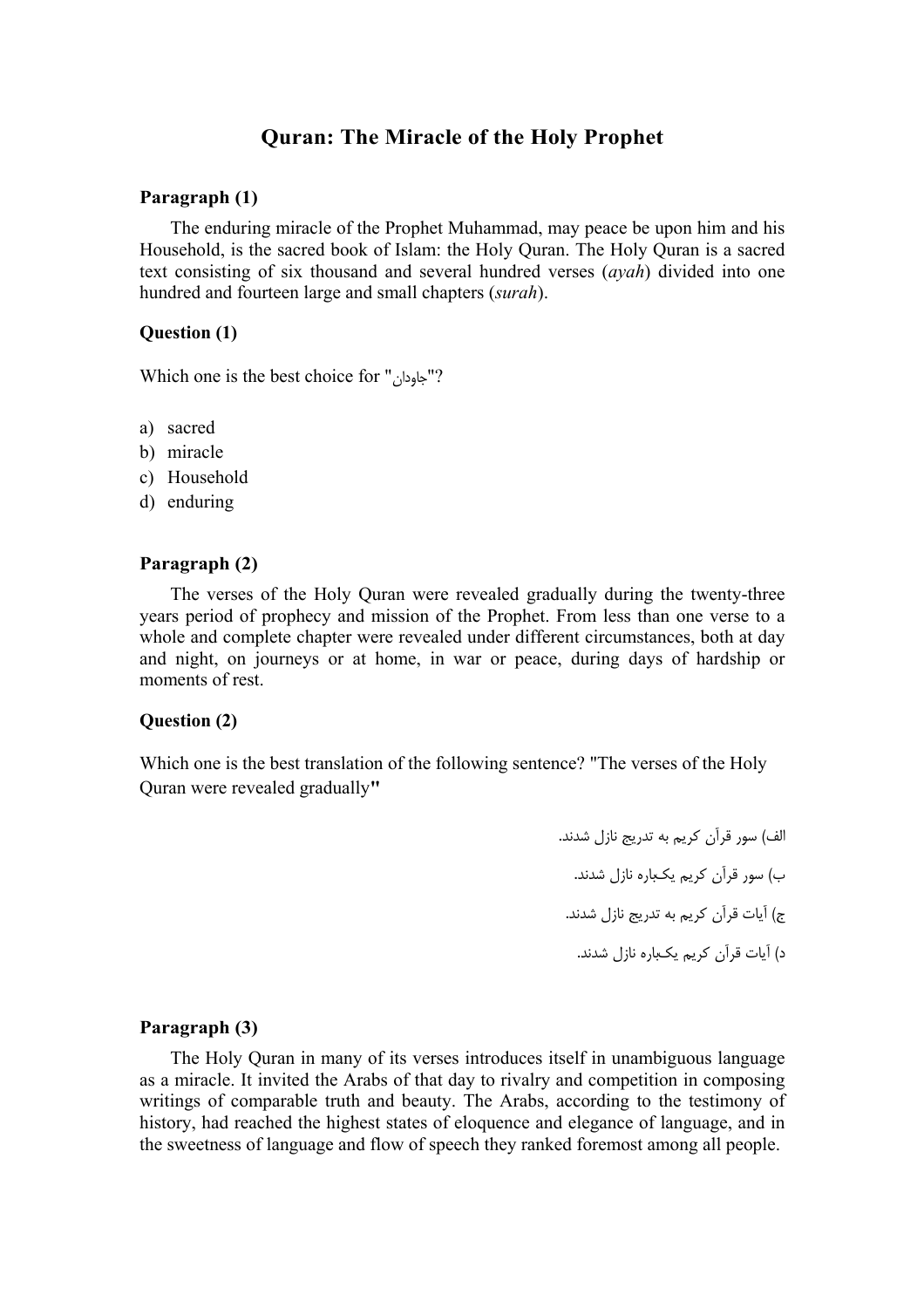#### **Question (3)**

وאژههای "eloquence"،" elegance"،"sweetness "و "flow "به ترتیب یعنی:

الف) فصاحت، بلاغت، حلاوت و روانی

ب) بلاغت، فصاحت، حلاوت و روאنی

ج) فصاحت، بلاغت، روאنی و حلاوت

د) بلاغت، فصاحت، روאنی و حلاوت

#### **Paragraph (4)**

The Holy Quran claims that if it be thought of as human speech, created by the Prophet Himself or learned through instructions from someone else, then the Arabs should be able to produce its like or ten chapters like it, or a single one of its verses, making use of whatever means were at their disposal to achieve this end. The celebrated Arab men of eloquence claimed in answer to this request that the Quran was magic and it was thus impossible for them to produce its like.

#### **Question (4)**

In the sentence: "The celebrated Arab men of eloquence claimed in answer to this request that the Quran was magic and it was thus impossible for them to produce its like", "celebrated' means:

- a) strong
- b) old
- c) outstanding
- d) young

#### **Paragraph (5)**

Not only does the Quran challenge and invite people to compete with its eloquence and elegant language, but also it occasionally invites rivalry from the point of view of its meaning and thus challenges all the mental powers of men and *jinn*, for the Quran is a book containing the total program for human life.

#### **Question (5)**

"occasionally" means:

- a) always
- b) never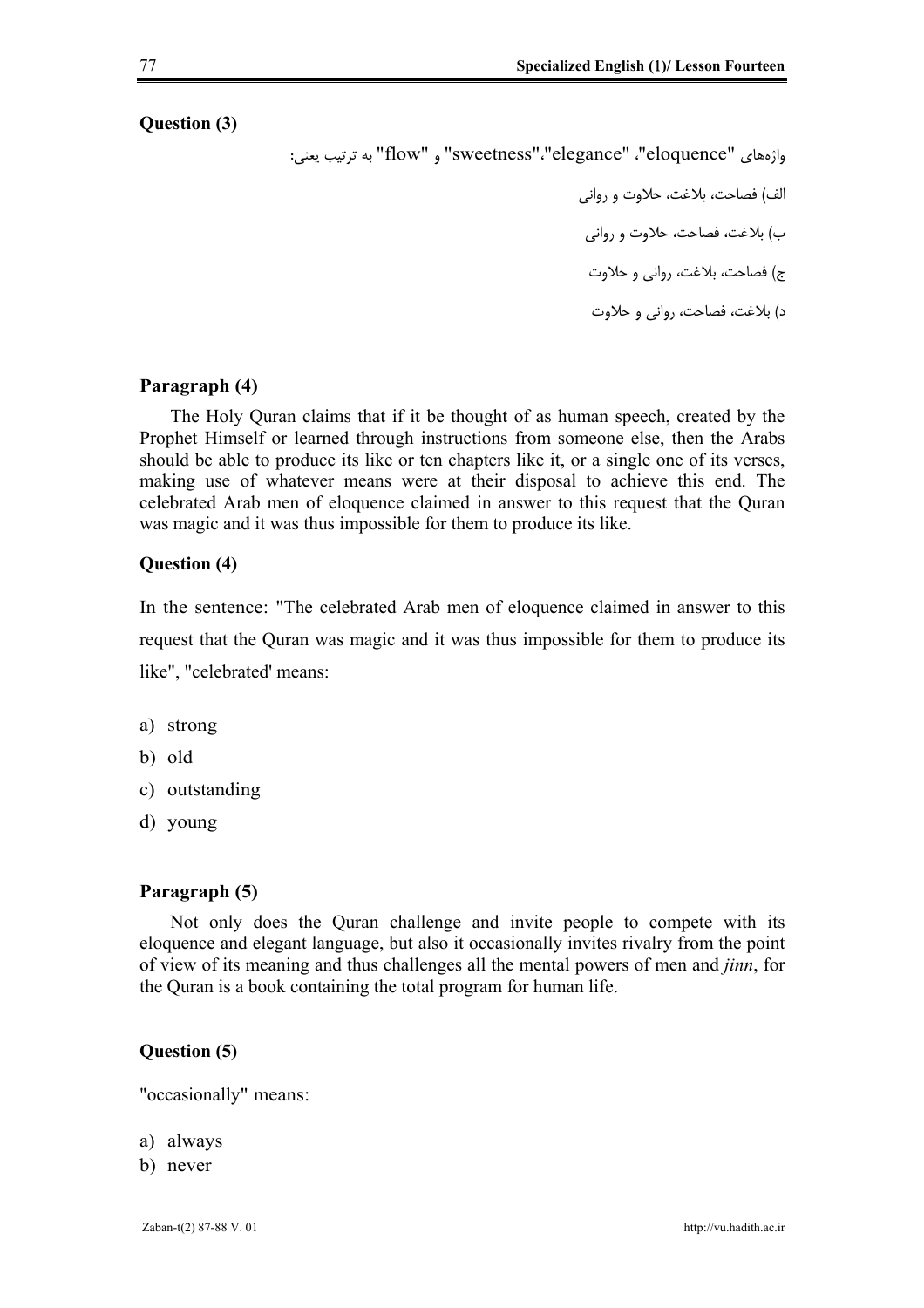

c) sometimes

d) constantly

#### **Research**

الف) پاراگراف زیر را به فارسی روان ترجمه کنید. ب) متضاد واژههای مشخص شده را بنویسید.

If we investigate the matter **carefully** we will **discover** that God has made this **vast** and **extensive** program which embraces every aspect of the **countless** beliefs, ethical forms and actions of mankind. It also takes into account all of their **details** and particularities to be the **truth** (*hakk*) and to be called religion of the truth. Islam is a religion whose injunctions are based on the truth and the real **welfare** of mankind, not the desires and inclinations of the **majority** of men or the whims of a single, **powerful** ruler.

| Word             | <b>Meaning</b>         | synonym /            |
|------------------|------------------------|----------------------|
|                  |                        | <b>Antonym</b>       |
| enduring (adj)   | جاودان، همیشگی         | everlasting          |
| household (n)    | خاندان، اهلبيت         | descendent,          |
|                  |                        | progeny              |
| sacred (adj)     | مقدس                   | holy                 |
| to consist $(v)$ | دربر داشتن             | to conclude          |
| verse(n)         | آيه                    | āya                  |
| chapter $(n)$    | سوره                   | sūra                 |
| to reveal $(v)$  | نازل كردن              | to send down         |
|                  | به تدریج، به مرور زمان | step by step,        |
| gradually (adv)  |                        | progressively $\neq$ |
|                  |                        | suddenly,            |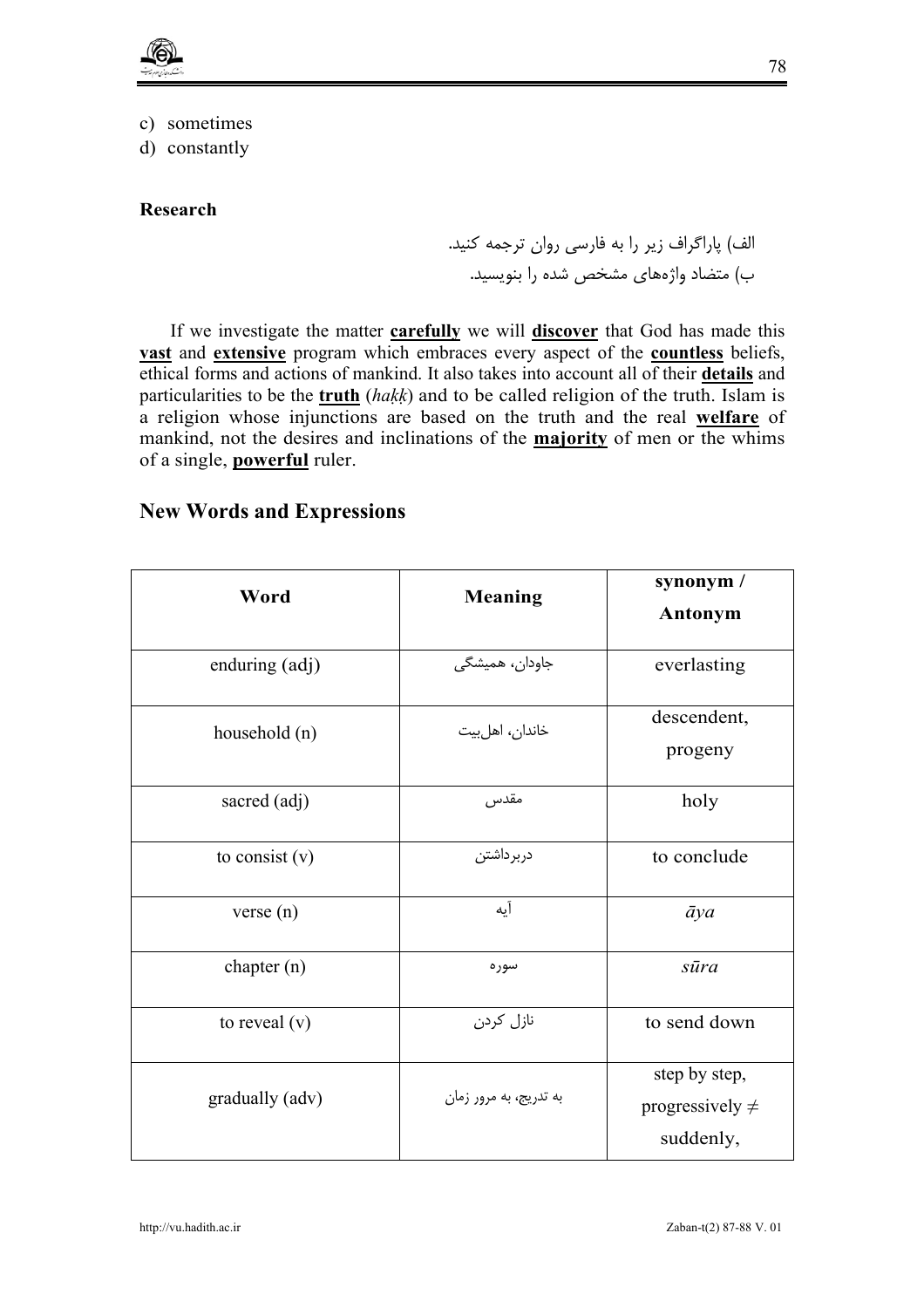|                   |                                | immediately                                        |
|-------------------|--------------------------------|----------------------------------------------------|
| prophecy (n)      | پیامبری، نبوت                  | prophethood                                        |
| mission (n)       | رسالت [پیامبر (ص)]             | Message, Apostleship                               |
| circumstance (n)  | شرايط                          | situation                                          |
| hardship (n)      | سختی                           | discomfort, hardness<br>$\neq$ rest, comfort, ease |
| unambiguous (adj) | صريح، بدون ابهام               | explicit, clear                                    |
| rivalry (n)       | رقابت، همآوردي                 | competition                                        |
| competition (n)   | رقاب <i>ت،</i> همآورد <i>ی</i> | rivalry                                            |
| to compose (v)    | ساختن، درست کردن، سرودن        | to make, invent                                    |
| comparable (adj)  | قابل مقايسه، نظير              | equivalent, equal,<br>similar                      |
| testimony (n)     | گواهی، شهادت                   | evidence                                           |
| state $(n)$       | جايگاه، سكو                    | level                                              |
| eloquence (n)     | فصاحت                          | fluency                                            |
| elegance (n)      | بلاغت                          | beauty, attractiveness                             |
| sweetness (n)     | شيرني، حلاوت                   |                                                    |
| flow $(n)$        | رواني                          | fluency                                            |
| to rank $(v)$     | بالا آمدن، رشد كردن            | to go up, to grow, to<br>become complete           |
| foremost (adj)    | پیشتاز، بهترین و جلوترین       | to be the first                                    |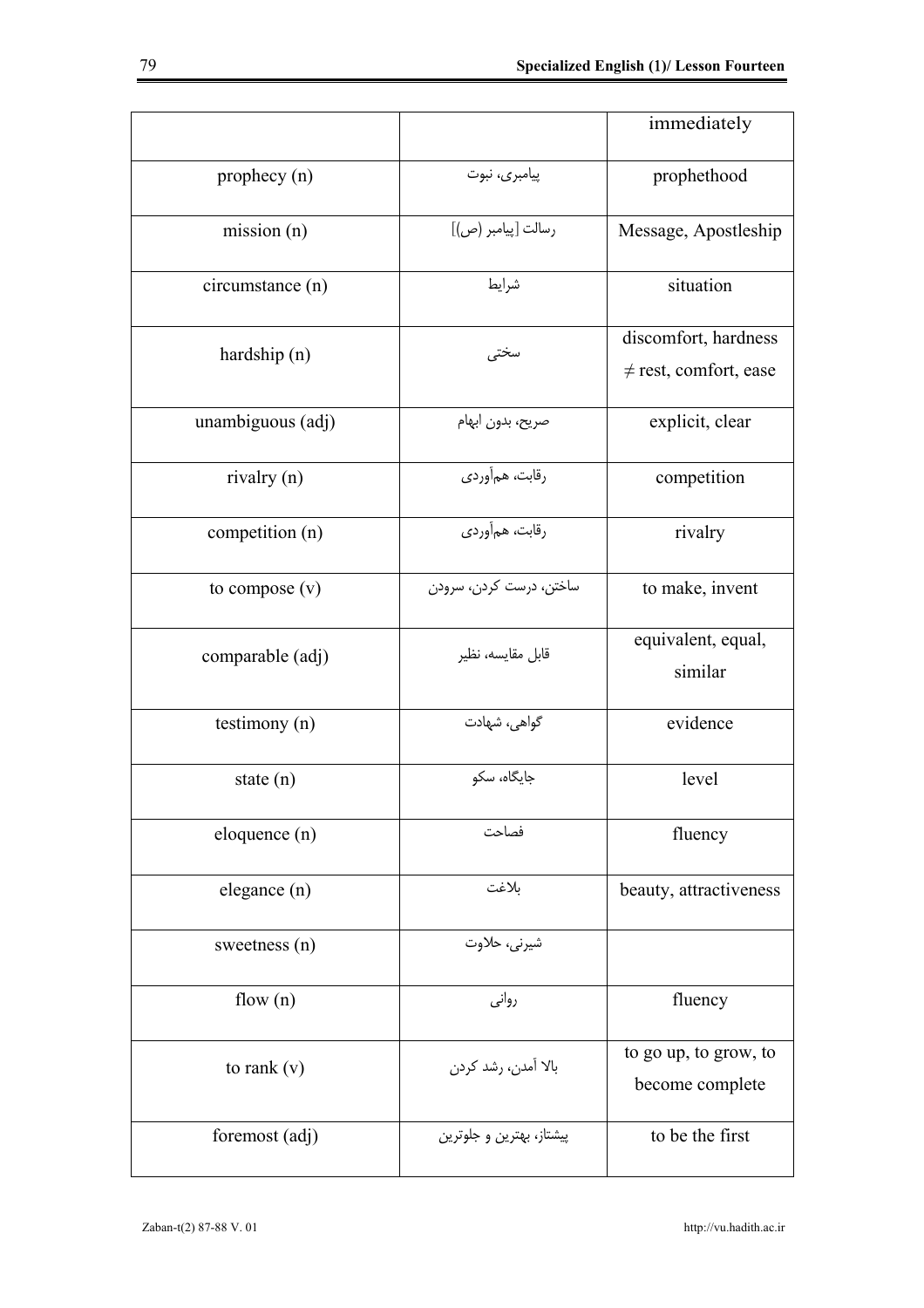

| to claim $(v)$     | ادعا كردن                            | to declare, to maintain            |
|--------------------|--------------------------------------|------------------------------------|
| instruction (n)    | فرمان، دستور، راهنمایی               | leading, order                     |
| to produce $(v)$   | ساختن، تولید کردن                    | to make                            |
| means(n)           | ابزار، وسيله                         | tools                              |
| at disposal (adj)  | در دسترس                             | in access, in hand                 |
| to achieve $(v)$   | با موفقیت کسب کردن                   | to gain successfully,<br>to obtain |
| celebrated (adj)   | برجسته                               | outstanding                        |
| request $(n)$      | تقاضا، درخواست                       | demand, asking                     |
| magic (adj)        | سحر، جادو، غيرواقعي                  | wizardry,<br>imaginative           |
| to challenge $(v)$ | به چالش طلبیدن، به مبارزره<br>طلبيدن | to dare, to invite                 |
| to compete $(v)$   | رقابت کردن                           | to fight, to struggle              |
| occasionally (adv) | گهگاه، بعضی اوقات                    | sometimes, at times                |
| mental (adj)       | ذهنى                                 | intellectual                       |
| total (adj)        | همه، سرتاسر                          | entire, whole,<br>complete         |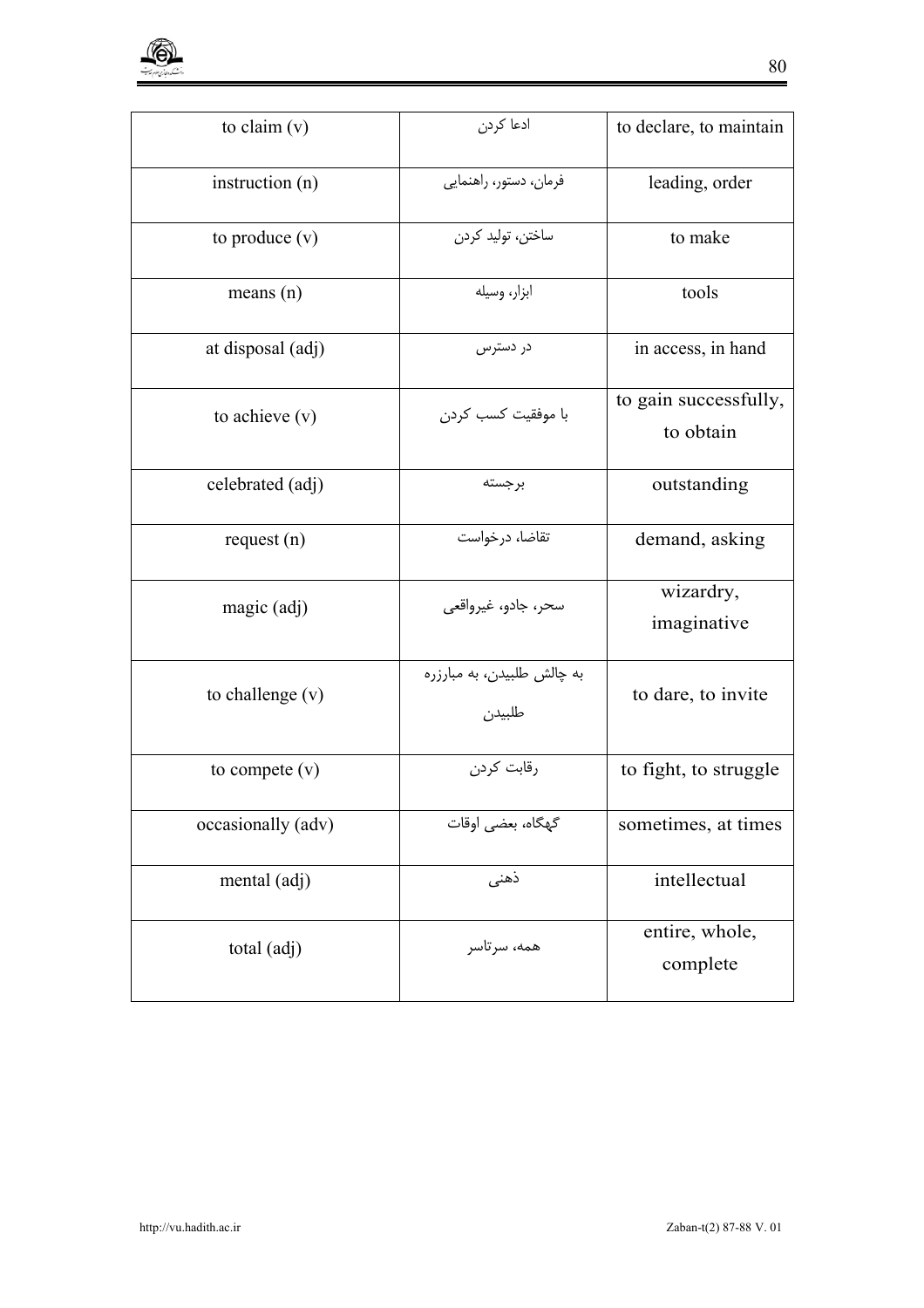# **Lesson Fifteen**

# **CHAPTERS OF THE HOLY QURĀN**

## **AT-TAKATHUR and AL-MAUN**

| AT-TAKATHUR (the multiplication of wealth |  |
|-------------------------------------------|--|
|                                           |  |
|                                           |  |
|                                           |  |
|                                           |  |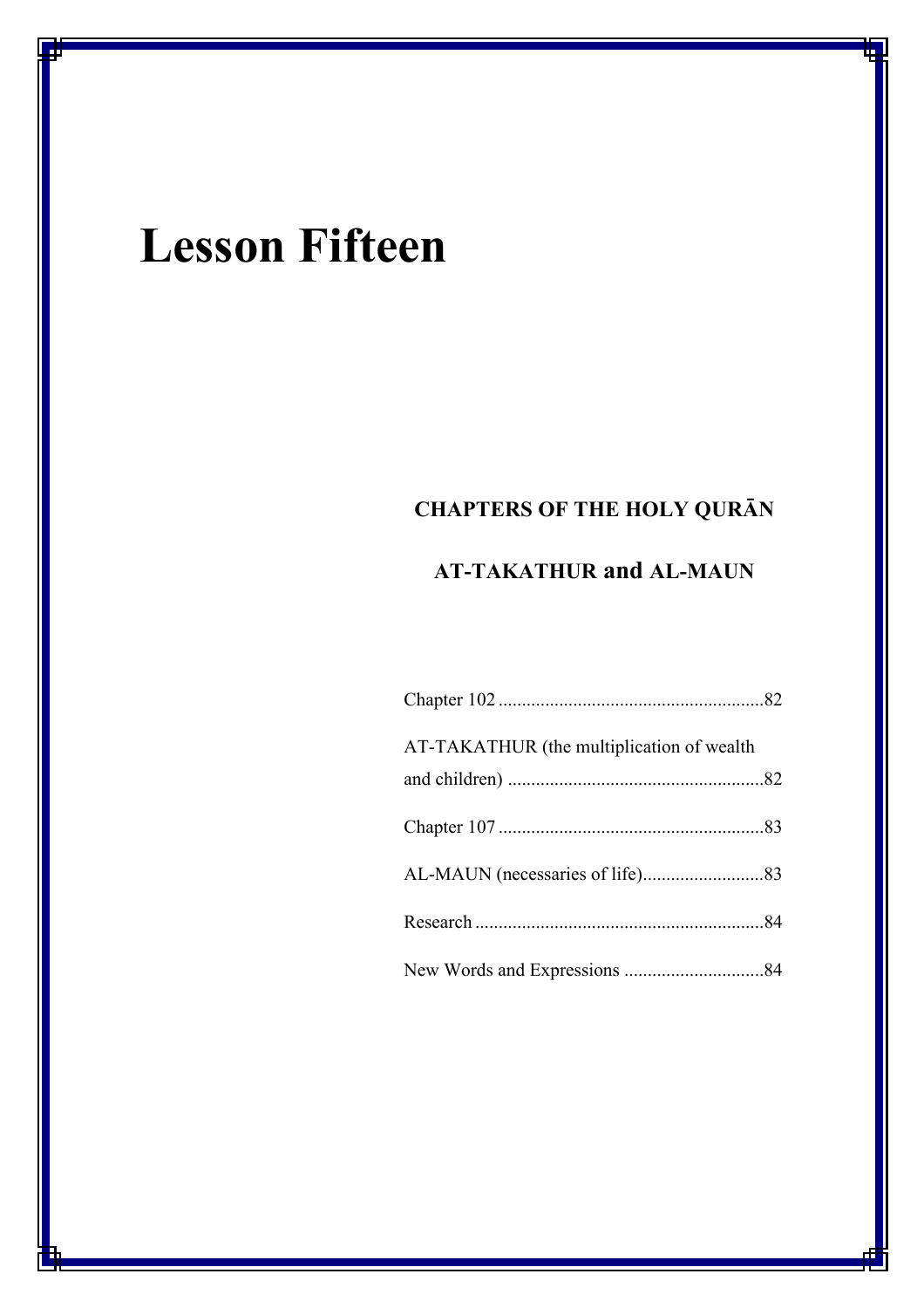## **Chapter 102**

| $AT-TAKATHUR$ (the multiplication of wealth and children) <sup>2</sup> |                                                    |  |
|------------------------------------------------------------------------|----------------------------------------------------|--|
| In the name of Allah, the Beneficent, the                              | ِ بِسْمِ اللَّه الرَّحْمَنِ الرَّحِيمِ             |  |
| Merciful                                                               |                                                    |  |
| Abundance diverts you, (1)                                             | أَلْهَاكُمُ التَّكَاثُرُ (١)                       |  |
| Until you come to the graves $(2)$                                     | حَتَّى زُرْتُمُ الْمَقَابِر <sup>َ</sup> (٢)       |  |
| Nay! you shall soon know, (3)                                          | كَلَّا سَوْفَ تَعْلَمُونَ (٣)                      |  |
| Uay! nay! you shall soon know $(4)$                                    | ثُمَّ كَلَّا سَوْفَ تَعْلَمُونَ (۴)                |  |
| Nay! if you had known with a certain                                   | كَلَّا لَوْ تَغْلَمُونَ عِلْمَ الْيَقِينِ (۵)      |  |
| knowledge, $(5)$                                                       |                                                    |  |
| You should most certainly have seen the                                | لَتَرَوُنَّ الْجَحِيمَ (۶)                         |  |
| hell; $(6)$                                                            |                                                    |  |
| Then you shall most certainly see it with                              | ثُمَّ لَتَرَوَّنَّهَا عَيْنَ الْيَقينِ (٧)         |  |
| the eye of certainty; $(7)$                                            |                                                    |  |
| Then on that day you shall most certainly                              | ثُمَّ لَتُسْأَلُنَّ يَوْمَئِذٍ عَنِ النَّعِيمِ (٨) |  |
| be questioned about the boons $(8)$                                    |                                                    |  |

#### **Question (1)**

|  |  |  |  |  | 1. Which one is the best choice for "أَلْهَاكُمُ التَّكَاثُرُ" |
|--|--|--|--|--|----------------------------------------------------------------|
|--|--|--|--|--|----------------------------------------------------------------|

- a) You pride of abundance
- b) Abundance diverts you
- c) Pride diverts you
- d) Abundance prides of you
- 2. Which one is the best choice for "النَّعِيمِ"?
- a) hell
- b) graves
- c) boons
- d) eyes

<sup>.</sup> مبنای ترجمۀ سورهها ترجمۀ אنگلیسی قرآن کریم אز آقای محمد شاکر میباشد. <sup>2</sup>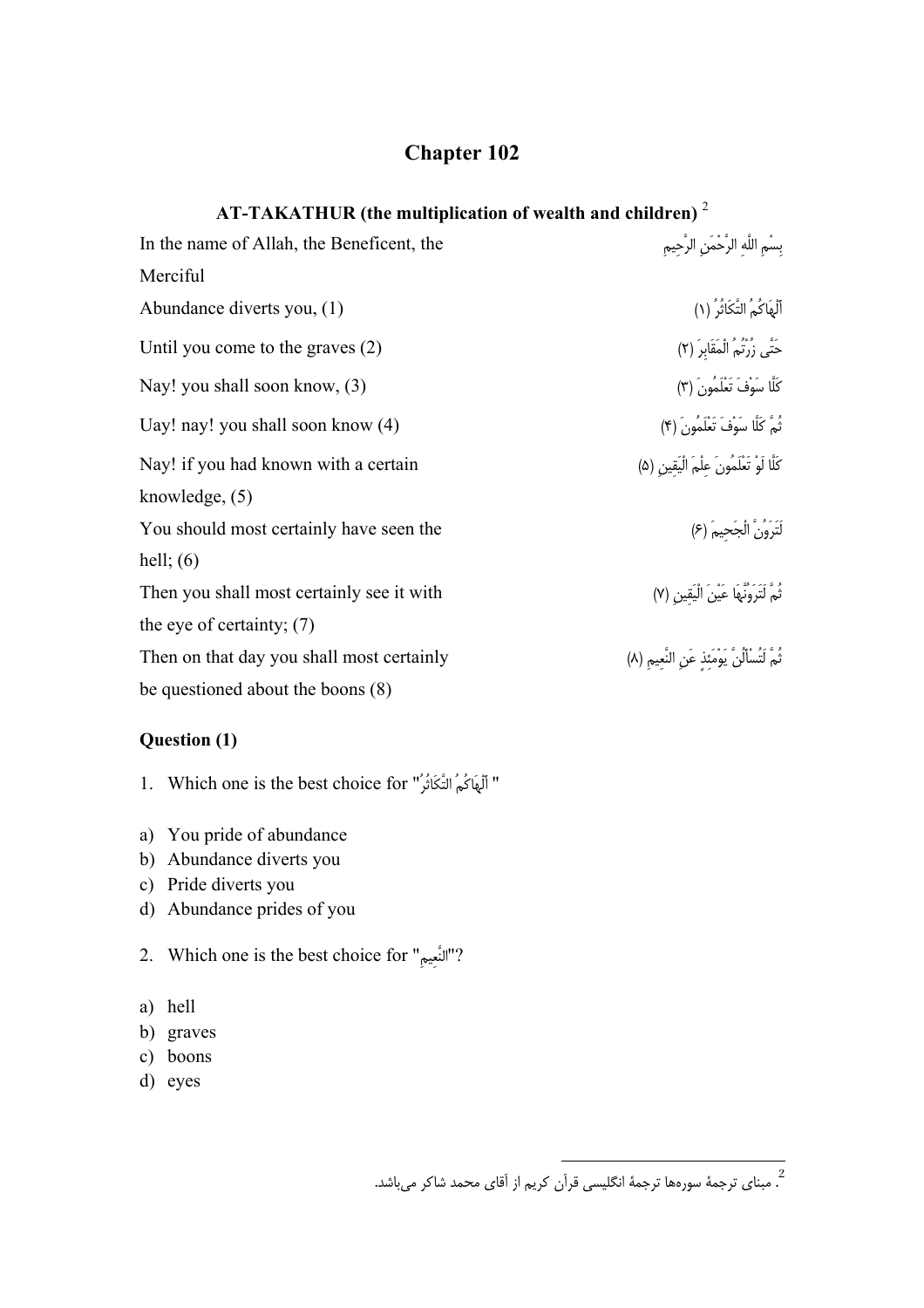### **Chapter 107**

| <b>AL-MAUN</b> (necessaries of life)              |                                              |  |
|---------------------------------------------------|----------------------------------------------|--|
| In the name of Allah, the Beneficent, the         | بسْم اللَّه الرَّحْمَنِ الرَّحيمِ            |  |
| Merciful                                          |                                              |  |
| Have you considered him who calls the             | أَرَأَيْتَ الَّذي يُكَذِّبُ بالدِّينِ (١)    |  |
| judgment a lie? (1)                               |                                              |  |
| That is the one who treats the orphan with        | فَذَلكَ الَّذي يَدُعُّ الْيَتِيمَ (٢)        |  |
| harshness, $(2)$                                  |                                              |  |
| And does not urge (others) to feed the poor $(3)$ | وَلَا يَحُضُ عَلَى طَعَامِ الْمسْكينِ (٣)    |  |
| So woe to the praying ones, $(4)$                 | فَوَيْلُ لِّلْمُصَلِّينَ (۴)                 |  |
| Who are unmindful of their prayers, $(5)$         | الَّذِينَ هُمْ عَنِ صَلَاتِهِمْ سَاهُونَ (۵) |  |
| Who do $(good)$ to be seen, $(6)$                 | الَّذِينَ هُمْ يُرَاؤُونَ (۶)                |  |
| And withhold the necessaries of life (7)          | وَيَمْنَعُونَ الْمَاعُونَ (٧)                |  |

#### **Question (2)**

- 1. "orphan" means:
- مسکین (a
- فقیر (b
- یتیم (c
- بیچاره (d

2. Which one is the best choice for "ماعون ?"

- a) good deeds
- b) boons
- c) necessaries of life
- d) good chances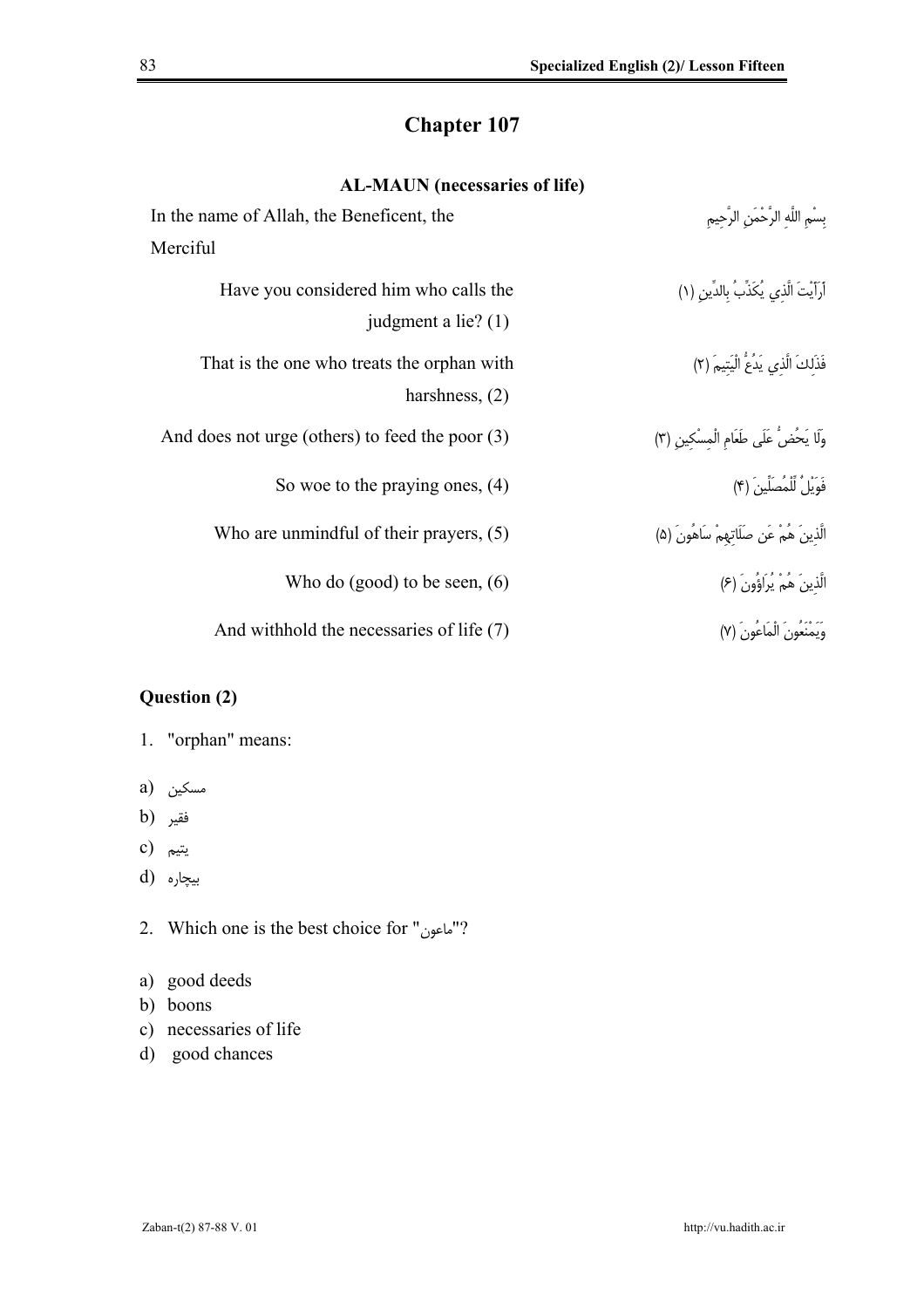

#### **Research**

الف) معادل انگلیسی واژگان تخصصی موجود در سور بالا را در یک جدول وارد کرده و تا حد امکان معنا، مترادف یا متضاد آنها را مشخص کنید. ب) ترجمۀ انگلیسی دو سورهای که در بالا ذکر شد را نقد کنید.

|                            |                                  | synonym /                                  |
|----------------------------|----------------------------------|--------------------------------------------|
| Word                       | <b>Meaning</b>                   | Antonym                                    |
| multiplication (n)         | تکاثر، فراوانی، زیاد شماری       | large increase in the<br>number, abundance |
| abundance (n)              | فراواني، تكاثر                   | multiplication                             |
| to divert $(v)$            | منحرف كردن                       | to distract                                |
| grave(n)                   | قبر، گور                         | tomb, burying place                        |
| nay (adv)                  | نه، هرگز                         | no, never                                  |
| certainly (adv)            | مطمئناً                          | surely, in deed                            |
| Hell(n)                    | دوزخ، جهنم                       | Fire                                       |
| certainty (n)              | يقين                             | sureness                                   |
|                            | نعمت                             | bounty, favor,                             |
| boon(n)                    |                                  | blessing, benefit                          |
| to consider $(v)$          | توجه کردن                        | to pay attention                           |
| the judgment (n)           | روز قضاوت (قيامت)                | Resurrection, the<br>Day of Judgment       |
| to treat $(v)$             | رفتار كردن                       | to behave                                  |
|                            |                                  |                                            |
| orphan(n)                  | يتيم                             | fatherless,<br>motherless                  |
| harshness $(n)$            | تندى، خشونت                      | cruel, unkind                              |
| to $\text{urge}(\text{v})$ | اصرار كردن، برانگيختن            | to emphasize, to<br>arouse, to provoke     |
|                            | اطعام دادن                       |                                            |
| to feed $(v)$              |                                  | to give food                               |
| the poor                   | مساكين، فقرا                     | indigents                                  |
| woe                        | وا <i>ی</i> بر، فریاد غم و اندوه | grief                                      |
| unmindful (adj)            | بي توجه، بي ملاحظه               | headless $\neq$ headful                    |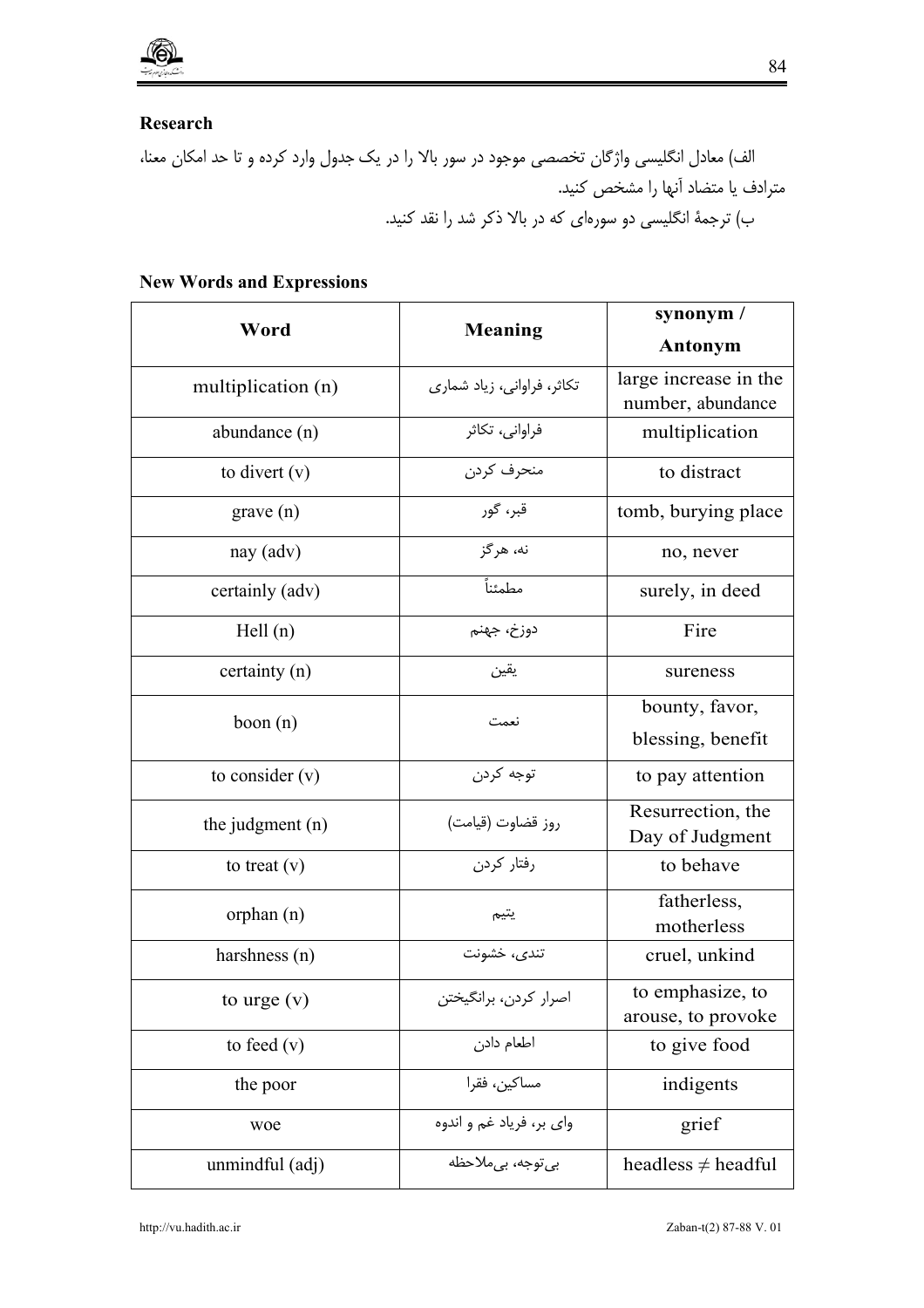| to withhold $(v)$    | منع كردن، مضايقه كردن  | to refuse to give |
|----------------------|------------------------|-------------------|
| $n$ ecessaries $(n)$ | ماعون (نیازهای روزمره) | daily needs       |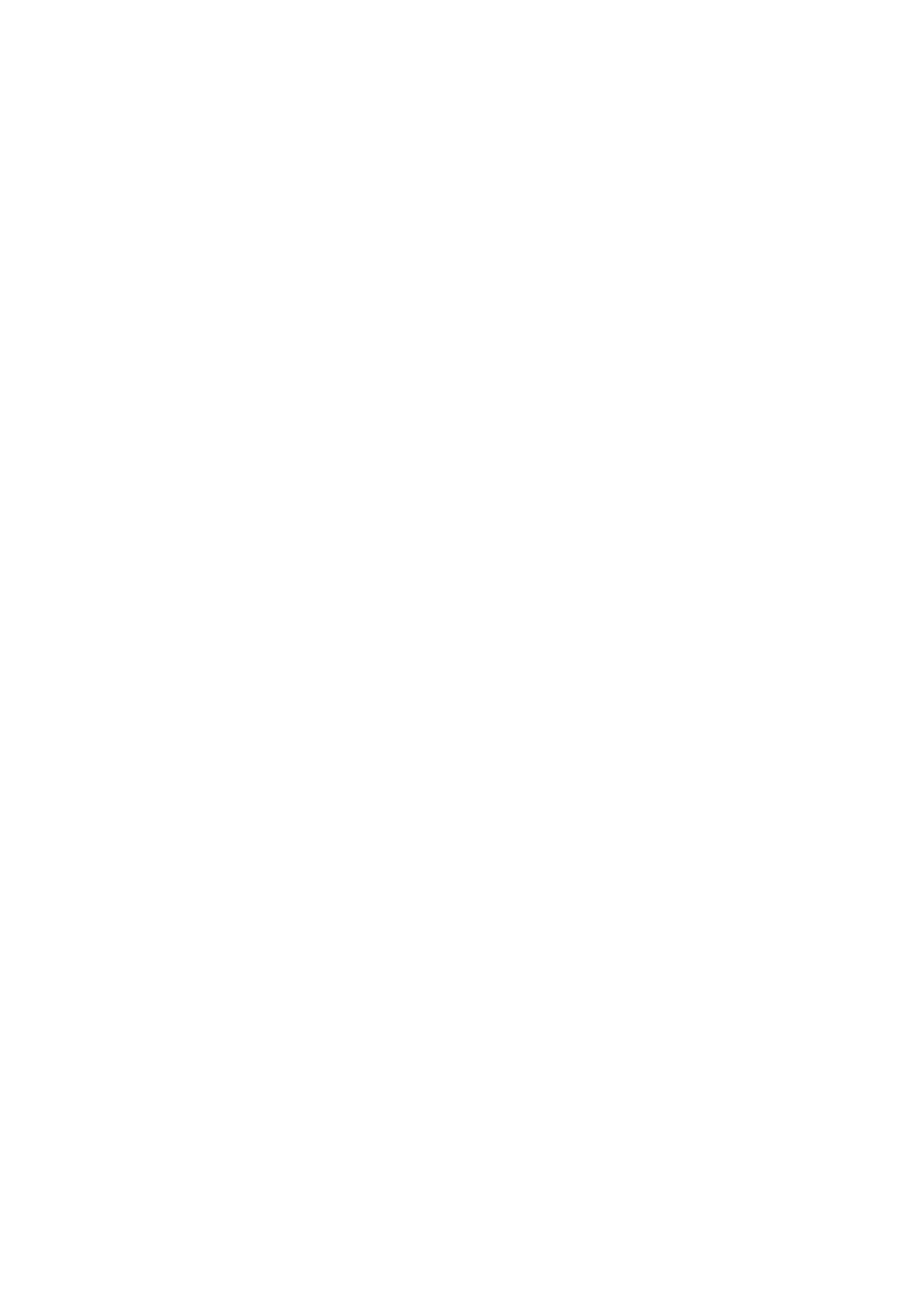# **Lesson Sixteen**

# **CHAPTERS OF THE HOLY QURĀN**

### **AL-FAJR**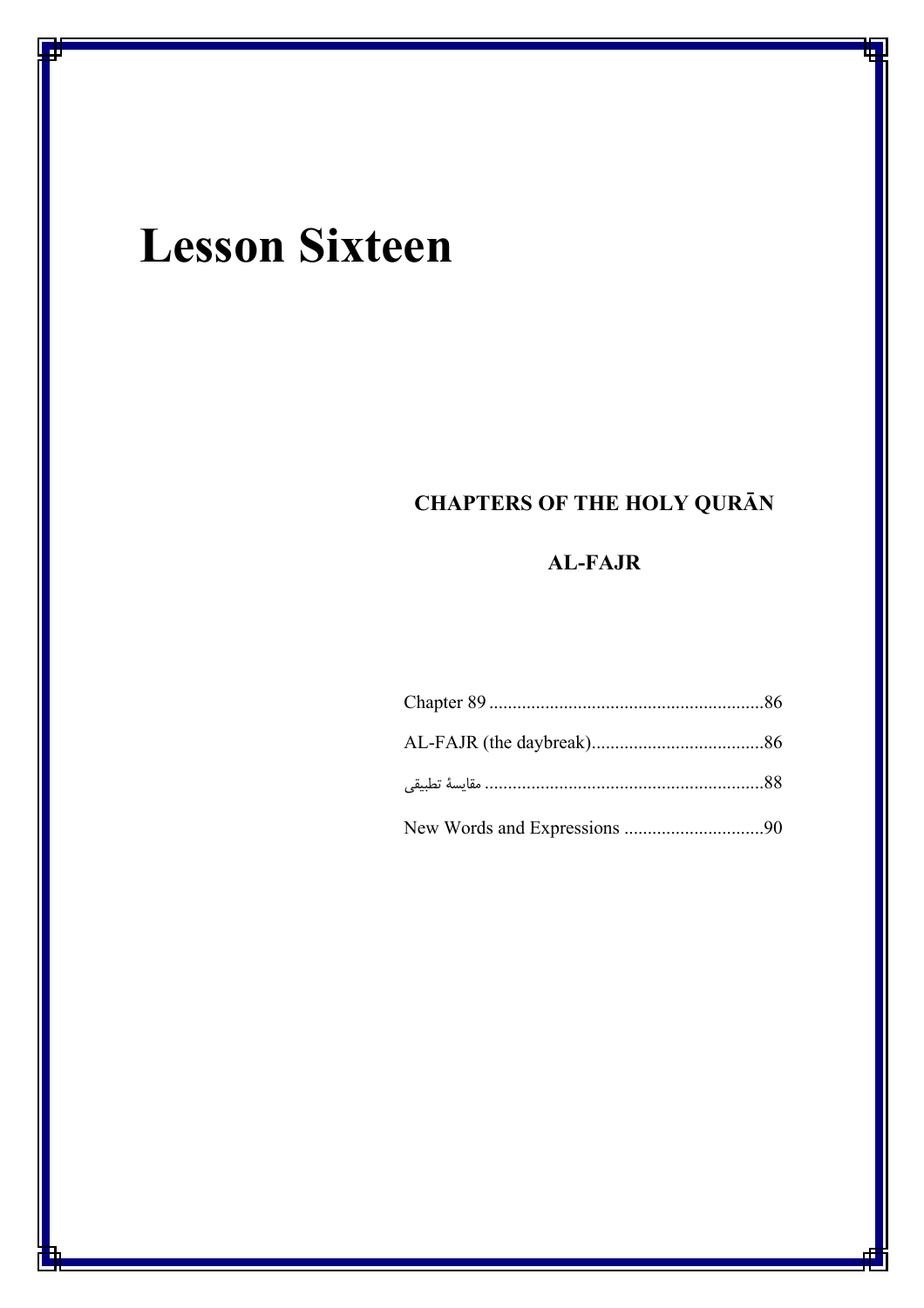# **Chapter 89**

| AL-FAJR (the daybreak) |  |
|------------------------|--|
|------------------------|--|

| In the name of Allah, the Beneficent,    | بسْم اللَّه الرَّحْمَنِ الرَّحيمِ                                                           |
|------------------------------------------|---------------------------------------------------------------------------------------------|
| the Merciful.                            |                                                                                             |
| I swear by the daybreak, (1)             | وَالْفَجْرِ (١)                                                                             |
| And the ten nights, $(2)$                | وَلَيَالٍ عَشْرٍ (٢)                                                                        |
| And the even and the odd, $(3)$          | وَالشَّفْعِ وَالْوَتْرِ (٣)                                                                 |
| And the night when it departs (4)        | وَاللَّيْلِ إِذَا يَسْرِ (۴)                                                                |
| Truly in that there is an oath for those | هَلْ في ذَلكَ قَسَمٌ لِّذي حجْرِ (۵)                                                        |
| who possess understanding $(5)$          |                                                                                             |
| Have you not considered how your         | أَلَمْ تَرَ كَيْفَ فَعَلَ رَبُّكَ بِعَاد (۶)                                                |
| Lord dealt with $\hat{A}$ d, (6)         |                                                                                             |
| (The people of) Aram, possessors of      | إِرَمَ ذَاتِ الْعمَادِ (٧)                                                                  |
| lofty buildings, (7)                     |                                                                                             |
| The like of which were not created in    | الَّتي لَمْ يُخْلَقْ مثْلُهَا في الْبِلَاد (٨)                                              |
| the (other) cities; $(8)$                |                                                                                             |
| And (with) Samood, who hewed out         | وَثَمُودَ الَّذينَ جَابُوا الصَّخْرَ بالْوَاد (٩)                                           |
| the rocks in the valley, $(9)$           |                                                                                             |
| And (with) Fir'on, the lord of hosts,    | وَفَرْعَوْنَ ذي الْأَوْتَاد (١٠)                                                            |
| (10)                                     |                                                                                             |
| Who committed inordinacy in the          | الَّذينَ طَغَوْا في الْبِلَاد (١١)                                                          |
| cities, $(11)$                           |                                                                                             |
| So they made great mischief therein?     | فَأَكْثَرُوا فِيهَا الْفَسَادَ (١٢)                                                         |
| (12)                                     |                                                                                             |
| Therefore your Lord let down upon        | فَصَبَّ عَلَيْهِمْ رَبُّكَ سَوْطَ عَذَابِ (١٣)                                              |
| them a portion of the chastisement       |                                                                                             |
| (13)                                     |                                                                                             |
| Most surely your Lord is watching        | إِنَّ رَبَّكَ لَبِالْمِرْصَادِ (١۴)                                                         |
| (14)                                     |                                                                                             |
| And as for man, when his Lord tries      | فَأَمَّا الْإِنسَانُ إِذَا مَا ابْتَلَاهُ رَبُّهُ فَأَكْرِمَهُ وَنَعَّمَهُ فَيَقُولُ رَبِّي |
| him, then treats him with honor and      |                                                                                             |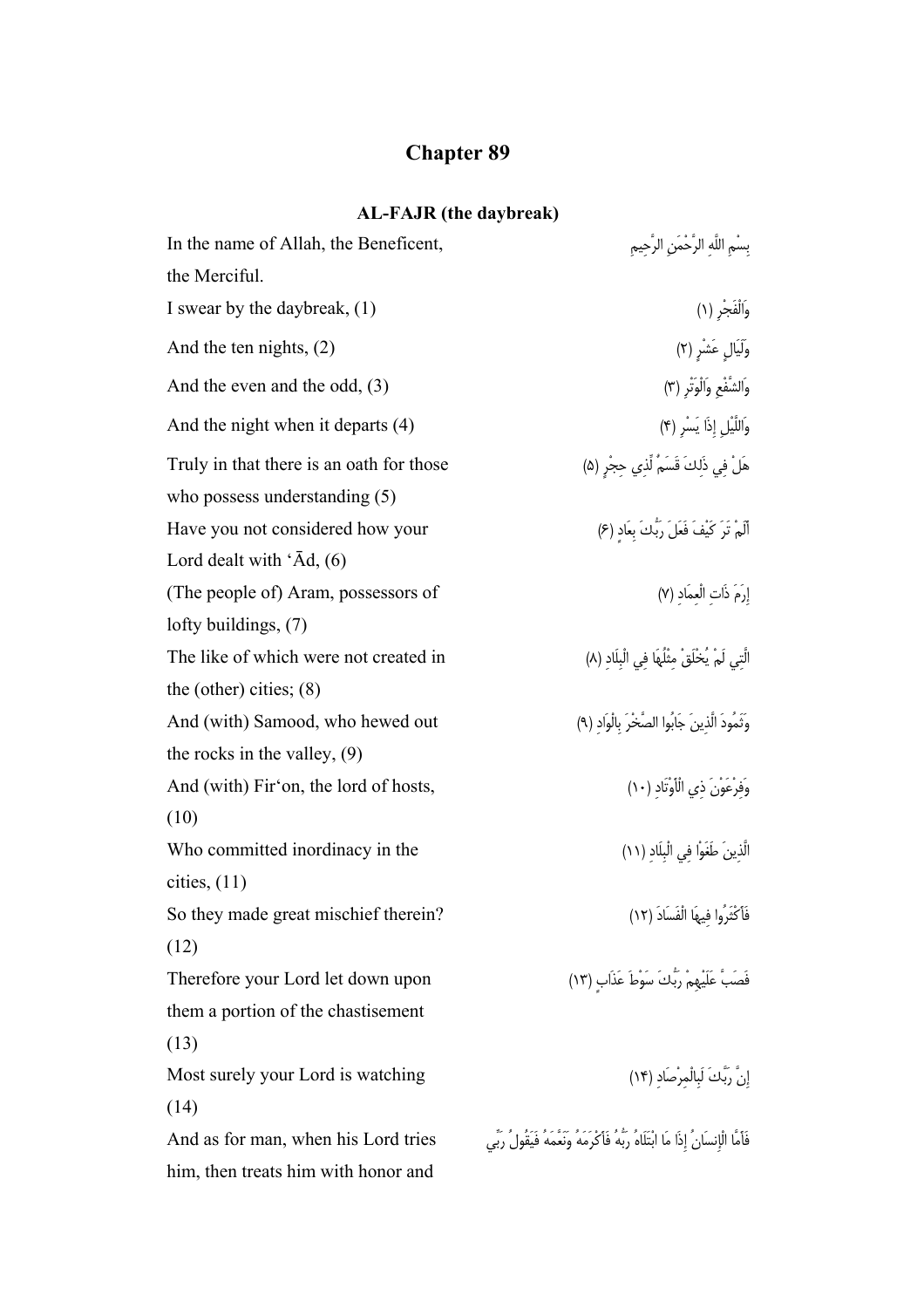| makes him lead an easy life, he says: | أَكْرَمَنِ (١۵)                                                                         |
|---------------------------------------|-----------------------------------------------------------------------------------------|
| my lord honors me $(15)$              |                                                                                         |
| but when he tries him (differently),  | وَأَمَّا إِذَا مَا ابْتَلَاهُ فَقَدَرَ عَلَيْه رِزْقَهُ فَيَقُولُ رَبِّي أَهَانَنِ (١۶) |
| then straitens to him his means of    |                                                                                         |
| subsistence, He says: my Lord has     |                                                                                         |
| disgraced me $(16)$                   |                                                                                         |
| Nay! but you do not honor the         | كَلَّا بَلِ لَّا تُكْرِمُونَ الْيَتِيمَ (١٧)                                            |
| orphan, $(17)$                        |                                                                                         |
| Nor do you urge one another to feed   | وَلَا تَحَاضُّونَ عَلَى طَعَامِ الْمسْكين (١٨)                                          |
| the poor, $(18)$                      |                                                                                         |
| And you eat away the heritage,        | وَتَأْكُلُونَ التُّرَاثَ أَكْلًا لَّمًّا (١٩)                                           |
| devouring (everything)                |                                                                                         |
| indiscriminately, (19)                |                                                                                         |

#### **Question (1)**

- 1. Which one is the best choice for "daybreak"?
- فجر (a
- طلوع (b
- شفع و وتر (c
- واد (d
- 2. in the sentence: "So they made great mischief therein?", "mischief" means:
- سوط عذאب (a
- אلوאد (b
- אلفساد (c
- אلعماد (d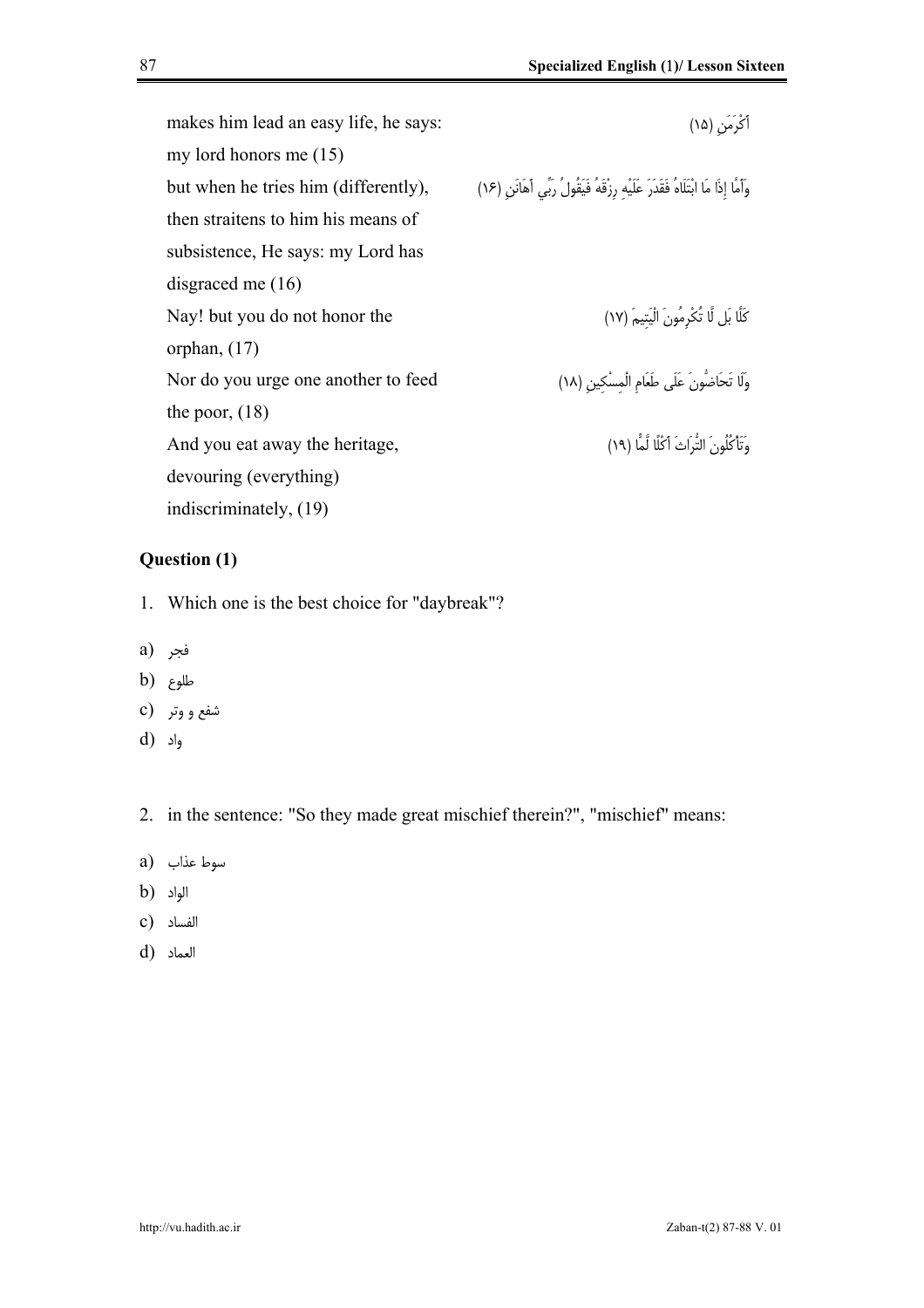| مقايسة تطبيقي |  |
|---------------|--|
|               |  |

|                                                                                              | وَالْفَجْرِ (١)                                                         |
|----------------------------------------------------------------------------------------------|-------------------------------------------------------------------------|
|                                                                                              | شاكر:                                                                   |
| I swear by the daybreak,                                                                     | قرائي:                                                                  |
| By the dawn                                                                                  | يوسف على:                                                               |
| By the Break of Day                                                                          |                                                                         |
|                                                                                              | الميزان:<br>إنّ المراد به مطلق الفجر ولا يبعد أن يراد به فجر يوم النحر. |
|                                                                                              | وَلَيَالٍ عَشْرٍ (٢)                                                    |
| And the ten nights,                                                                          | شاكر:                                                                   |
|                                                                                              | قرائي:                                                                  |
| by the ten nights                                                                            | يوسف على:                                                               |
| By the Nights twice five                                                                     | الميزان:                                                                |
|                                                                                              | لعلِّ المراد بها العشر من أول ذي حجة                                    |
|                                                                                              | وَالشَّفْعِ وَالْوَتْرِ (٣)                                             |
|                                                                                              | شاكر:                                                                   |
| And the even and the odd                                                                     | قرائي:                                                                  |
| And the Even and the Odd                                                                     |                                                                         |
| By the Even and Odd                                                                          | يوسف على:                                                               |
| يقبل الإنطباق على يوم التروية ويوم عرفة وهو الأنسب على تقدير أن يراد بالفجر وليال عشر فجر ذى | الميزان:<br>حجة والعشر أول من لياليها.                                  |
|                                                                                              | وَاللَّيْلِ إِذَا يَسْرِ (٤)                                            |
|                                                                                              | شاكر:                                                                   |
| And the night when it departs                                                                |                                                                         |
| by the night when it departs!                                                                | قرائي:                                                                  |
|                                                                                              |                                                                         |
| And by the Night when it passeth away                                                        | يوسف على:<br>الميزان:                                                   |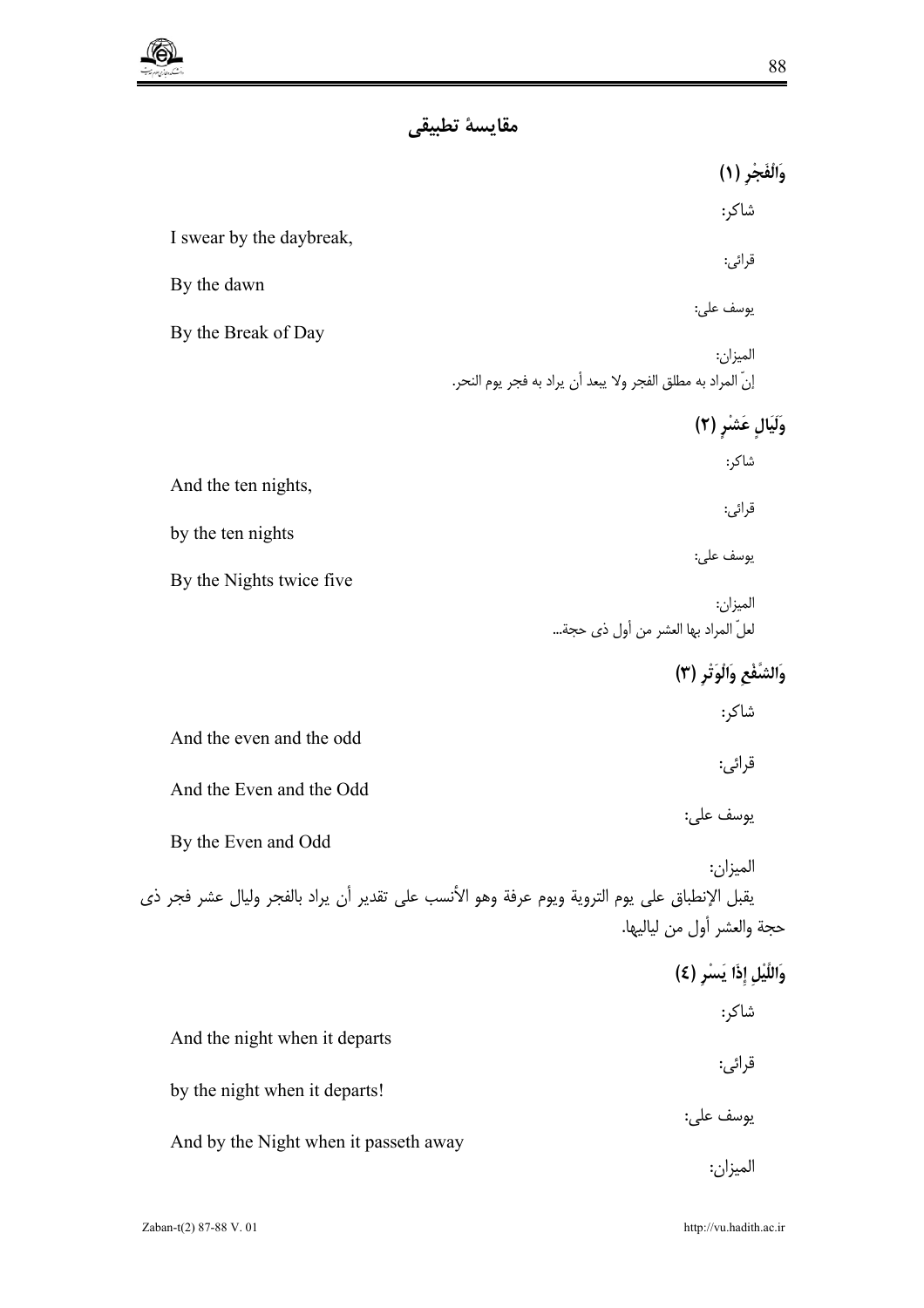فاللام للجنس فالمراد به مطلق آخر اللیل قیل لیلة مزدلفة. אلف) در طول **هَلْ فِي ذَلِكَ قَسَمٌ لِّذِي حِجْرٍ ﴿٥﴾** شاكر: Truly in that there is an oath for those who possess understanding قرائی: Is there an Oath in that for one possessing intellect? یوسف علی: Is there (not) in these an adjuration (or evidence) for those who understand? المیزان: الإستفهام للتقریر. حذف الجواب والإشارة الید بطریق التکنیه اوقع و آکد فی باب الإنذار. **Question (3)**  به نظر علامه، استفهام موجود در «**هَلْ فِي ذَلِكَ قَسَمْ لِّذِي حِجْرٍ**» چه نوع استفهامی است؟

الف) تأکیدی

ب) تقریری

ج) هیچکدאم

#### **Research**

الف) در آیات شریفۀ ذیل، معادل انگلیسی کلمات و عبارات عربی مشخص شده را با استفاده از ترجمۀ موجود مشخص کرده و در یک جدول وارد کنید.

ب) نظر خود رא در خصوص رسایی و هماهنگی معادلی که مترجم برای هر مورد انتخاب کرده است، در ستونی مجزا در

**Question (2)** 

در جملۀ "Odd and Even the By"،" by "به چه معنا אست؟

ب) سوگند به

ج) زیرا

د) به وسیلۀ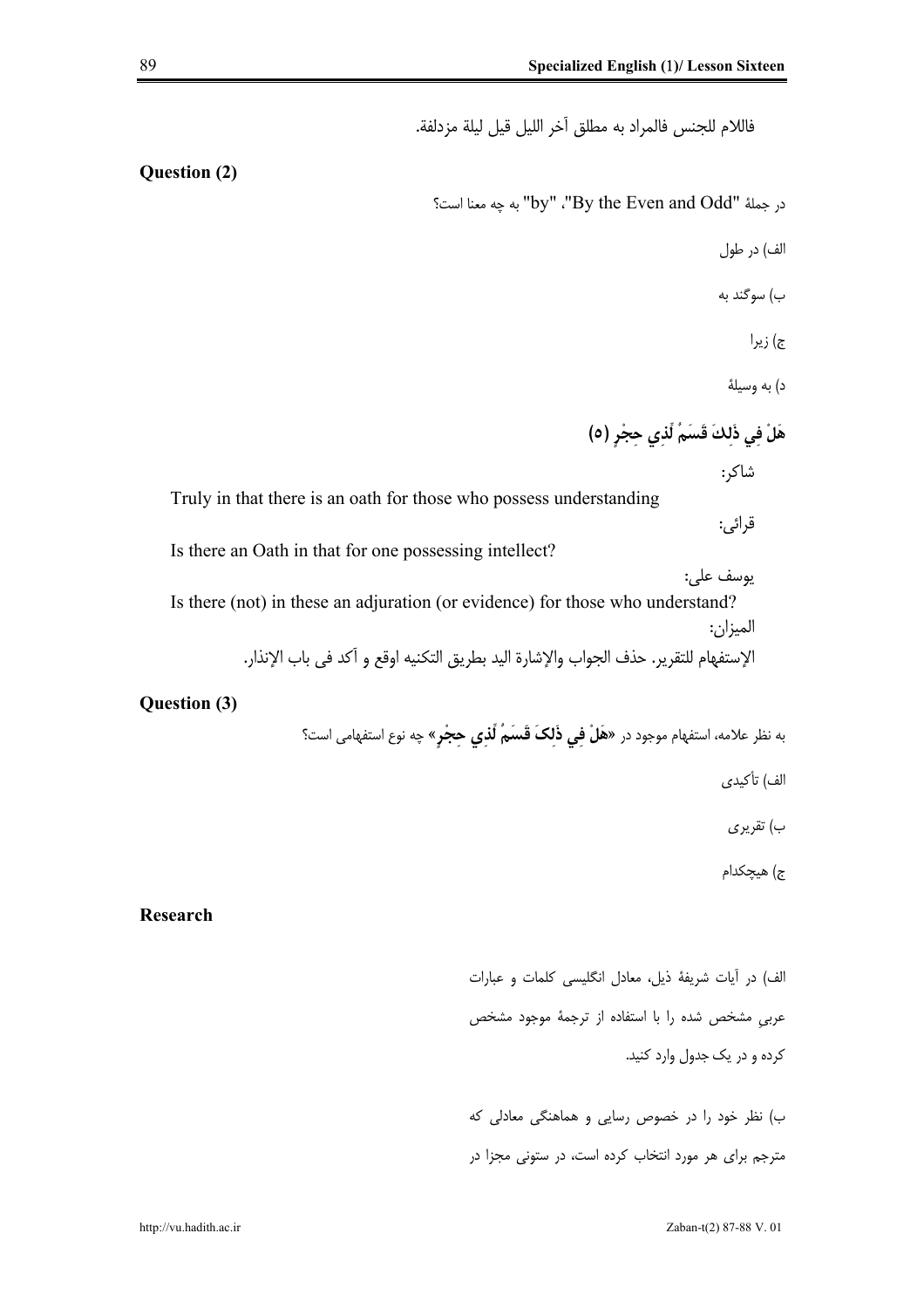|                                            | جدول مذكور مشخص كنيد.                                                                                    |
|--------------------------------------------|----------------------------------------------------------------------------------------------------------|
| And you love wealth with exceeding love    | وَتُحبُّونَ الْمَالَ <b>حُبًّا جَمًّا</b> (٢٠)                                                           |
| (20)                                       |                                                                                                          |
| Nay! when the earth is made to crumble     | كَلًا إذَا <b>دُكَّت</b> الْأَرْضُ دَكًّا دَكًّا (٢١)                                                    |
| to pieces, $(21)$                          |                                                                                                          |
| And your Lord comes and (also) the         | وَجَاء رَبُّكَ وَالْمَلَكُ صَفًّا صَفًا (٢٢)                                                             |
| angels in ranks, (22)                      |                                                                                                          |
| And Hell is made to appear on that day.    | وَجِيءَ <b>يَوْمَئِذ</b> بِجَهَنَّمَ يَوْمَئِذِ يَتَذَكَّرُ الْإِنسَانُ وَأَنَّى لَه <b>ُ الذِّكْرَى</b> |
| On that day shall man be mindful, and      | $(\forall \forall)$                                                                                      |
| what shall being mindful (then) avail      |                                                                                                          |
| him? (23)                                  |                                                                                                          |
| He shall say: O! Would that I had sent     | يَقُولُ <b>يَا لَيْتَنى</b> قَدَّمْتُ لحَيَاتى (٢۴)                                                      |
| before for (this) my life! $(24)$          |                                                                                                          |
| But on that day shall no one chastise with | فَيَوْمَئَذ <b> لَّا يُعَذِّبُ</b> عَذَابَهُ أَحَدُ <sup>ْ</sup> (٢۵)                                    |
| (anything like) his chastisement, (25)     |                                                                                                          |
| And no one shall bind with (anything       | وَلَا يُوثقُ <b>وَثَاقَهُ</b> أَحَدٌ (٢۶)                                                                |
| like) his binding $(26)$                   |                                                                                                          |
| O soul that art at rest! $(27)$            | يَا أَيَّتُهَا <b>النَّفْسُ الْمُطْمَئِنَّة</b> ُ (٢٧)                                                   |
| Return to your Lord, well-pleased (with    | ارْجعي إِلَى رَبِّك <b>رَاضيَةً مَّرْضيَّةً</b> (٢٨)                                                     |
| him), well-pleasing (him), (28)            |                                                                                                          |
| So enter among My servants, (29)           | فَادْخُلِي فِي عِبَادِي (٢٩)                                                                             |
| And enter into My garden (30)              | وَادْخُلي جَنَّتِي (٣٠)                                                                                  |

| Word           | <b>Meaning</b>            | synonym /<br>Antonym |
|----------------|---------------------------|----------------------|
| daybreak (n)   | فجر                       | dawn                 |
| to swear $(v)$ | سوگند ياد كردن، قسم خوردن | to oath              |